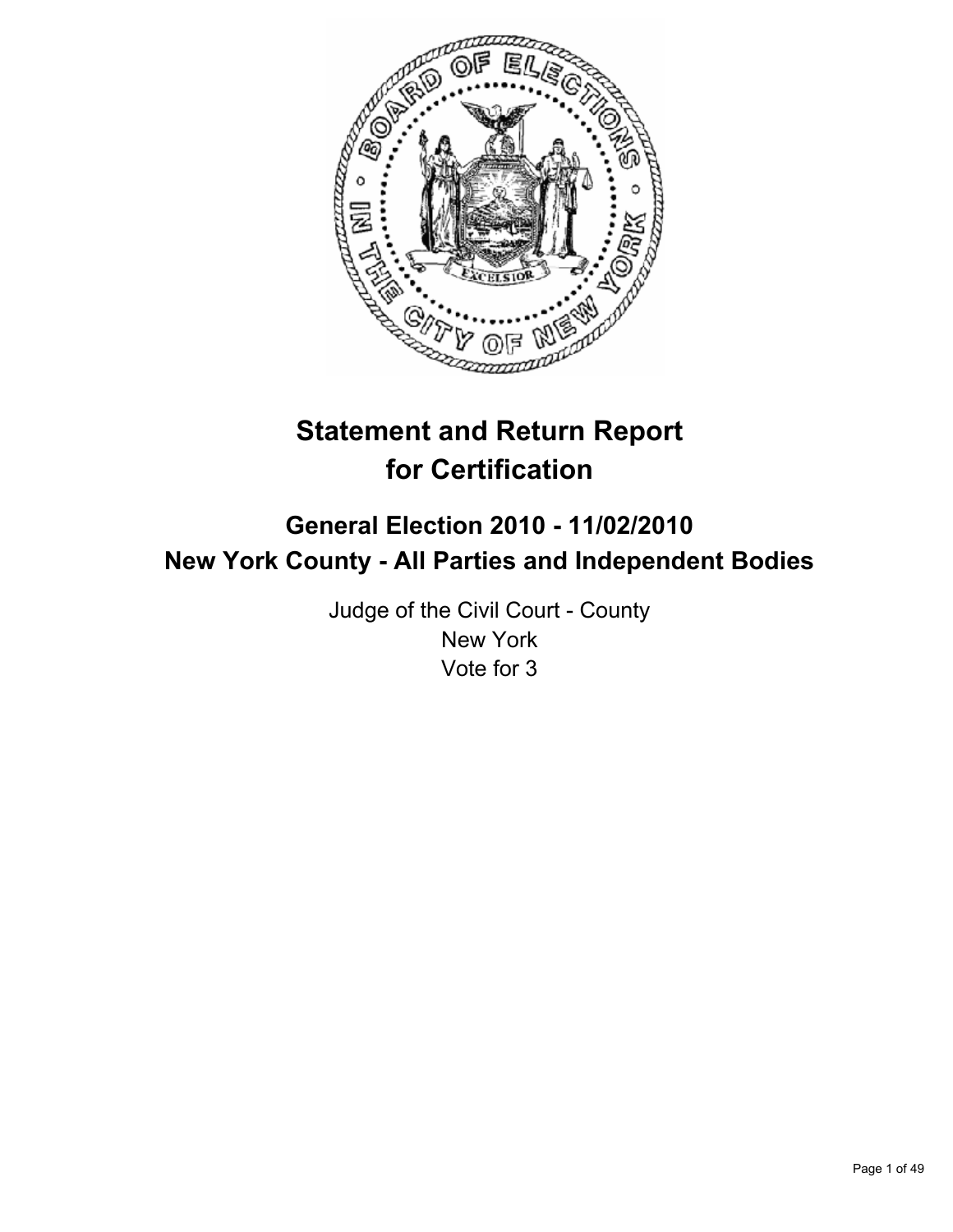

| <b>PUBLIC COUNTER</b>                 | 21,353                  |
|---------------------------------------|-------------------------|
| <b>EMERGENCY</b>                      | 0                       |
| ABSENTEE/MILITARY                     | 416                     |
| <b>AFFIDAVIT</b>                      | 743                     |
| <b>Total Ballots</b>                  | 22,693                  |
| MICHAEL L KATZ (DEMOCRATIC)           | 13,166                  |
| DAVID B COHEN (DEMOCRATIC)            | 13,547                  |
| LETICIA M RAMIREZ (DEMOCRATIC)        | 13,614                  |
| ADAM DISILVESTRA (WRITE-IN)           | 1                       |
| ALEX KOGOFF (WRITE-IN)                | 1                       |
| ANDREW SINN (WRITE-IN)                | 3                       |
| ANYONE ELSE (WRITE-IN)                | 11                      |
| ARA PEHLIVARIAN (WRITE-IN)            | 3                       |
| AURCHAM GELMAN (WRITE-IN)             | 1                       |
| BENNY BRONX (WRITE-IN)                | 2                       |
| BRIAN GRIFFITH BOYCE (WRITE-IN)       | 1                       |
| CARL PALADINO (WRITE-IN)              | 1                       |
| CHARNA CHANG BRACHA GELMAN (WRITE-IN) | 1                       |
| CHRIS REISMAN (WRITE-IN)              | 1                       |
| CHRISTOPHER KIBLER (WRITE-IN)         | 1                       |
| CXB (WRITE-IN)                        | 1                       |
| DALLAS CHANG (WRITE-IN)               | 5                       |
| DAVID GARCIA (WRITE-IN)               | 1                       |
| DAWN FOX (WRITE-IN)                   | 2                       |
| DEALAN GALE (WRITE-IN)                | 1                       |
| DOPPY (WRITE-IN)                      | 1                       |
| DYLAN VANCE PAIGE (WRITE-IN)          | 1                       |
| ELMO (WRITE-IN)                       | 1                       |
| ERNIE (WRITE-IN)                      | 2                       |
| FRED HERRMANN (WRITE-IN)              | 1                       |
| <b>GECKO PEOPLE (WRITE-IN)</b>        | 1                       |
| <b>GENE STITH (WRITE-IN)</b>          | 3                       |
| <b>GEORGE JANIS (WRITE-IN)</b>        | 3                       |
| <b>GERRY OBRIEN (WRITE-IN)</b>        | 1                       |
| <b>GLEN BOCK (WRITE-IN)</b>           | $\overline{\mathbf{c}}$ |
| <b>GREG BLATTO (WRITE-IN)</b>         | 8                       |
| GROOVY KARMA (WRITE-IN)               | 1                       |
| HAROLD ARANOFF (WRITE-IN)             | 3                       |
| HOWIE HAWKINS (WRITE-IN)              | 1                       |
| J.T. MCAVERY (WRITE-IN)               | 3                       |
| JAY TOWNSEND (WRITE-IN)               | 1                       |
| JEFF MORNEAU (WRITE-IN)               | 1                       |
| JIM LECZYNSKI (WRITE-IN)              | 4                       |
| JOAN LARSOW (WRITE-IN)                | 1                       |
| JOE BROWN (WRITE-IN)                  | 1                       |
| JOHN TRIANGLE (WRITE-IN)              | $\overline{2}$          |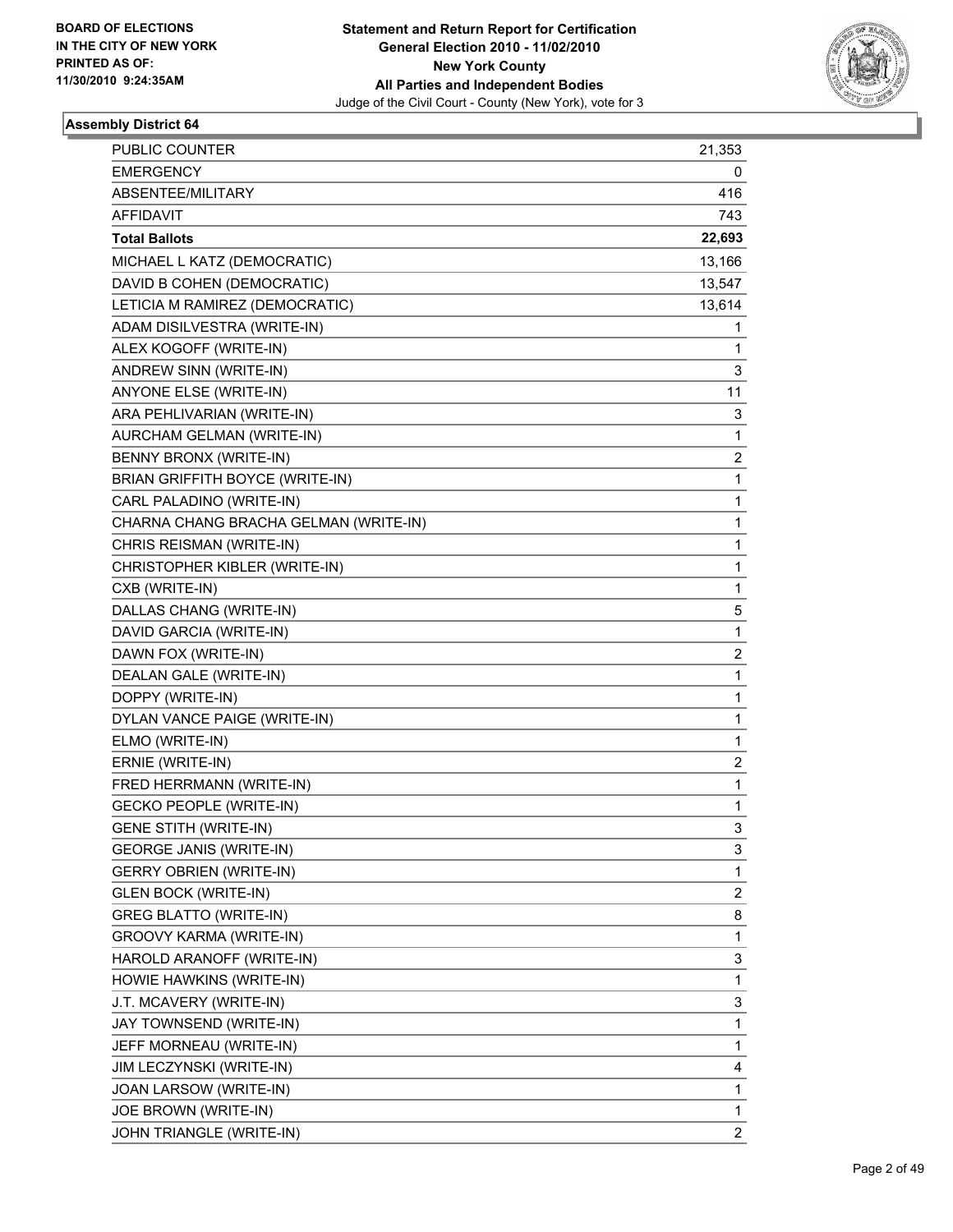

| JOSEPH E VAUGLAN JR (WRITE-IN) | $\mathbf{1}$ |
|--------------------------------|--------------|
| JOSEPH FEMENIA (WRITE-IN)      | 1            |
| JOSEPH L MCELVEE (WRITE-IN)    | 1            |
| JUDGE JUDY (WRITE-IN)          | 1            |
| JUDY TRAZINO (WRITE-IN)        | 1            |
| KATHI PIESNER (WRITE-IN)       | 1            |
| KEN FISHER (WRITE-IN)          | 1            |
| KERMIT FROG (WRITE-IN)         | 1            |
| KEVIN HEIN (WRITE-IN)          | 1            |
| LAUREN JANAY (WRITE-IN)        | 1            |
| LI FUCHS (WRITE-IN)            | 1            |
| LIBBY HALL (WRITE-IN)          | 1            |
| LIZARD PEOPLE (WRITE-IN)       | 1            |
| LOUIS TRAZIO (WRITE-IN)        | 1            |
| MARC LEVICK (WRITE-IN)         | 1            |
| MARK AXINN (WRITE-IN)          | 2            |
| MART FALCONE (WRITE-IN)        | 1            |
| ME (WRITE-IN)                  | 4            |
| MICHAEL BLOOMBERG (WRITE-IN)   | 3            |
| MICHAEL LANDSMAN (WRITE-IN)    | 1            |
| MICHEN SILLER (WRITE-IN)       | 1            |
| MY DOG KARMA (WRITE-IN)        | 2            |
| NANCY LIPTON (WRITE-IN)        | 1            |
| NEED MORE INFO (WRITE-IN)      | 2            |
| NO (WRITE-IN)                  | 3            |
| NO NAME (WRITE-IN)             | 45           |
| NO ONE (WRITE-IN)              | 3            |
| NOBODY (WRITE-IN)              | 3            |
| NONE (WRITE-IN)                | 6            |
| NONE OF THE ABOVE (WRITE-IN)   | 9            |
| OLIVIA SAHMER (WRITE-IN)       | 1            |
| OTHER (WRITE-IN)               | 3            |
| PALADINO (WRITE-IN)            | 3            |
| PATRICIA GATLING (WRITE-IN)    | 1            |
| PETER DOLOTTA (WRITE-IN)       | 1            |
| PETER HARGROVE (WRITE-IN)      | 1            |
| PETER HEIN (WRITE-IN)          | 1            |
| PETER HOWARD (WRITE-IN)        | 5            |
| PETER MCKIENAK (WRITE-IN)      | 1            |
| PETER WILLIAMS (WRITE-IN)      | 3            |
| RANDI HARRISON (WRITE-IN)      | 1            |
| REPUBLICAN AMBILITE (WRITE-IN) | 3            |
| RICH MCANGER (WRITE-IN)        | 1            |
| RICHARD NAHAS (WRITE-IN)       | 2            |
| RICK LAZIO (WRITE-IN)          | $\mathbf{2}$ |
| RILEY MARTIN (WRITE-IN)        | $\mathbf{2}$ |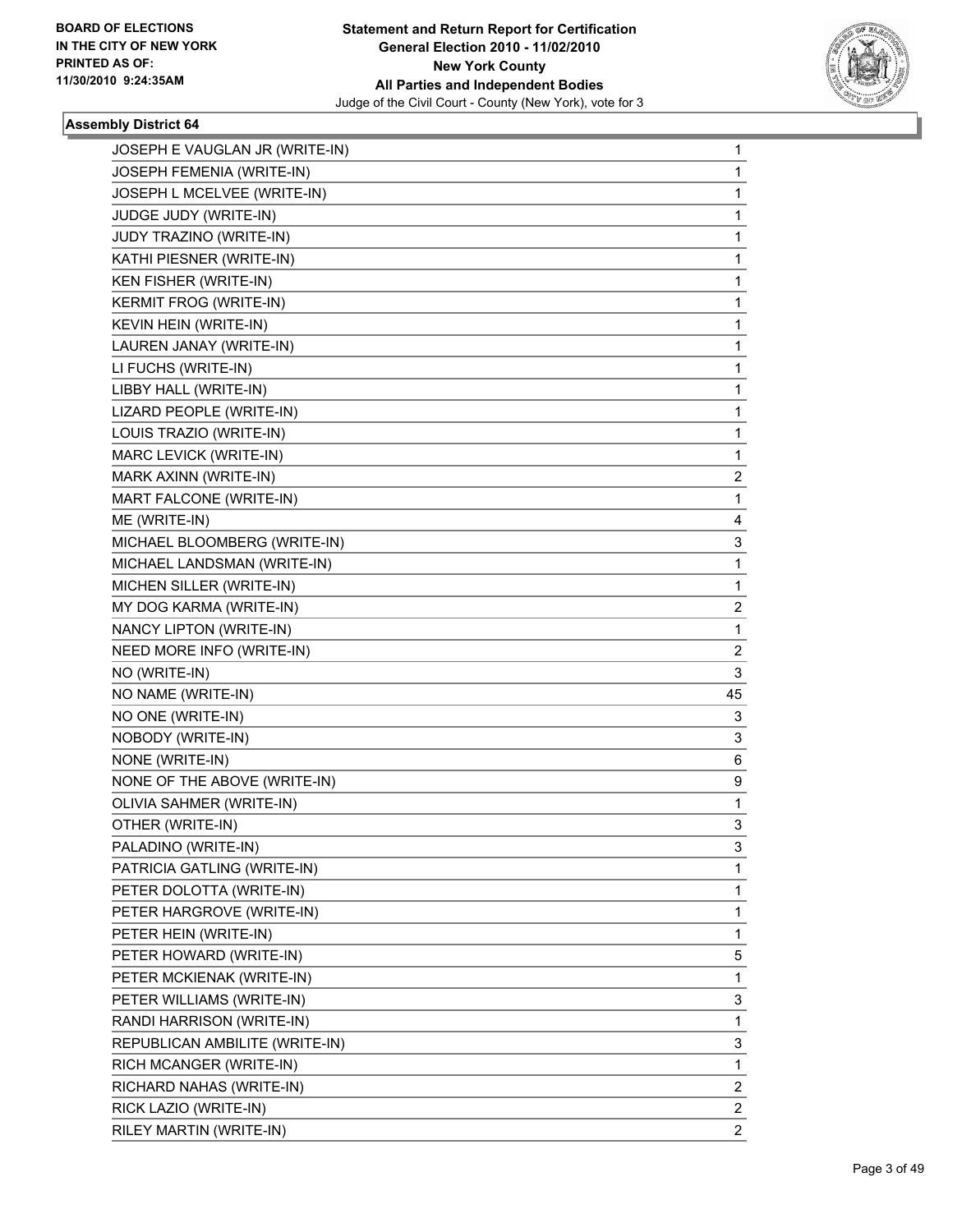

| RON MILLER (WRITE-IN)              | 1              |
|------------------------------------|----------------|
| RON MOORE (WRITE-IN)               | $\overline{2}$ |
| ROSA COLON (WRITE-IN)              | 1              |
| ROY MILLER (WRITE-IN)              | $\overline{2}$ |
| RUDY GIULIANI (WRITE-IN)           | 1              |
| SANDRA MAID (WRITE-IN)             | 1              |
| SANTA (WRITE-IN)                   | 1              |
| SINGLE PAYER (WRITE-IN)            | 6              |
| SNAKE PEOPLE (WRITE-IN)            | 1              |
| SUSAN KONE (WRITE-IN)              | 1              |
| TAMI ALBERT (WRITE-IN)             | $\overline{2}$ |
| THADDEUS HACKWORTH (WRITE-IN)      | 1              |
| TIM COAKLEY (WRITE-IN)             | 3              |
| TYLER JUSTUS PAIGE (WRITE-IN)      | 2              |
| TZIPPOROT RACHEL GELMAN (WRITE-IN) | 1              |
| VICTOR COHEN (WRITE-IN)            | 1              |
| VOID (WRITE-IN)                    | 2              |
| <b>Total Votes</b>                 | 40,567         |
| Unrecorded                         | 27,512         |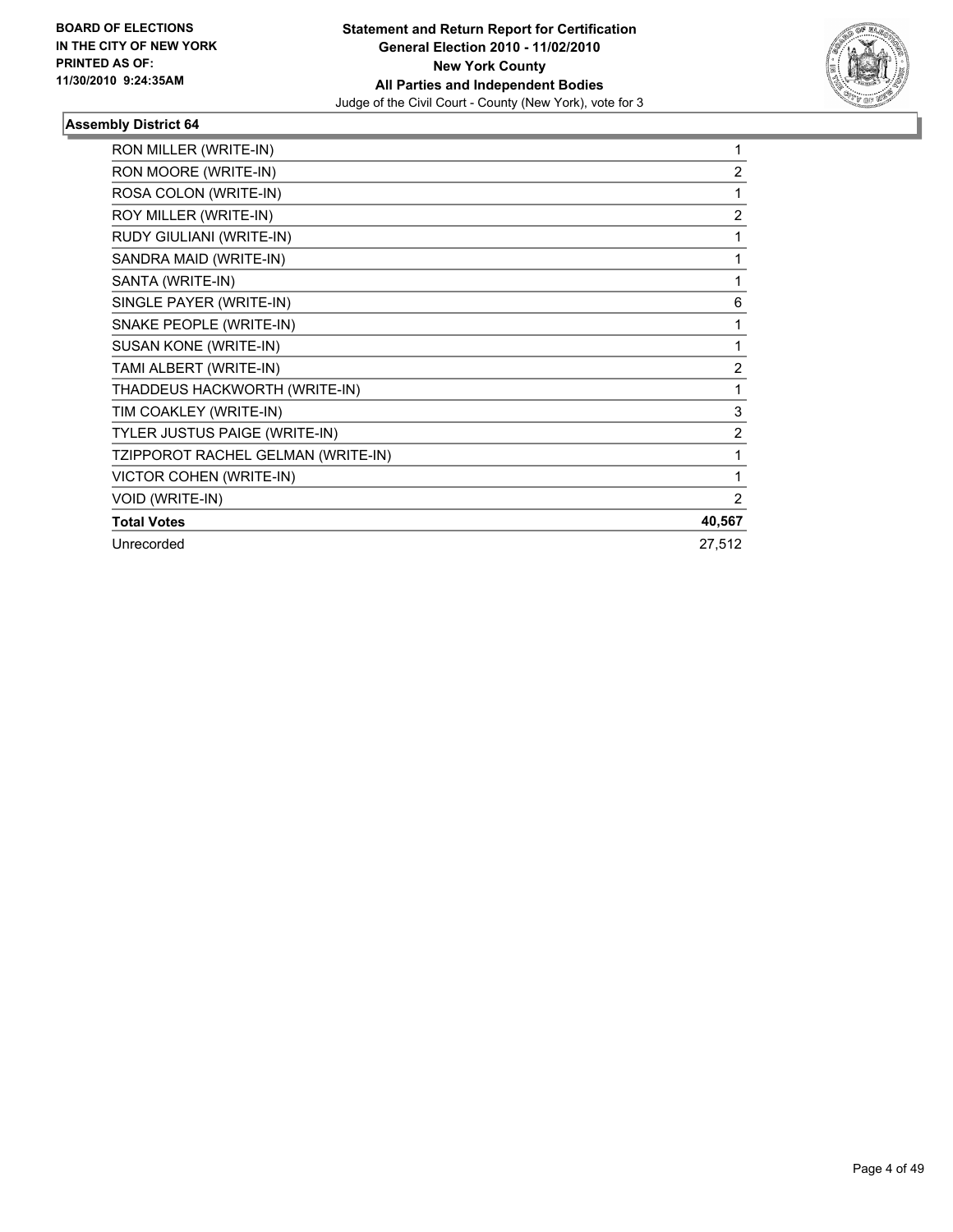

| PUBLIC COUNTER                    | 31,869 |
|-----------------------------------|--------|
| <b>EMERGENCY</b>                  | 0      |
| ABSENTEE/MILITARY                 | 1,013  |
| AFFIDAVIT                         | 887    |
| <b>Total Ballots</b>              | 34,295 |
| MICHAEL L KATZ (DEMOCRATIC)       | 20,702 |
| DAVID B COHEN (DEMOCRATIC)        | 21,047 |
| LETICIA M RAMIREZ (DEMOCRATIC)    | 20,590 |
| A J DIEDERICK (WRITE-IN)          | 1      |
| AMITA MANGHRANI (WRITE-IN)        | 1      |
| AMLAIKA KAPUR (WRITE-IN)          | 1      |
| ANYONE ELSE (WRITE-IN)            | 3      |
| ASHNOK CHANDRA (WRITE-IN)         | 1      |
| BENJAMIN SHAY (WRITE-IN)          | 1      |
| BLAIR GREBER RAINES (WRITE-IN)    | 1      |
| <b>BLANK (WRITE-IN)</b>           | 6      |
| <b>BOB SPIRA (WRITE-IN)</b>       | 2      |
| BRITT HAMRE (WRITE-IN)            | 1      |
| BRYANT ROUSSEAU (WRITE-IN)        | 1      |
| CAROL SHERMAN (WRITE-IN)          | 1      |
| CARY S. GUNTHER (WRITE-IN)        | 1      |
| CHANCE WORDAN (WRITE-IN)          | 3      |
| CHARLES PEET (WRITE-IN)           | 1      |
| DAN HOLZER (WRITE-IN)             | 1      |
| DANIEL KAMENSKY (WRITE-IN)        | 1      |
| DAVID WAYNAN (WRITE-IN)           | 2      |
| DAVID WRIGHT (WRITE-IN)           | 2      |
| DEAN LOREN (WRITE-IN)             | 1      |
| DEREK JETER (WRITE-IN)            | 2      |
| ED KOCH (WRITE-IN)                | 3      |
| EDWARD W FLOYD (WRITE-IN)         | 3      |
| EDWARD W. FLOYD (WRITE-IN)        | 1      |
| EDWIN BRUM (WRITE-IN)             | 2      |
| ELI YAHU KAPLOU (WRITE-IN)        | 1      |
| ELI ZABAR (WRITE-IN)              | 1      |
| ELMO (WRITE-IN)                   | 1      |
| EMILY BACKOWSKI (WRITE-IN)        | 3      |
| FEILI JOANNE ESQ (WRITE-IN)       | 1      |
| FRED FLINSTONE (WRITE-IN)         | 1      |
| FRED UMANE (WRITE-IN)             | 1      |
| GEORGE W BUSH (WRITE-IN)          | 3      |
| <b>GEORGIANA VIEST (WRITE-IN)</b> | 1      |
| GIZMO (WRITE-IN)                  | 1      |
| HARRY WILSON (WRITE-IN)           | 1      |
| HEATH M. SHERMAN (WRITE-IN)       | 1      |
| HEELA CAPELL (WRITE-IN)           | 1      |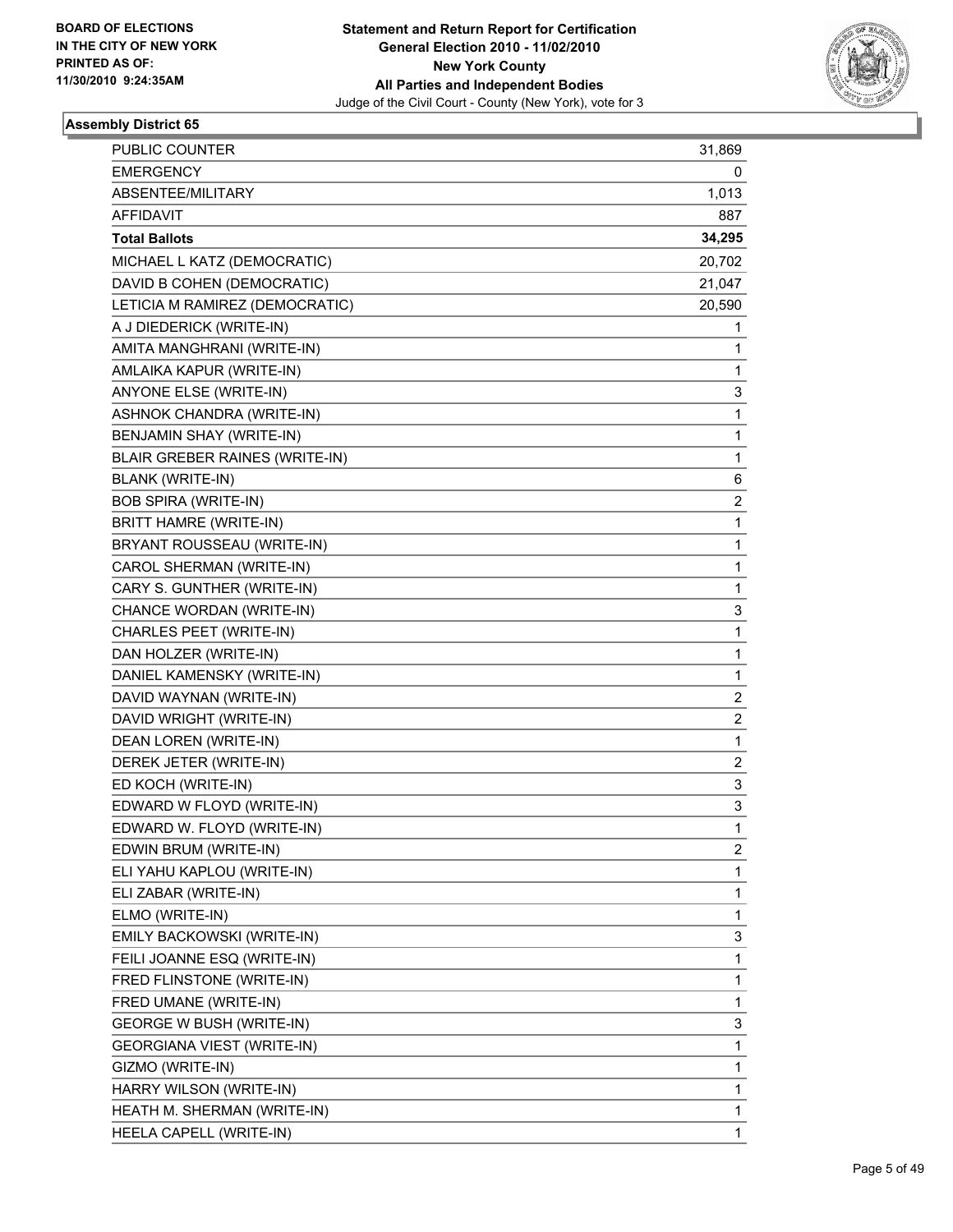

| HOWARD KRULEWITZ (WRITE-IN)       | 1              |
|-----------------------------------|----------------|
| HYRON SILVERSTAL (WRITE-IN)       | 1              |
| IRVIN COREY (WRITE-IN)            | 1              |
| JAMES KENT (WRITE-IN)             | 1              |
| JAMES L. MILLER (WRITE-IN)        | 1              |
| JEAN LUC PICARD (WRITE-IN)        | 2              |
| JEREMY KNAPP (WRITE-IN)           | 1              |
| <b>JESSICA CRAFTON (WRITE-IN)</b> | 1              |
| JIMMY MCMILLAN (WRITE-IN)         | 3              |
| JOE NUGENT (WRITE-IN)             | 1              |
| JOHN MASS (WRITE-IN)              | 6              |
| JOHN WYNN (WRITE-IN)              | 1              |
| JON SLONIM (WRITE-IN)             | 1              |
| <b>JULIE KLEIN (WRITE-IN)</b>     | 1              |
| JULIE THIBAULT (WRITE-IN)         | 1              |
| KENNY KRAMER (WRITE-IN)           | 1              |
| LAURENE ORHUCH (WRITE-IN)         | 1              |
| LINDA WEINMAN (WRITE-IN)          | 1              |
| LYNN KELLY (WRITE-IN)             | 1              |
| M L KLEINBART (WRITE-IN)          | 1              |
| MABEL LAU (WRITE-IN)              | 1              |
| MARLENE TOLLON (WRITE-IN)         | 1              |
| MARRIE L KLEINBART (WRITE-IN)     | 5              |
| MAURICIO GONZALEZ (WRITE-IN)      | 1              |
| MICHAEL BLOOMBERG (WRITE-IN)      | 1              |
| MICHALE GOLDSTEIN (WRITE-IN)      | 1              |
| MICKEY MOUSE (WRITE-IN)           | 1              |
| MITT ROMNEY (WRITE-IN)            | 1              |
| MR. ROOSTER (WRITE-IN)            | 1              |
| MURRAY ORHUCH (WRITE-IN)          | 1              |
| NABANITA PAL (WRITE-IN)           | 1              |
| NO NAME (WRITE-IN)                | 45             |
| NOEL JEFFERSON (WRITE-IN)         | 1              |
| PALADINO (WRITE-IN)               | $\overline{2}$ |
| PHILLIPPA G. ADEMAN (WRITE-IN)    | 1              |
| RICARDO MESTRIS (WRITE-IN)        | 2              |
| RICK LAZIO (WRITE-IN)             | 1              |
| ROBERT MORGANTHAU (WRITE-IN)      | 1              |
| RUDOLPH GIULIANI (WRITE-IN)       | 1              |
| RUDY GUILIANI (WRITE-IN)          | 1              |
| SARAH DUNPHY (WRITE-IN)           | 1              |
| SCOOBY DOO (WRITE-IN)             | 1              |
| SECONDA DON ESQ (WRITE-IN)        | 2              |
| SHARI ZABLE (WRITE-IN)            | 1              |
| SHAWN KELLY (WRITE-IN)            | 1              |
| SHIRLEY SPIRA (WRITE-IN)          | $\overline{2}$ |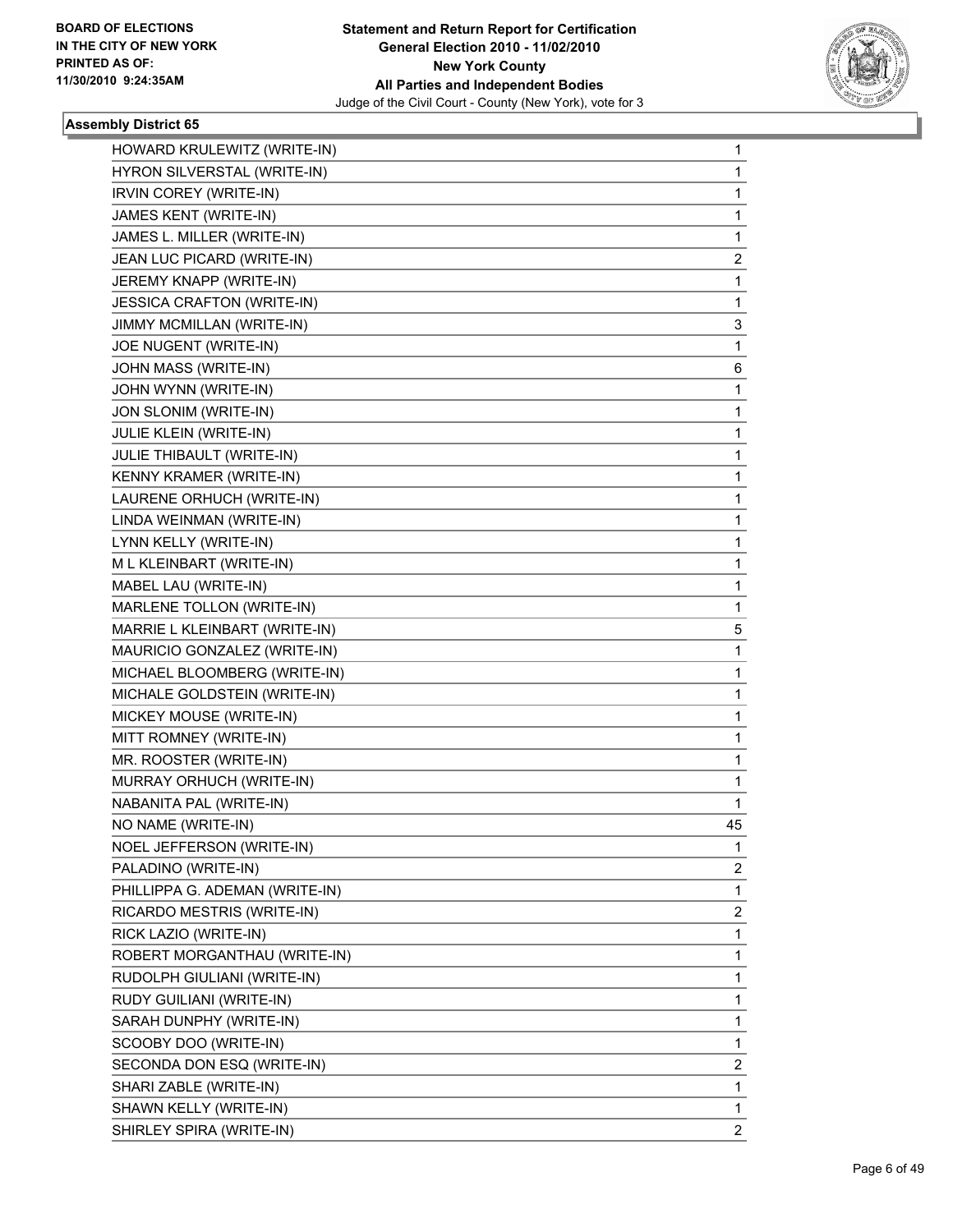

| SITI HAJOR (WRITE-IN)           | 1              |
|---------------------------------|----------------|
| STANLEY EDELMAN (WRITE-IN)      | 1              |
| STEVE SIVER (WRITE-IN)          | 1              |
| SUE ANN NIVENS (WRITE-IN)       | 1              |
| TANYA YOUNG (WRITE-IN)          | 1              |
| TERRI DRAKE (WRITE-IN)          | 1              |
| TIMOTHY FORTEAU (WRITE-IN)      | 1              |
| TZIPPY SLONIM (WRITE-IN)        | 1              |
| <b>VALERIE MASON (WRITE-IN)</b> | 1              |
| <b>VOID (WRITE-IN)</b>          | 1              |
| WILL MANUEL (WRITE-IN)          | 1              |
| WILLIAM F. RIKER (WRITE-IN)     | $\overline{2}$ |
| WILLIAM KLEIN (WRITE-IN)        | 1              |
| WILLIAM THIBAULT (WRITE-IN)     | 1              |
| <b>WILLIE MAYS (WRITE-IN)</b>   | $\overline{2}$ |
| YEHULG MAGIC (WRITE-IN)         | $\overline{2}$ |
| ZARINA ADAMS (WRITE-IN)         | 1              |
| <b>Total Votes</b>              | 62,525         |
| Unrecorded                      | 40,360         |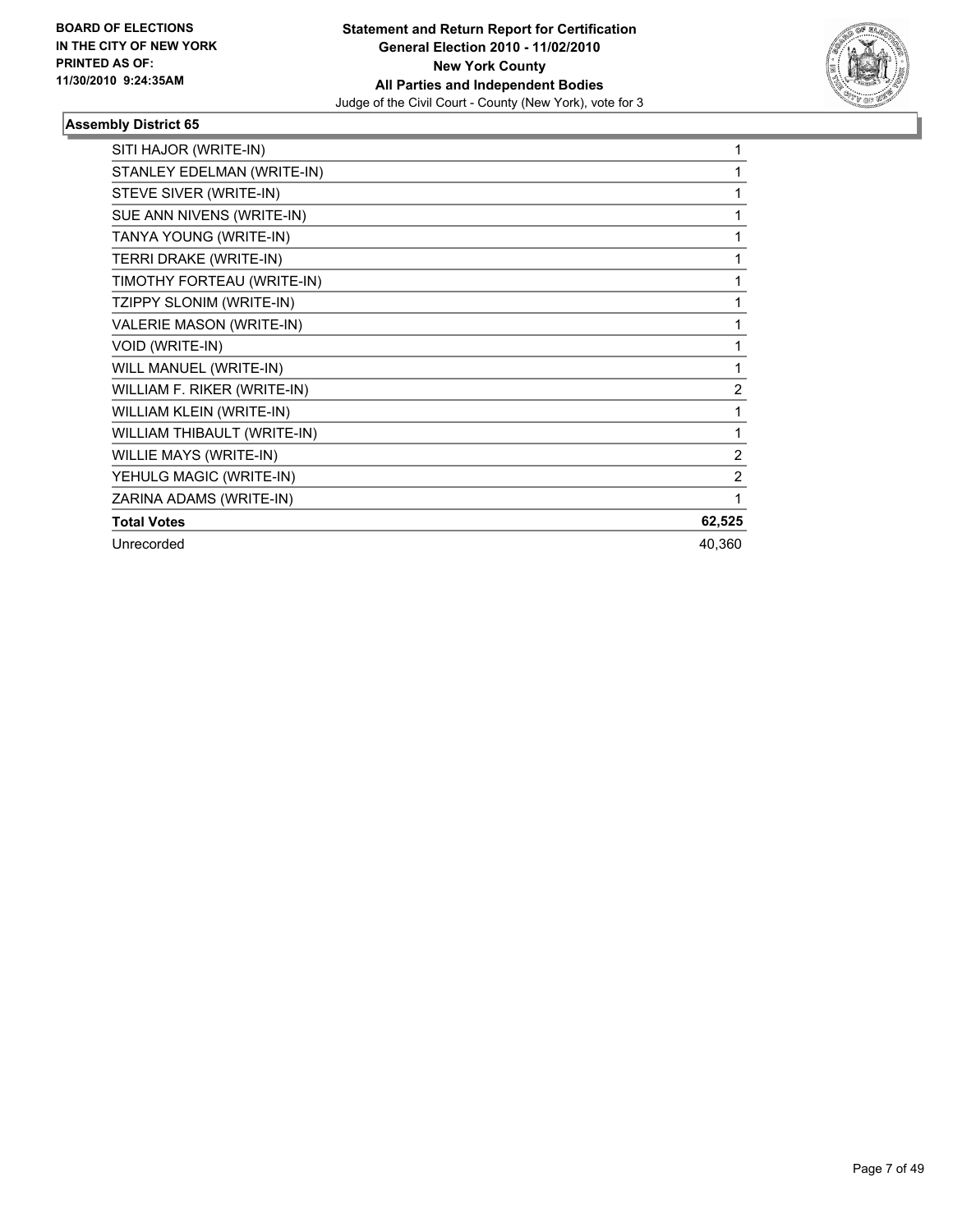

| <b>PUBLIC COUNTER</b>             | 33,385 |
|-----------------------------------|--------|
| <b>EMERGENCY</b>                  | 7      |
| ABSENTEE/MILITARY                 | 1,166  |
| AFFIDAVIT                         | 1,095  |
| <b>Total Ballots</b>              | 36,395 |
| MICHAEL L KATZ (DEMOCRATIC)       | 24,659 |
| DAVID B COHEN (DEMOCRATIC)        | 25,294 |
| LETICIA M RAMIREZ (DEMOCRATIC)    | 25,357 |
| (EXPLETIVE) (WRITE-IN)            | 2      |
| AL FERRER (WRITE-IN)              | 1      |
| ALAN GERSON (WRITE-IN)            | 1      |
| ALAN SASH (WRITE-IN)              | 1      |
| AMANDA DENARO (WRITE-IN)          | 2      |
| ANDREW KANDEL (WRITE-IN)          | 1      |
| ANN HICKEY (WRITE-IN)             | 1      |
| ANN MARIE BUERKLE (WRITE-IN)      | 1      |
| <b>BEN GREEN (WRITE-IN)</b>       | 1      |
| BILL MALONEY (WRITE-IN)           | 3      |
| <b>BOB BARCLAY (WRITE-IN)</b>     | 1      |
| <b>BOB GOCLHALY (WRITE-IN)</b>    | 1      |
| BRAD GELLER (WRITE-IN)            | 2      |
| BRYANT ROUSEAU (WRITE-IN)         | 1      |
| <b>BUGS BUNNY (WRITE-IN)</b>      | 1      |
| CALLARD GELLER (WRITE-IN)         | 2      |
| CHAY T LAM (WRITE-IN)             | 1      |
| CHRIS FRAHME (WRITE-IN)           | 1      |
| DEBORAH MANGRAN (WRITE-IN)        | 1      |
| DENNIS MALGREW (WRITE-IN)         | 3      |
| DEREK JETER (WRITE-IN)            | 1      |
| DONALD TRUMP (WRITE-IN)           | 1      |
| DONATHAN SALKALN (WRITE-IN)       | 2      |
| DOROTHY ZITTEL (WRITE-IN)         | 1      |
| EMILY MEYER (WRITE-IN)            | 1      |
| FRANK WOOD (WRITE-IN)             | 1      |
| <b>GAIL KIBHER (WRITE-IN)</b>     | 1      |
| <b>GEORGIA WINSTON (WRITE-IN)</b> | 1      |
| JACOBS MAERUFF (WRITE-IN)         | 3      |
| JEFFERY GELLER (WRITE-IN)         | 2      |
| JIMMY MCMILLAN (WRITE-IN)         | 5      |
| JOE BROWN (WRITE-IN)              | 1      |
| JOE SMITH (WRITE-IN)              | 1      |
| JOHN DELANEY (WRITE-IN)           | 1      |
| JOHN SMITH (WRITE-IN)             | 1      |
| JOY MAREAN (WRITE-IN)             | 1      |
| JUDGE DREDD (WRITE-IN)            | 1      |
| JUDY (WRITE-IN)                   | 1      |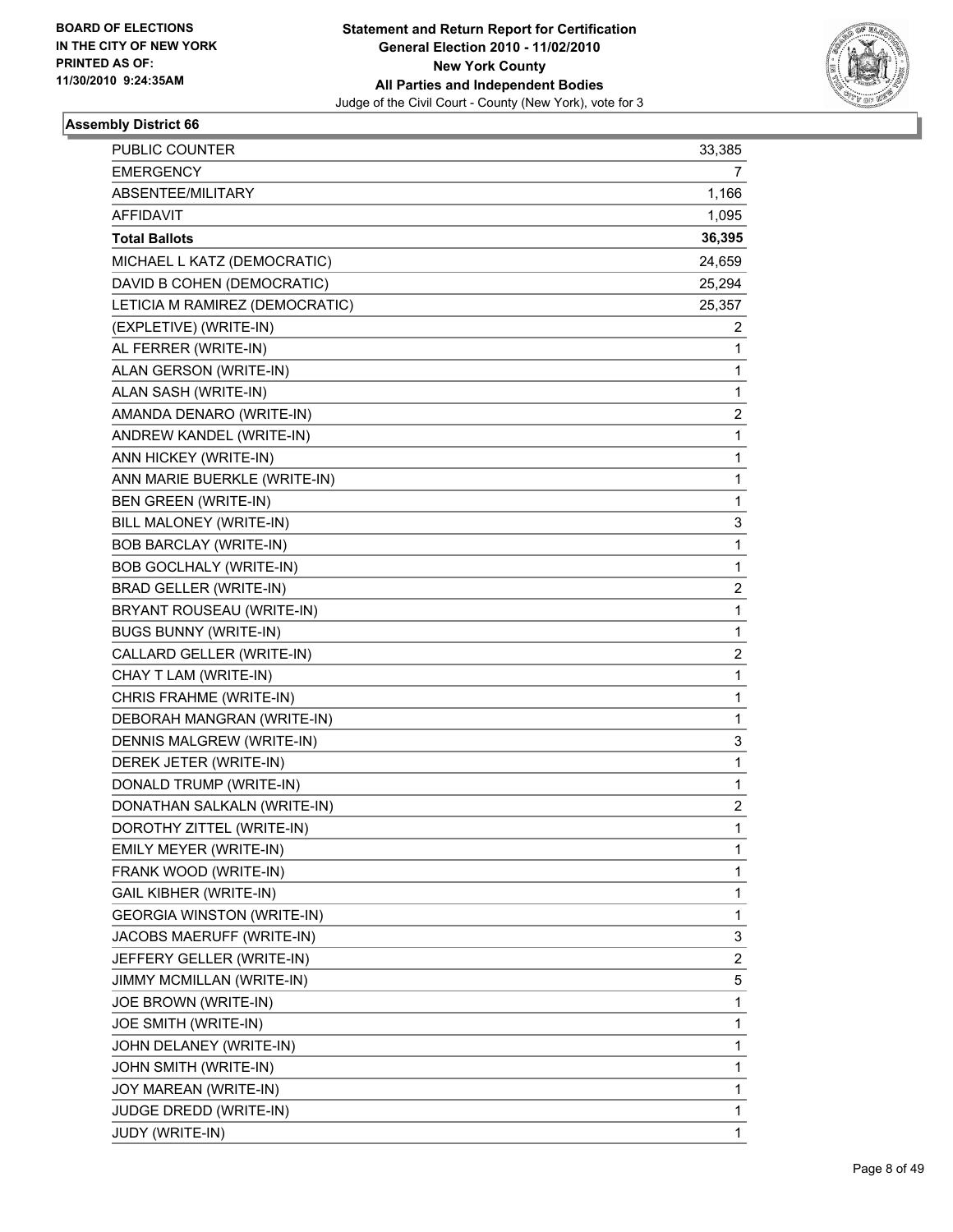

| KRISTEN DAVIS (WRITE-IN)        | 2              |
|---------------------------------|----------------|
| KRISTIN DAVIS (WRITE-IN)        | 1              |
| LAURENE BUSCHING (WRITE-IN)     | 1              |
| LAWRENCE BUSHING (WRITE-IN)     | 1              |
| LEWIS LEPHOM (WRITE-IN)         | 1              |
| LINE 1 KEN ROSE (WRITE-IN)      | 1              |
| LINE 1 NA (WRITE-IN)            | 1              |
| LINE 2 GEORGE LUNDEN (WRITE-IN) | 1              |
| LINE 2 NA (WRITE-IN)            | 1              |
| LINE 3 NA (WRITE-IN)            | 1              |
| LION TORRES (WRITE-IN)          | 2              |
| LUCILLE KIBHER (WRITE-IN)       | 1              |
| MARK A WORKSMAN (WRITE-IN)      | 1              |
| MARK SEIDEN (WRITE-IN)          | 1              |
| MARTON STEINBERG (WRITE-IN)     | 1              |
| MARY C KAPARIC (WRITE-IN)       | 1              |
| MARYLIN SCHAFER (WRITE-IN)      | 1              |
| MATTIS (WRITE-IN)               | $\mathbf 1$    |
| MATTSON TOMLIN (WRITE-IN)       | 1              |
| MICHAEL BLOOMBERG (WRITE-IN)    | 2              |
| MICHAEL GOLDSTEIN (WRITE-IN)    | 1              |
| MICHAEL JORDAN (WRITE-IN)       | 2              |
| MICHELLE ZITTEL (WRITE-IN)      | 1              |
| MIRIAM STEINBERG (WRITE-IN)     | 1              |
| MOSES MALONE (WRITE-IN)         | $\overline{2}$ |
| NO NAME (WRITE-IN)              | 25             |
| NO ONE (WRITE-IN)               | 3              |
| NOBODY (WRITE-IN)               | 4              |
| NONE (WRITE-IN)                 | 7              |
| PANCHO POPPINS (WRITE-IN)       | $\mathbf 1$    |
| PATRICK EWING (WRITE-IN)        | $\mathbf{2}$   |
| PAUL CELLUPICA (WRITE-IN)       | 1              |
| PAUL PERAGINE (WRITE-IN)        | 2              |
| PAUL PERIGEI (WRITE-IN)         | 1              |
| PAUL ROSENFELD (WRITE-IN)       | 1              |
| PETER PARKER (WRITE-IN)         | 3              |
| PRESENT (WRITE-IN)              | 6              |
| PRIYA BHUPETHIE (WRITE-IN)      | 1              |
| RANDY ALTSCHULER (WRITE-IN)     | 1              |
| RICKY KAFT (WRITE-IN)           | 1              |
| ROBERT GART (WRITE-IN)          | 1              |
| ROBERT GOETHALS (WRITE-IN)      | $\overline{c}$ |
| ROBERT RODRIGUEZ (WRITE-IN)     | 1              |
| ROBINSON CANO (WRITE-IN)        | 1              |
| RUDY GIULIANI (WRITE-IN)        | $\mathbf 1$    |
| RX (WRITE-IN)                   | 3              |
|                                 |                |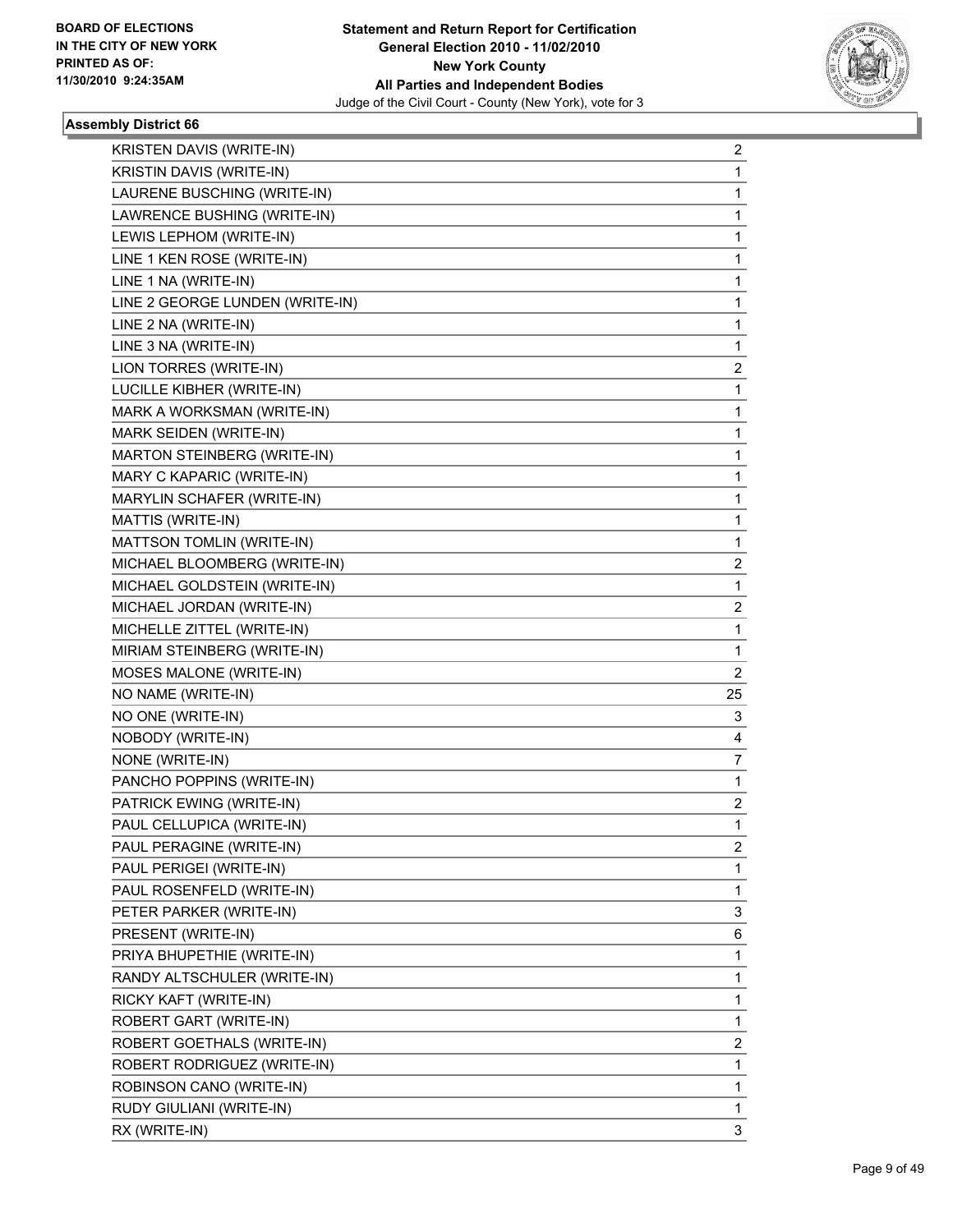

| SHANE SHEEHR (WRITE-IN)   |        |
|---------------------------|--------|
| SOL HANDLER (WRITE-IN)    |        |
| SOPHIA TORRES (WRITE-IN)  | 2      |
| THOMAS AQUINAS (WRITE-IN) |        |
| TOM PACE (WRITE-IN)       |        |
| TOM STEWART (WRITE-IN)    |        |
| TOUD KODZ (WRITE-IN)      |        |
| TYTUS CYTOWSKI (WRITE-IN) |        |
| <b>VOID (WRITE-IN)</b>    | 3      |
| VX (WRITE-IN)             | 3      |
| <b>Total Votes</b>        | 75,477 |
| Unrecorded                | 33,708 |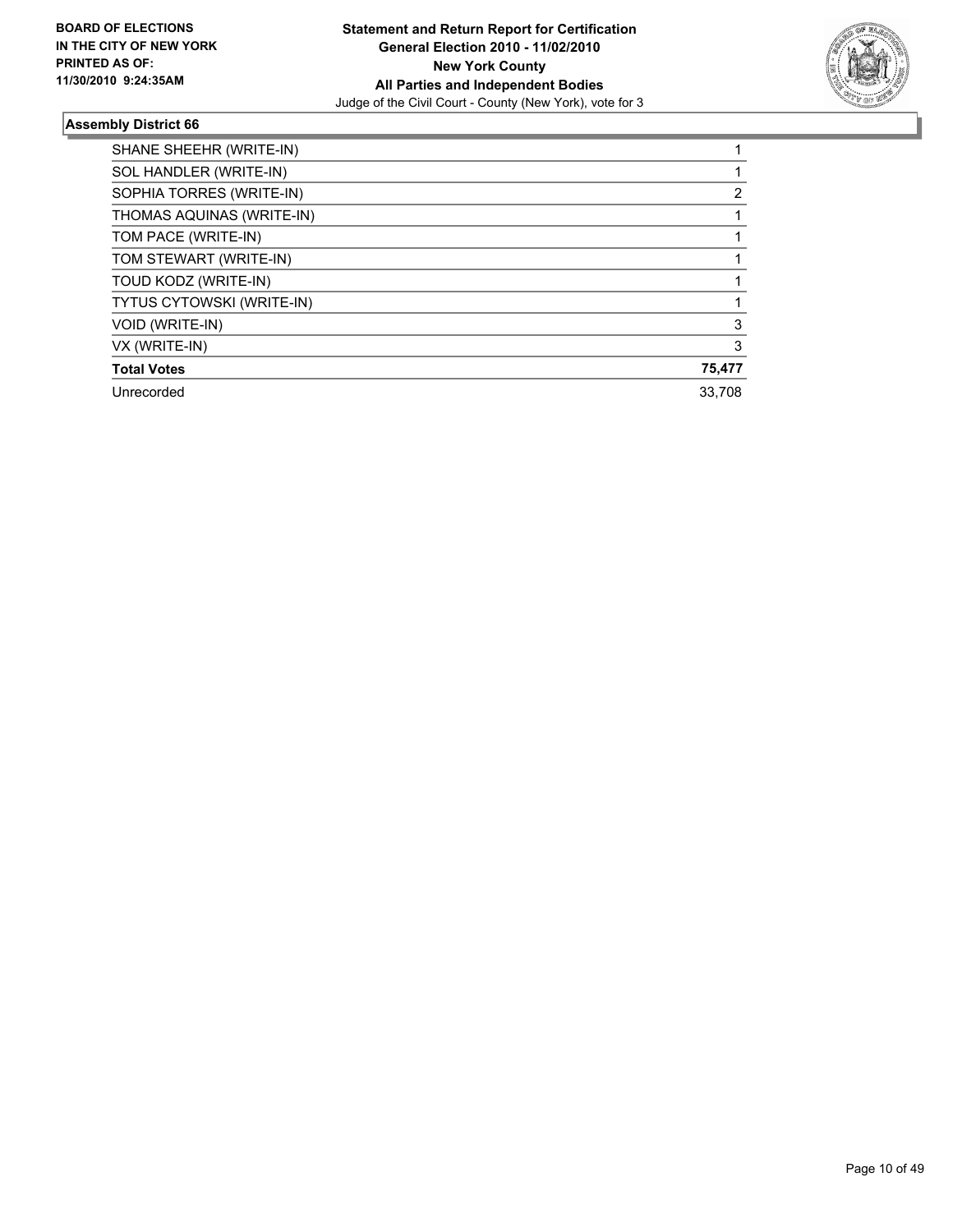

| PUBLIC COUNTER                   | 37,785         |
|----------------------------------|----------------|
| <b>EMERGENCY</b>                 | 36             |
| ABSENTEE/MILITARY                | 1,192          |
| AFFIDAVIT                        | 1,011          |
| <b>Total Ballots</b>             | 40,649         |
| MICHAEL L KATZ (DEMOCRATIC)      | 26,474         |
| DAVID B COHEN (DEMOCRATIC)       | 27,125         |
| LETICIA M RAMIREZ (DEMOCRATIC)   | 26,884         |
| <b>ABSTAIN (WRITE-IN)</b>        | 4              |
| ADAM JOHNSON (WRITE-IN)          | 1              |
| ALEX BARRY (WRITE-IN)            | 1              |
| ALFERO PACKER (WRITE-IN)         | 1              |
| AMY LEWIS (WRITE-IN)             | 1              |
| ANDREW NAPOLITANO (WRITE-IN)     | 2              |
| ATTICS FINCH (WRITE-IN)          | 1              |
| AYELET KAMINEZ (WRITE-IN)        | 1              |
| BARACK OBAMA (WRITE-IN)          | 1              |
| BILL DOE (WRITE-IN)              | 1              |
| BRADFORD JEALOUS 3RD. (WRITE-IN) | 1              |
| CAROLYN PERLMUTH (WRITE-IN)      | 1              |
| CHRIS ANGELOSANTO (WRITE-IN)     | 2              |
| CRAIG CEPLER (WRITE-IN)          | 1              |
| DAVID GERARD BRUDER (WRITE-IN)   | 4              |
| DAVID P MCGILL (WRITE-IN)        | 1              |
| DIANE KOLATCH (WRITE-IN)         | 1              |
| ERIC SKYLITIZ (WRITE-IN)         | 1              |
| EVAN S. THOMAS (WRITE-IN)        | 1              |
| <b>GARY BUSEY (WRITE-IN)</b>     | 2              |
| <b>GEORGE JAVIS (WRITE-IN)</b>   | 1              |
| <b>GERALD EISNER (WRITE-IN)</b>  | 1              |
| GIDON KAMINEZ (WRITE-IN)         | 1              |
| <b>GREGG ROTH (WRITE-IN)</b>     | $\overline{2}$ |
| GRZOND BOOR (WRITE-IN)           | 2              |
| <b>JASON FRIEDMAN (WRITE-IN)</b> | 1              |
| <b>JIMMY MCMILLAN (WRITE-IN)</b> | 1              |
| JIMMY MCMILLIAN (WRITE-IN)       | 3              |
| JOAN RIVERS (WRITE-IN)           | 1              |
| JOHN DOE (WRITE-IN)              | 1              |
| JUDGE JUDY (WRITE-IN)            | 1              |
| JUDITH SCHEINDLIN (WRITE-IN)     | 1              |
| JUN STEWART (WRITE-IN)           | 1              |
| <b>JUSTIN YI (WRITE-IN)</b>      | 1              |
| KARL MARX (WRITE-IN)             | 1              |
| LEN DANIELS (WRITE-IN)           | 3              |
| LEWIS KNOX (WRITE-IN)            | 3              |
| MATHEW S.CARNCO (WRITE-IN)       | 1              |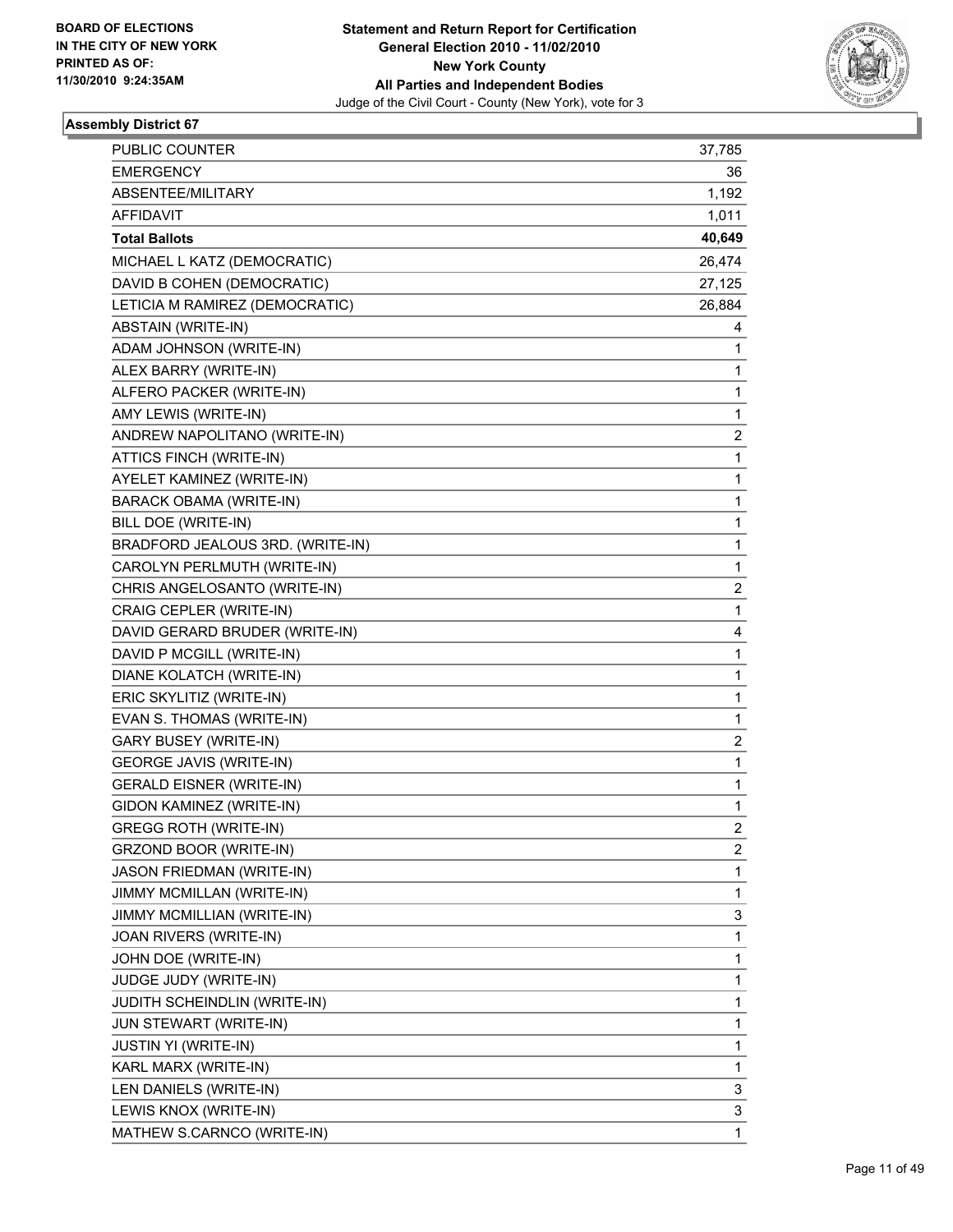

| MICHAEL KATZ (WRITE-IN)             | 1            |
|-------------------------------------|--------------|
| MICHAEL KITZ (WRITE-IN)             | 1            |
| MICKEY MOUSE (WRITE-IN)             | 1            |
| MIROSLAO LIPINSKI (WRITE-IN)        | 1            |
| MITT ROMNI (WRITE-IN)               | 3            |
| MORSJA SIMON (WRITE-IN)             | 1            |
| MURRAY ZURHE (WRITE-IN)             | 1            |
| N.O.T.A. (WRITE-IN)                 | 1            |
| NO NAME (WRITE-IN)                  | 28           |
| NOT HER (WRITE-IN)                  | 1            |
| NOT HIM (WRITE-IN)                  | 3            |
| OBAMA (WRITE-IN)                    | 2            |
| PETER MILLIGAN (WRITE-IN)           | 1            |
| RAY DOE (WRITE-IN)                  | 1            |
| REBECCA SACK (WRITE-IN)             | 1            |
| REGINA LAPELLA (WRITE-IN)           | 3            |
| RICK LAZIO (WRITE-IN)               | 1            |
| ROBERT DAVIS (WRITE-IN)             | 1            |
| ROBERT DROP THE STUDENTS (WRITE-IN) | 1            |
| RONNETTE RILEY (WRITE-IN)           | 1            |
| SAM DOE (WRITE-IN)                  | 1            |
| SARAH PALIN (WRITE-IN)              | 1            |
| SARIT KAMINEZ (WRITE-IN)            | 1            |
| SASHA HERLIM (WRITE-IN)             | 1            |
| SCHUYLER COLFAX (WRITE-IN)          | 1            |
| SCOTT MICHAEL SINGER (WRITE-IN)     | 3            |
| SHELDON LIEBENSTERN (WRITE-IN)      | 1            |
| SHULSMITH SHINNAR (WRITE-IN)        | 1            |
| STEPHEN HOLDEN (WRITE-IN)           | 1            |
| STEVE M WARSHAWSKY (WRITE-IN)       | 6            |
| SUSAN KANE (WRITE-IN)               | 1            |
| TOM DOE (WRITE-IN)                  | 1            |
| TONY DREPP (WRITE-IN)               | 1            |
| VOID (WRITE-IN)                     | 4            |
| WILLIAM CLINTON (WRITE-IN)          | 1            |
| WILLIAM DOYLE (WRITE-IN)            | $\mathbf{1}$ |
| <b>Total Votes</b>                  | 80,618       |
| Unrecorded                          | 41,329       |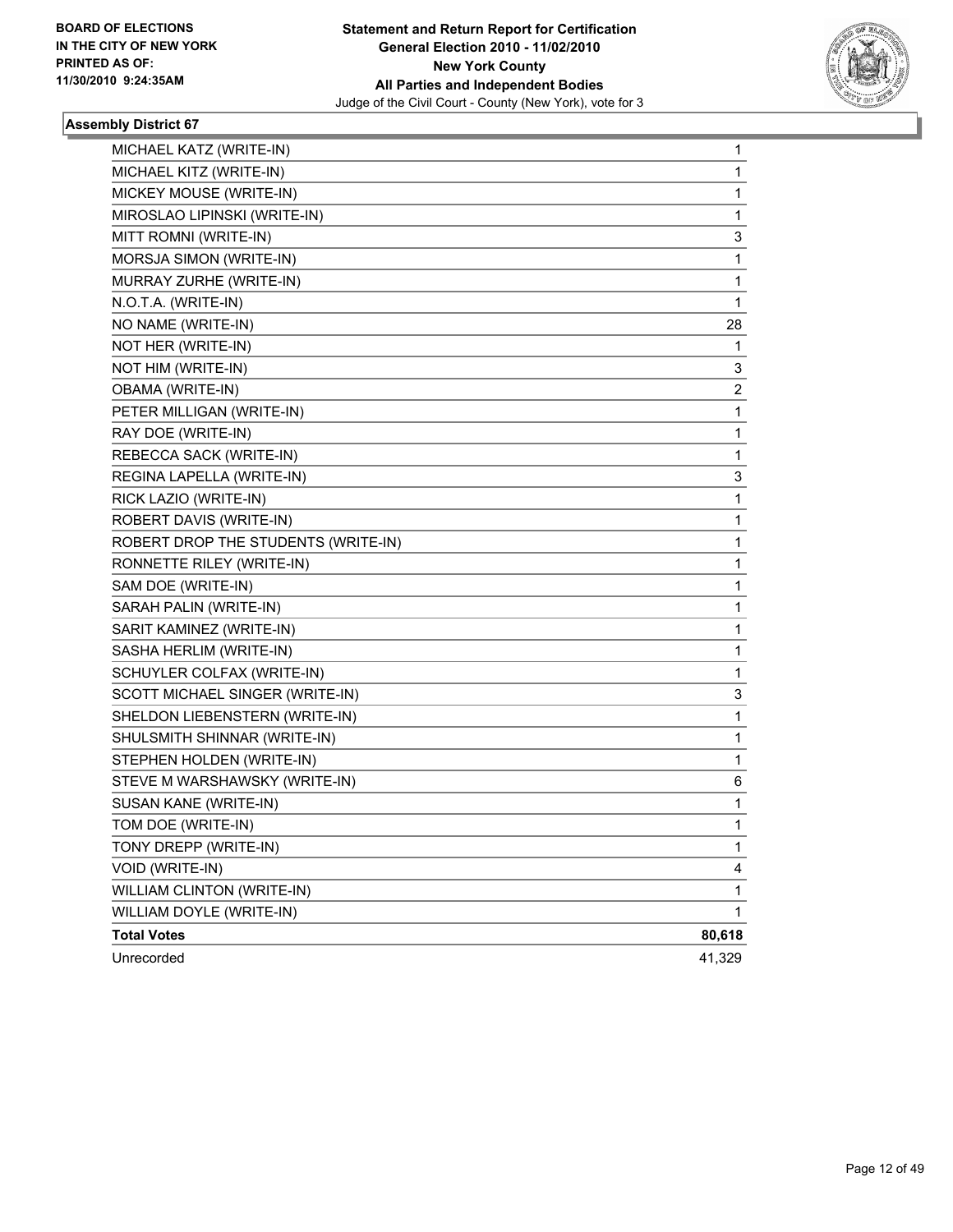

| PUBLIC COUNTER                   | 19,808                  |
|----------------------------------|-------------------------|
| <b>EMERGENCY</b>                 | 0                       |
| ABSENTEE/MILITARY                | 326                     |
| AFFIDAVIT                        | 619                     |
| <b>Total Ballots</b>             | 20,827                  |
| MICHAEL L KATZ (DEMOCRATIC)      | 11,567                  |
| DAVID B COHEN (DEMOCRATIC)       | 11,597                  |
| LETICIA M RAMIREZ (DEMOCRATIC)   | 12,885                  |
| ALTON H MADDOX (WRITE-IN)        | 1                       |
| ALTON MADDOX (WRITE-IN)          | 1                       |
| ANNETTE JIMENEZ (WRITE-IN)       | 1                       |
| BENGANN MILLS (WRITE-IN)         | 2                       |
| BILL CLINTON (WRITE-IN)          | $\overline{\mathbf{c}}$ |
| ED KOCH (WRITE-IN)               | 1                       |
| EDWARD W FLOYD (WRITE-IN)        | 2                       |
| FREDDY I DONE (WRITE-IN)         | 1                       |
| <b>GERALD LEZOTIV (WRITE-IN)</b> | 1                       |
| HARRY WILSON (WRITE-IN)          | 1                       |
| JAMES CALISTER (WRITE-IN)        | $\overline{\mathbf{c}}$ |
| JERRY SEINFELD (WRITE-IN)        | 1                       |
| JEWELL MERCER (WRITE-IN)         | 2                       |
| JOHN JONES (WRITE-IN)            | 1                       |
| JON STEWART (WRITE-IN)           | 1                       |
| KEITH ANKLY (WRITE-IN)           | 1                       |
| KIMI PUNTILLO (WRITE-IN)         | $\overline{\mathbf{c}}$ |
| LORRAINE JONES (WRITE-IN)        | 1                       |
| LORRINES JONES (WRITE-IN)        | 1                       |
| MARC LANDIS (WRITE-IN)           | 1                       |
| MARK GREEN (WRITE-IN)            | 1                       |
| MARTIN BLAKE (WRITE-IN)          | 1                       |
| MONDIP SEU (WRITE-IN)            | 3                       |
| NABAVI OLIVER (WRITE-IN)         | 1                       |
| NO NAME (WRITE-IN)               | 9                       |
| NONE (WRITE-IN)                  | 6                       |
| RAMON JIMENEZ (WRITE-IN)         | $\overline{\mathbf{c}}$ |
| ROBERT C GUMBS (WRITE-IN)        | 1                       |
| STEVE COLBERT (WRITE-IN)         | 2                       |
| STEVEN SILVER (WRITE-IN)         | 1                       |
| VINCENT VANN (WRITE-IN)          | 1                       |
| VOID (WRITE-IN)                  | 7                       |
| WILL MANUEL (WRITE-IN)           | 1                       |
| WILLIAM THOMPSON (WRITE-IN)      | 1                       |
| WILNEY MARTINEZ (WRITE-IN)       | $\mathbf{1}$            |
| <b>Total Votes</b>               | 36,113                  |
| Unrecorded                       | 26,368                  |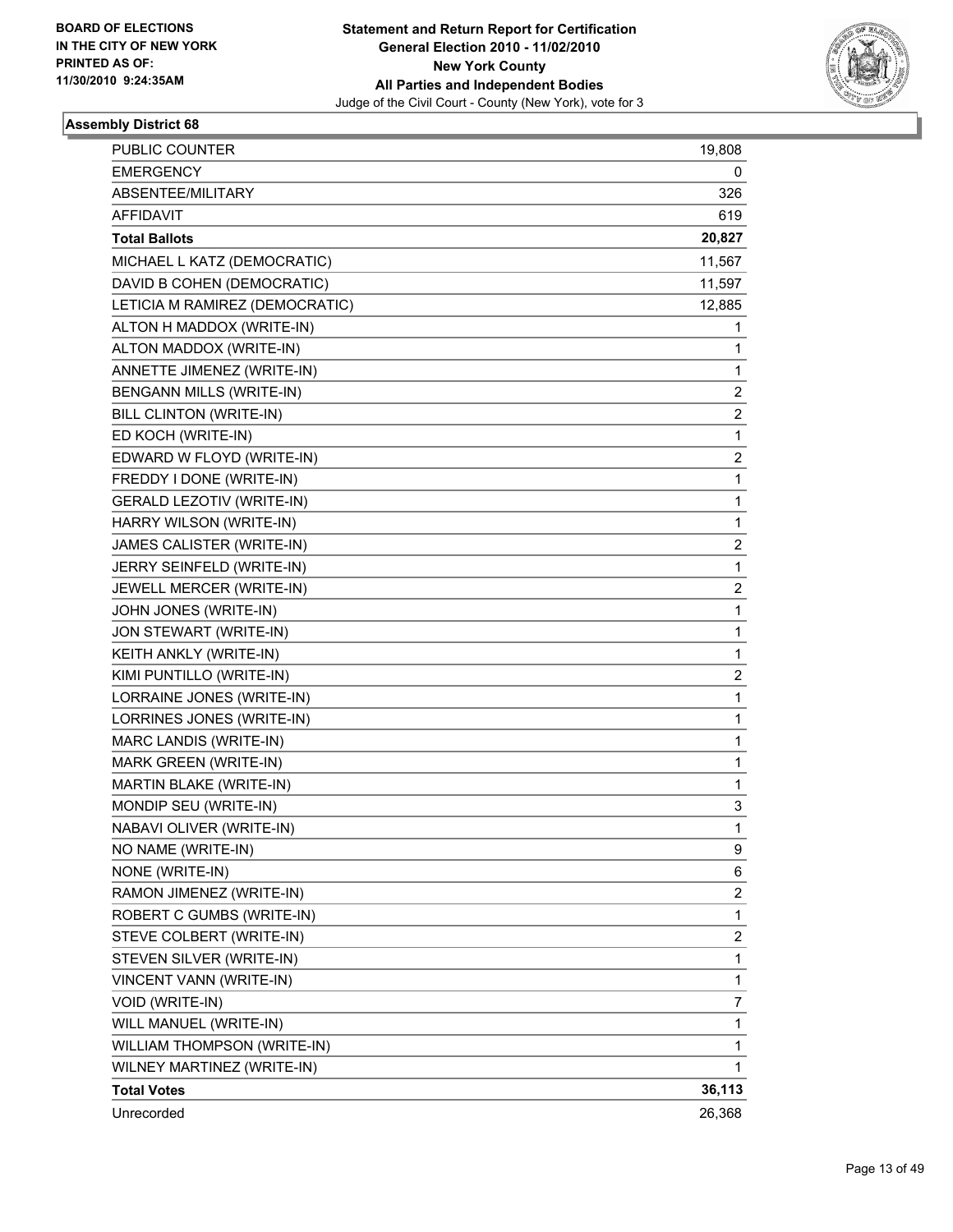

| PUBLIC COUNTER                 | 33,317 |
|--------------------------------|--------|
| <b>EMERGENCY</b>               | 0      |
| ABSENTEE/MILITARY              | 868    |
| <b>AFFIDAVIT</b>               | 907    |
| <b>Total Ballots</b>           | 35,560 |
| MICHAEL L KATZ (DEMOCRATIC)    | 22,595 |
| DAVID B COHEN (DEMOCRATIC)     | 23,046 |
| LETICIA M RAMIREZ (DEMOCRATIC) | 23,323 |
| ADAM BRUHK (WRITE-IN)          | 1      |
| ADRIA LINDSAY (WRITE-IN)       | 1      |
| ALAN FLACKS (WRITE-IN)         | 2      |
| ALFRED LITMAN (WRITE-IN)       | 1      |
| ALI LIFSCHITZ (WRITE-IN)       | 1      |
| AMANDA MARCOTTE (WRITE-IN)     | 1      |
| ANY REPUBLICAN (WRITE-IN)      | 1      |
| ANYONE ELSE (WRITE-IN)         | 2      |
| ARIEL GILDER (WRITE-IN)        | 1      |
| ARTHUR CAMBURIS (WRITE-IN)     | 1      |
| AVI FLOMBAUM (WRITE-IN)        | 1      |
| BETTY JANE JACOBS (WRITE-IN)   | 1      |
| BILL MCNALLY (WRITE-IN)        | 1      |
| CAITLIN GAVER LEVY (WRITE-IN)  | 1      |
| CAREY HOROWITZ (WRITE-IN)      | 3      |
| CARL FISHER (WRITE-IN)         | 1      |
| CARL PALADINO (WRITE-IN)       | 1      |
| CATHY GRAD (WRITE-IN)          | 1      |
| CHARLES ROEDEL (WRITE-IN)      | 1      |
| CHERYL SCHWARTZ (WRITE-IN)     | 1      |
| CLARENCE THOMAS (WRITE-IN)     | 1      |
| DAFFY DUCK (WRITE-IN)          | 1      |
| DAN DONOVAN (WRITE-IN)         | 1      |
| DANIEL O'DONELL (WRITE-IN)     | 1      |
| DANIEL RAKOWITZ (WRITE-IN)     | 1      |
| DAVID BERSTEIN (WRITE-IN)      | 1      |
| DAVID CARLISIC (WRITE-IN)      | 1      |
| DAVID E JACOBY (WRITE-IN)      | 1      |
| DAVID SACK (WRITE-IN)          | 2      |
| DENIS HAYWARD (WRITE-IN)       | 1      |
| DIANA BUDZANOSKI (WRITE-IN)    | 1      |
| DIANA ERBSEN (WRITE-IN)        | 1      |
| DOG AUDREY (WRITE-IN)          | 1      |
| DONALD DUCK (WRITE-IN)         | 2      |
| DORIS LINDBERGH (WRITE-IN)     | 1      |
| DOUGLAS COX (WRITE-IN)         | 1      |
| EDDIE MCDUSKY (WRITE-IN)       | 4      |
| EDWINA HAYWARD (WRITE-IN)      | 2      |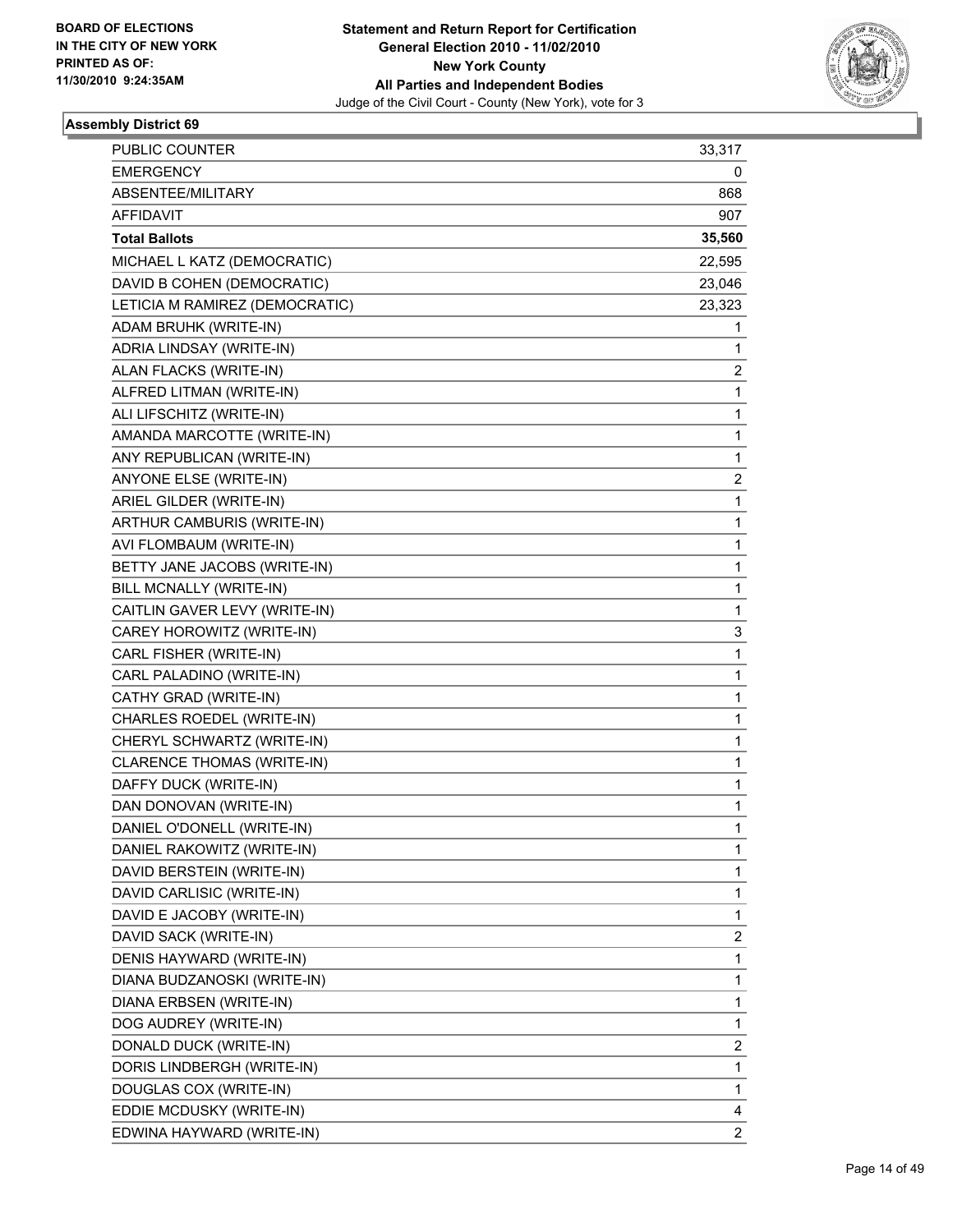

| ELIE GOLD (WRITE-IN)             | 2 |
|----------------------------------|---|
| ELIOT LOSHAK (WRITE-IN)          | 1 |
| ELISABETH ZECHE (WRITE-IN)       | 1 |
| ERIC STIGLITZ (WRITE-IN)         | 1 |
| FRANKLIN RODRIGUES (WRITE-IN)    | 2 |
| <b>GEORGE LOPEZ (WRITE-IN)</b>   | 1 |
| <b>GEORGE MEZEI (WRITE-IN)</b>   | 1 |
| <b>GLENN JOHNSTON (WRITE-IN)</b> | 1 |
| GOOFY (WRITE-IN)                 | 1 |
| <b>GREG STARR (WRITE-IN)</b>     | 1 |
| <b>GWEN NEWTON (WRITE-IN)</b>    | 1 |
| HARRY ANDERSON (WRITE-IN)        | 1 |
| HARRY POTTER (WRITE-IN)          | 1 |
| HERB ZOOTA (WRITE-IN)            | 1 |
| JABE DUDE (WRITE-IN)             | 1 |
| JAMES KENNEDY (WRITE-IN)         | 1 |
| JANET SACHS (WRITE-IN)           | 1 |
| JASON ANTON (WRITE-IN)           | 2 |
| JENIFER MEYERS (WRITE-IN)        | 1 |
| JESUS OF NAZARETH (WRITE-IN)     | 1 |
| JIMMY MCMILLAN (WRITE-IN)        | 4 |
| JOHN SHROPSHIRE (WRITE-IN)       | 1 |
| JOHN YOUNG (WRITE-IN)            | 2 |
| JON STEWART (WRITE-IN)           | 1 |
| JOSEPH WLODY (WRITE-IN)          | 1 |
| JOSHUA MEYERS (WRITE-IN)         | 1 |
| JOYCE JOHNSON (WRITE-IN)         | 1 |
| JUKE DELE (WRITE-IN)             | 1 |
| KARL MARX (WRITE-IN)             | 1 |
| KATIE DIVAS (WRITE-IN)           | 1 |
| KATIE SCOTT (WRITE-IN)           | 1 |
| <b>KEN FRIEDRICH (WRITE-IN)</b>  | 1 |
| KEVIN KIELY (WRITE-IN)           | 1 |
| KOKO BWORE (WRITE-IN)            | 1 |
| LARRY GOLDBERG (WRITE-IN)        | 1 |
| LAURA SACK (WRITE-IN)            | 1 |
| LEON TROTSKY (WRITE-IN)          | 1 |
| LEWIS TAISKOFF (WRITE-IN)        | 1 |
| LIE SHEYRE (WRITE-IN)            | 1 |
| LIND ROSENTHAL (WRITE-IN)        | 1 |
| LINDSAY HENAN (WRITE-IN)         | 1 |
| LINDSEY BETHEA (WRITE-IN)        | 1 |
| LINE 1. FICUS (WRITE-IN)         | 1 |
| LINE 2. FICUS (WRITE-IN)         | 1 |
| LINE 3. FICUS (WRITE-IN)         | 1 |
| MAREEM (WRITE-IN)                | 1 |
|                                  |   |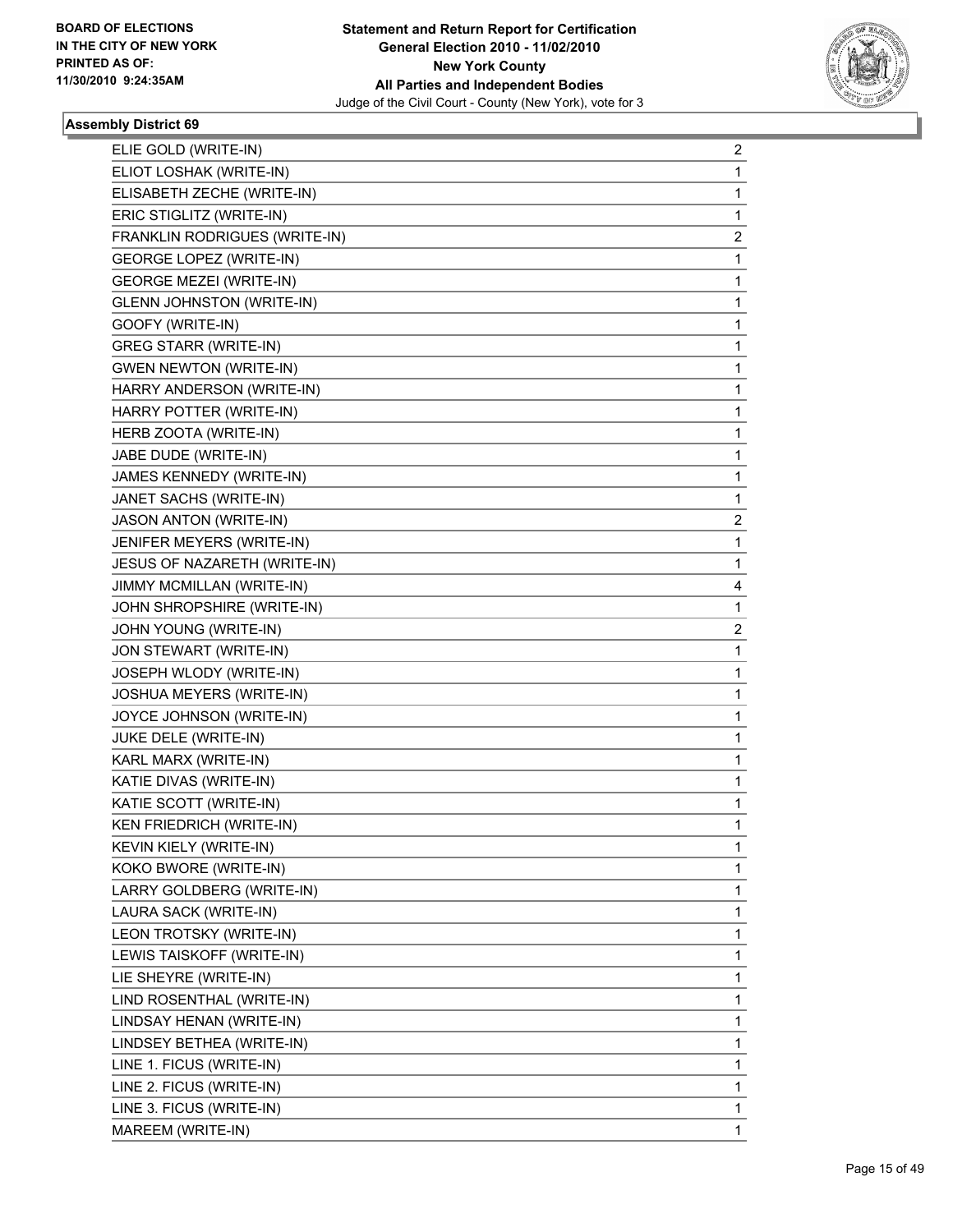

| MARJORIA LIBURD (WRITE-IN)        | 1              |
|-----------------------------------|----------------|
| MARTA VARELA (WRITE-IN)           | 1              |
| MARTHA COAKLEY (WRITE-IN)         | 1              |
| MATT DAMON (WRITE-IN)             | 1              |
| MATTHEW BARR (WRITE-IN)           | 2              |
| MATTHEW J. KENNEDY JR. (WRITE-IN) | 3              |
| MATTHEW NEALSON (WRITE-IN)        | 1              |
| ME (WRITE-IN)                     | 2              |
| MEREYC DWORKIN (WRITE-IN)         | 1              |
| MEYER C DWORKIN (WRITE-IN)        | 1              |
| MICHAEL BROWN (WRITE-IN)          | 1              |
| MICHAEL DAY (WRITE-IN)            | 1              |
| MICHAEL THALER (WRITE-IN)         | 1              |
| MICHEAL PINE (WRITE-IN)           | 1              |
| MICHEL FAULKNER (WRITE-IN)        | 3              |
| MICKEY MOUSE (WRITE-IN)           | 2              |
| MIKE TYSON (WRITE-IN)             | 1              |
| MR. (EXPLETIVE) (WRITE-IN)        | 1              |
| MUDDY WATERS (WRITE-IN)           | 1              |
| NEAL ROSESTEIN (WRITE-IN)         | 1              |
| NO CHOICE (WRITE-IN)              | 1              |
| NO NAME (WRITE-IN)                | 14             |
| NO SMOKING (WRITE-IN)             | 4              |
|                                   |                |
| ORUS HALL (WRITE-IN)              | 1              |
| OTHER (WRITE-IN)                  | 4              |
| PAIGE SUTHERLAND (WRITE-IN)       | 3              |
| PAUL MARGULES (WRITE-IN)          | 1              |
| PAUL SHNEYER (WRITE-IN)           | 1              |
| PLUTO (WRITE-IN)                  | 1              |
| RACHEL MADDOW (WRITE-IN)          | 1              |
| RAFAEL URFUIA (WRITE-IN)          | 1              |
| RAFAEL URGUIA (WRITE-IN)          | 1              |
| RAMON J JIMENEZ (WRITE-IN)        | 2              |
| REBECCA MARRIOTT (WRITE-IN)       | $\mathbf{2}$   |
| REBECCA SACK (WRITE-IN)           | $\overline{2}$ |
| RENT IS (2) DAM HIGH (WRITE-IN)   | 1              |
| RHONDA JUNG (WRITE-IN)            | 2              |
| RICHARD ALLEN (WRITE-IN)          | 3              |
| RICHARD CAMPO (WRITE-IN)          | 1              |
| ROBERT M BRILL (WRITE-IN)         | 1              |
| ROBERTA BRILL (WRITE-IN)          | 1              |
| SARAH KATZ (WRITE-IN)             | 1              |
| SERGEI GIVOTOVSKY (WRITE-IN)      | 1              |
| SHERRY LEIWANT (WRITE-IN)         | 1              |
| SHERRY LIENANT (WRITE-IN)         | $\overline{2}$ |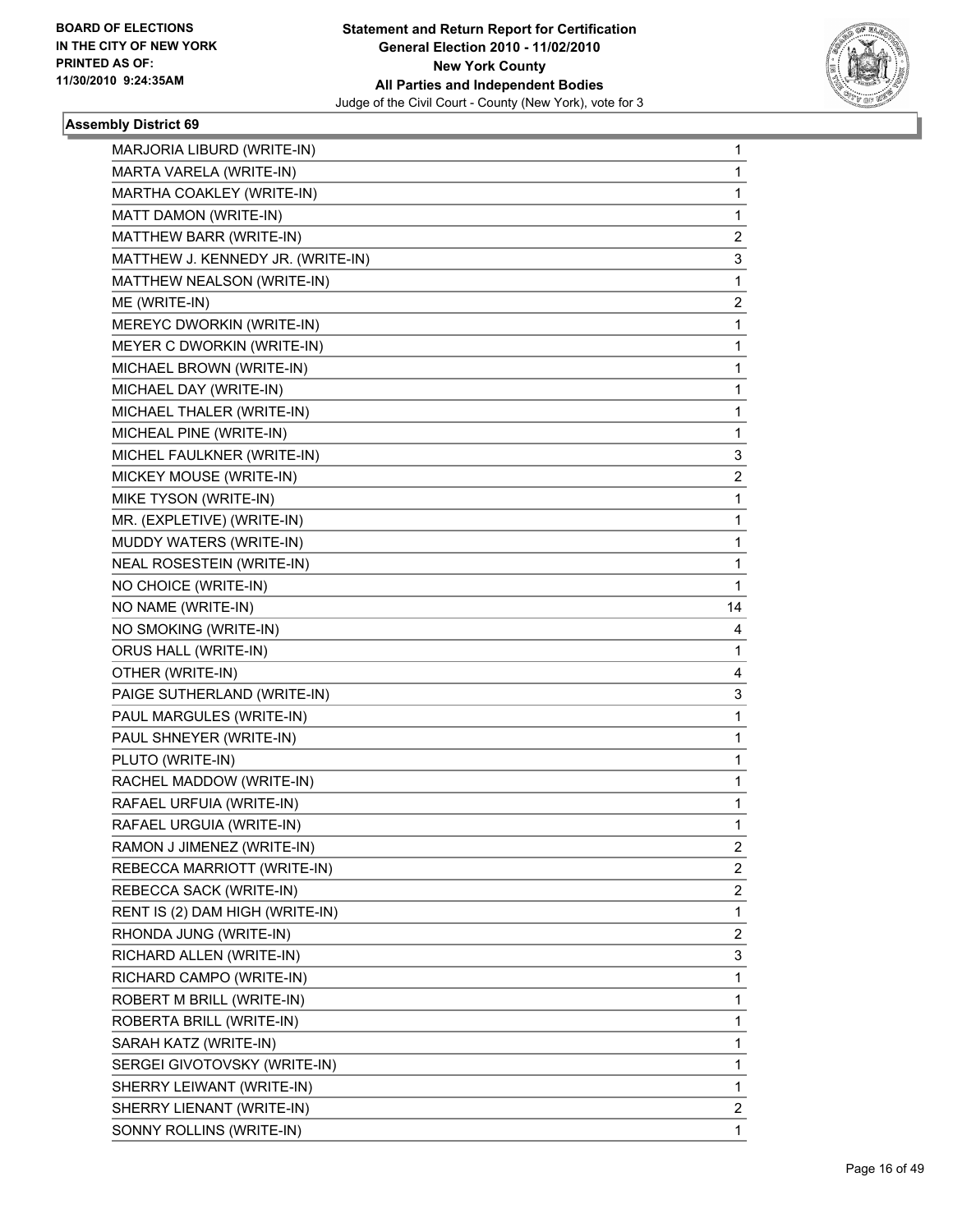

| STEVE MCGARRY (WRITE-IN)        |              |
|---------------------------------|--------------|
| SUSAN RUSSACK (WRITE-IN)        |              |
| TERRI ASH (WRITE-IN)            |              |
| TIMOTHY MCMILLIAN (WRITE-IN)    |              |
| TINA FEY (WRITE-IN)             |              |
| TOM RUSSACK (WRITE-IN)          |              |
| VAN DANIEL (WRITE-IN)           |              |
| VOID (WRITE-IN)                 | 2            |
| <b>VOLDEMOR (WRITE-IN)</b>      | 1            |
| WILLIAM BRODSKY (WRITE-IN)      | 2            |
| XENA QUEEN OF AMAZON (WRITE-IN) | $\mathbf{1}$ |
| YODA (WRITE-IN)                 |              |
| <b>Total Votes</b>              | 69,160       |
| Unrecorded                      | 37,520       |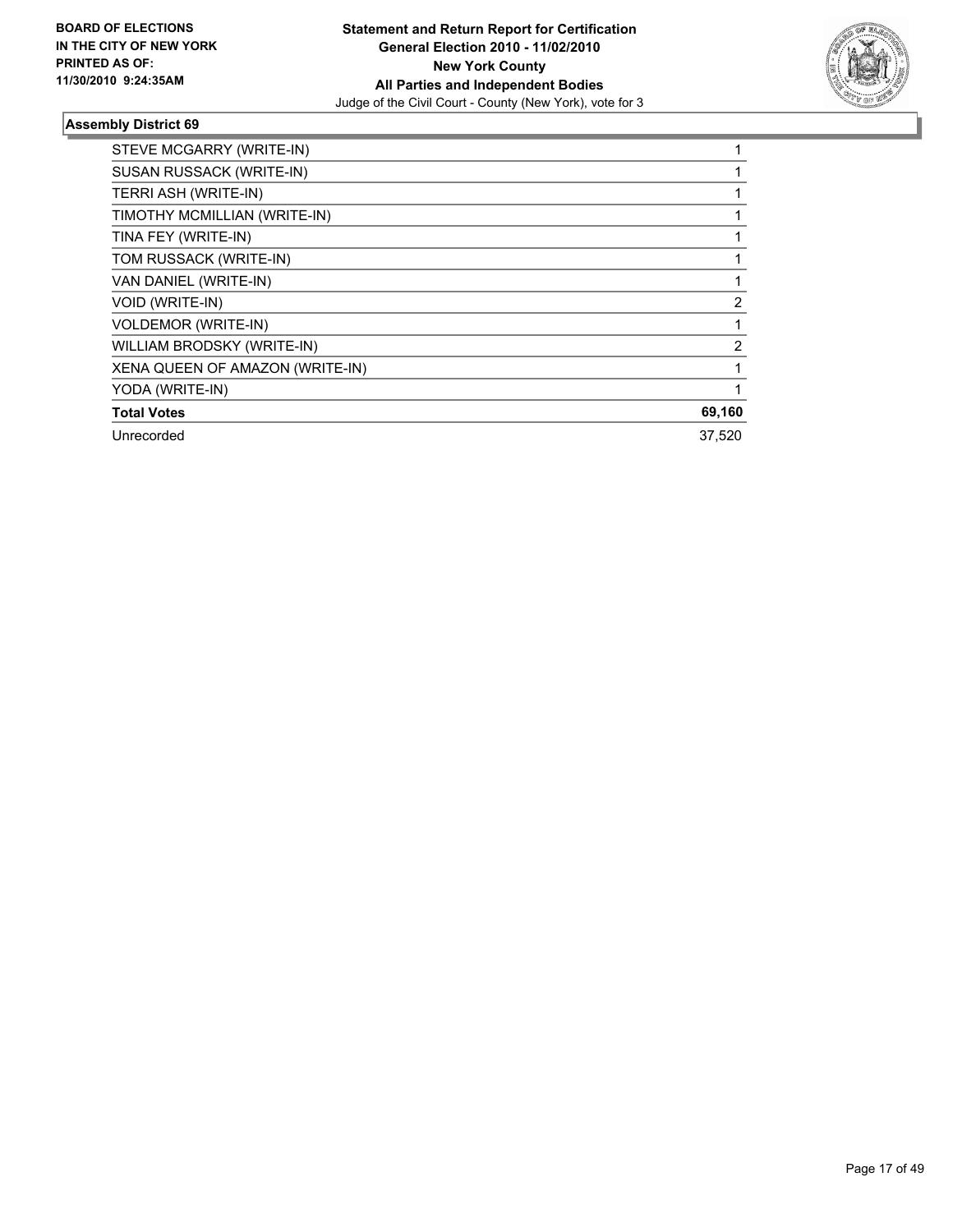

| <b>PUBLIC COUNTER</b>                       | 24,501       |
|---------------------------------------------|--------------|
| <b>EMERGENCY</b>                            | 2            |
| ABSENTEE/MILITARY                           | 356          |
| AFFIDAVIT                                   | 858          |
| <b>Total Ballots</b>                        | 25,776       |
| MICHAEL L KATZ (DEMOCRATIC)                 | 15,777       |
| DAVID B COHEN (DEMOCRATIC)                  | 15,847       |
| LETICIA M RAMIREZ (DEMOCRATIC)              | 16,676       |
| A (WRITE-IN)                                | 1            |
| ALTON MADDOX (WRITE-IN)                     | 3            |
| ANTHONY HILL (WRITE-IN)                     | 1            |
| ANTI DRUG WAR (WRITE-IN)                    | 3            |
| BARBARA (WRITE-IN)                          | 1            |
| BERNADETT A SMITH (WRITE-IN)                | 3            |
| BILL DONAHUE (WRITE-IN)                     | 1            |
| CARL BUSH (WRITE-IN)                        | 1            |
| CAROL DECASTRO (WRITE-IN)                   | 1            |
| CHOICE (WRITE-IN)                           | 1            |
| DAN BOYLEN (WRITE-IN)                       | 3            |
| FIRE KELLY (WRITE-IN)                       | $\mathbf{1}$ |
| <b>GLEN BECK (WRITE-IN)</b>                 | 1            |
| I DO NOT KNOW (WRITE-IN)                    | 4            |
| ISAIH PROPLEY (WRITE-IN)                    | 1            |
| JOE BROWN (WRITE-IN)                        | 1            |
| JOHN CROSBY (WRITE-IN)                      | 1            |
| JOHN SMITH (WRITE-IN)                       | 1            |
| JUDGE JUDY (WRITE-IN)                       | 1            |
| JUDGE MATTIE (WRITE-IN)                     | 1            |
| JUDY (WRITE-IN)                             | 1            |
| KENNETH GRAHAM (WRITE-IN)                   | 1            |
| LORD JESUS CHRIST THE SON OF GOD (WRITE-IN) | 3            |
| LUKE FLECTER (WRITE-IN)                     | 1            |
| MARISOL GRAHAM (WRITE-IN)                   | 1            |
| MERCEDES (WRITE-IN)                         | 1            |
| NABAVI OLIVER (WRITE-IN)                    | 1            |
| NO NAME (WRITE-IN)                          | 10           |
| NO ONE (WRITE-IN)                           | 3            |
| NORMAN OSTROVE (WRITE-IN)                   | 3            |
| OFF THE PIG (WRITE-IN)                      | 1            |
| PAMELA PERKINS (WRITE-IN)                   | 1            |
| REAL (WRITE-IN)                             | 1            |
| REMEMBER AFRICA (WRITE-IN)                  | 1            |
| REVOLUTION (WRITE-IN)                       | 6            |
| RUSH LIMBAUCH (WRITE-IN)                    | 1            |
| SANDRA RIVERS (WRITE-IN)                    | 1            |
| TEDDY (WRITE-IN)                            | 1            |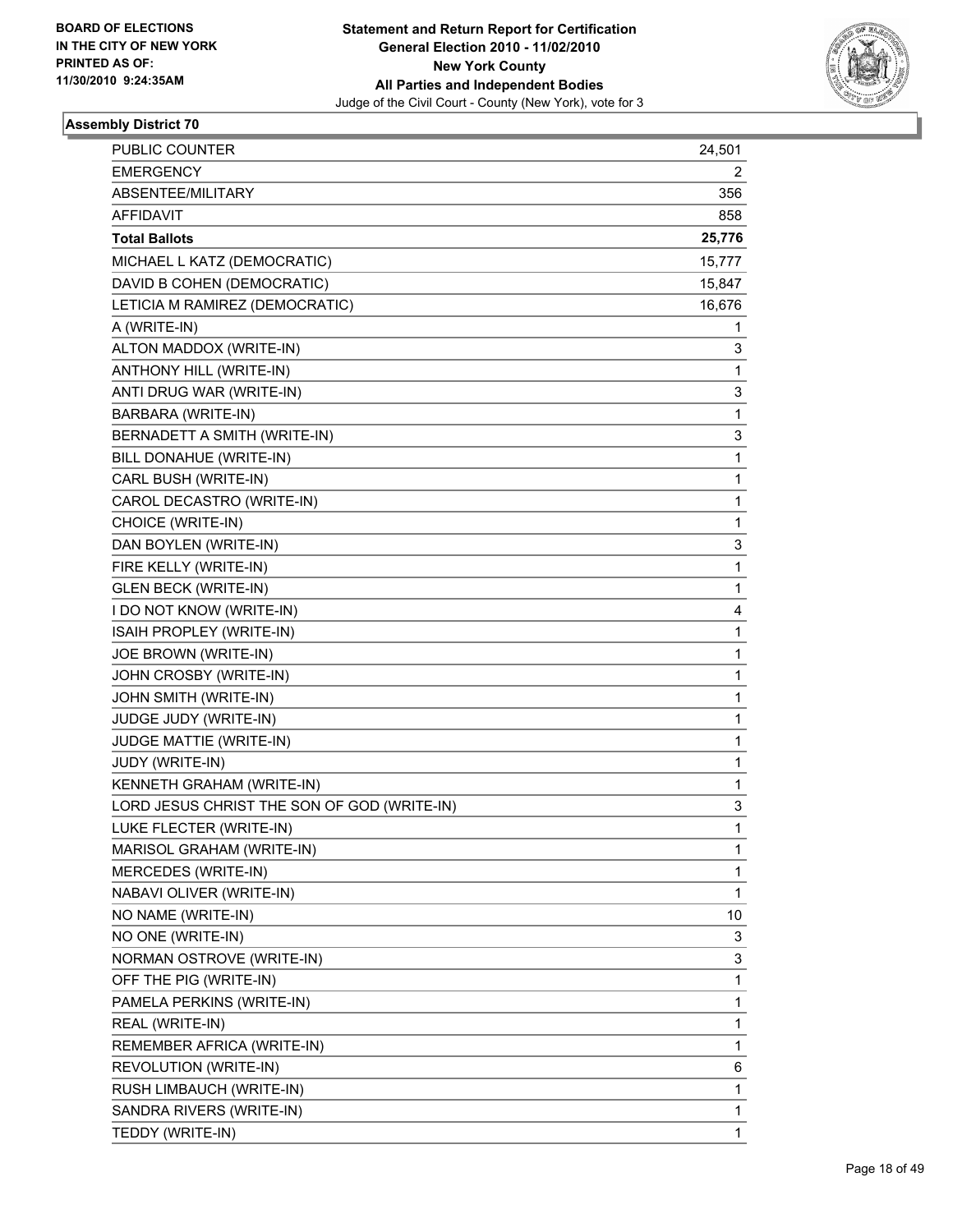

| Unrecorded            | 28,956 |
|-----------------------|--------|
| <b>Total Votes</b>    | 48.372 |
| YO MAMA! (WRITE-IN)   |        |
| VOID (WRITE-IN)       |        |
| TRACY LARY (WRITE-IN) |        |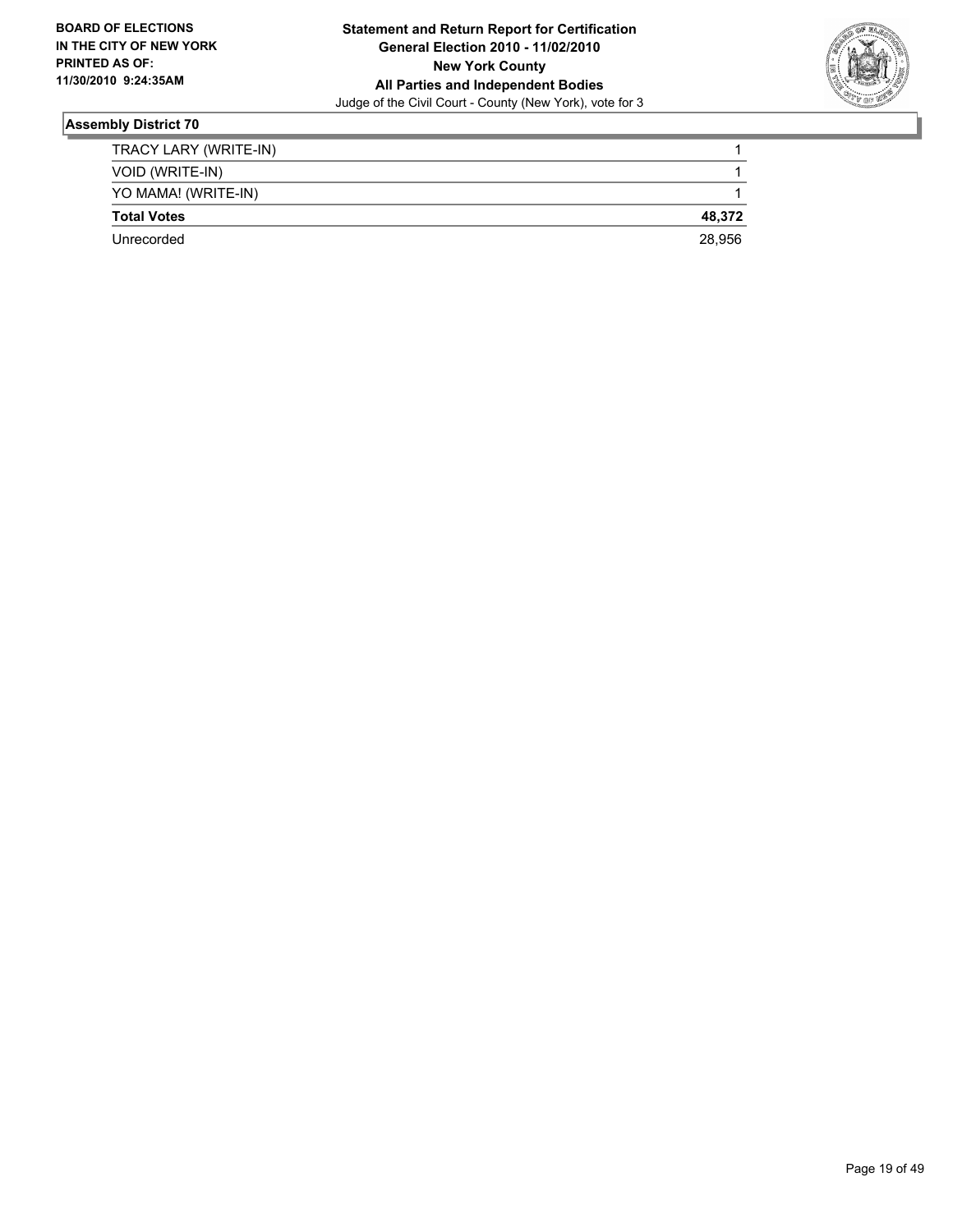

| PUBLIC COUNTER                 | 24,164 |
|--------------------------------|--------|
| <b>EMERGENCY</b>               | 0      |
| ABSENTEE/MILITARY              | 392    |
| <b>AFFIDAVIT</b>               | 661    |
| <b>Total Ballots</b>           | 25,372 |
| MICHAEL L KATZ (DEMOCRATIC)    | 15,123 |
| DAVID B COHEN (DEMOCRATIC)     | 15,183 |
| LETICIA M RAMIREZ (DEMOCRATIC) | 16,252 |
| AMITAI SCHLAIR (WRITE-IN)      | 2      |
| ANDREW MARKUS BELL (WRITE-IN)  | 1      |
| ANN SUTTON (WRITE-IN)          | 1      |
| ANYBODY ELSE (WRITE-IN)        | 1      |
| AUSTIN MARTIMAN (WRITE-IN)     | 1      |
| BIJU MATTHEW (WRITE-IN)        | 1      |
| CHAD HOPKOVITZ (WRITE-IN)      | 3      |
| CHARLES BARRON (WRITE-IN)      | 3      |
| D. CAMPBELL (WRITE-IN)         | 1      |
| DEREK JETER (WRITE-IN)         | 1      |
| EDWARD SIMON (WRITE-IN)        | 2      |
| EILEEN GONG ESQ. (WRITE-IN)    | 3      |
| ELMO (WRITE-IN)                | 3      |
| ERIC JORDAN (WRITE-IN)         | 2      |
| GIDEON ASHERIE (WRITE-IN)      | 1      |
| HANA DUNSON (WRITE-IN)         | 2      |
| HAROLD SUTTON (WRITE-IN)       | 1      |
| HERMAN CAHN (WRITE-IN)         | 2      |
| HILARY PLATT NESS (WRITE-IN)   | 1      |
| JANELLE MATHEWS (WRITE-IN)     | 1      |
| JOSEPH RUTA (WRITE-IN)         | 1      |
| <b>JOSH URBIN (WRITE-IN)</b>   | 1      |
| JUDGE JUDY (WRITE-IN)          | 1      |
| JUDGE MIKE (WRITE-IN)          | 1      |
| JUDGE REINHOLD (WRITE-IN)      | 1      |
| KATZ (WRITE-IN)                | 1      |
| LLLLLLP.FESRR (WRITE-IN)       | 1      |
| LOUIS BALRIOS (WRITE-IN)       | 1      |
| MATHEW SCHUTHER (WRITE-IN)     | 1      |
| MATT NECKO (WRITE-IN)          | 1      |
| MATT NELKO (WRITE-IN)          | 2      |
| MICHAEL JORDAN (WRITE-IN)      | 1      |
| MILTON P STERN (WRITE-IN)      | 2      |
| MONICA SHABTAI (WRITE-IN)      | 1      |
| MOSES MALONE (WRITE-IN)        | 1      |
| NADIA IZAHN (WRITE-IN)         | 1      |
| NEER ASHERIE (WRITE-IN)        | 1      |
| NILI ASHERIE (WRITE-IN)        | 1      |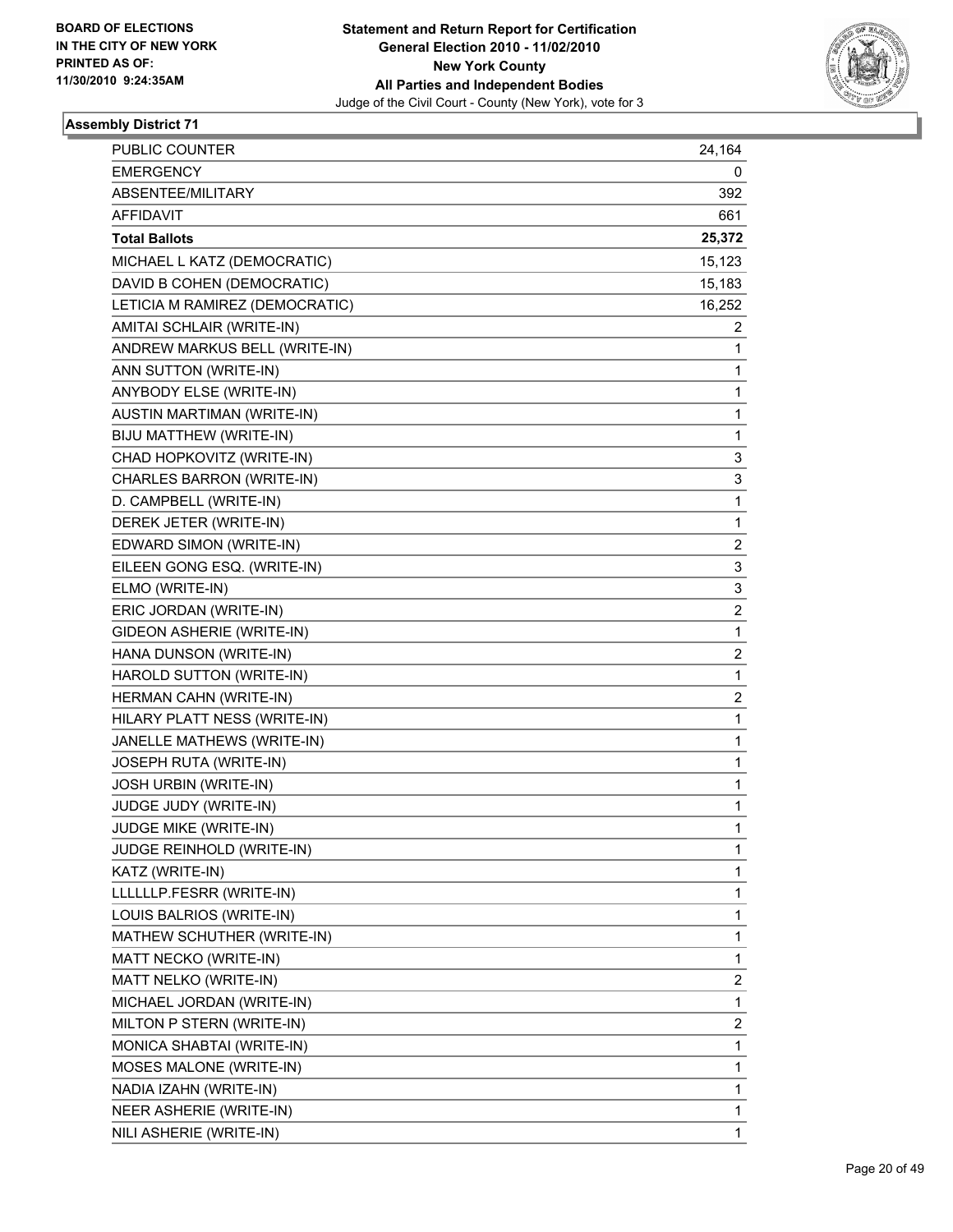

| NO NAME (WRITE-IN)          | $\overline{2}$ |
|-----------------------------|----------------|
| OLIVER MANN (WRITE-IN)      | 6              |
| OPOOHON (WRITE-IN)          | 1              |
| PATRICK EWING (WRITE-IN)    | 1              |
| RAMINZ (WRITE-IN)           | 1              |
| RAMMY SALERS (WRITE-IN)     | $\mathbf 1$    |
| RAMREZ (WRITE-IN)           | 1              |
| RBFEY (WRITE-IN)            | 1              |
| ROBINSON CANO (WRITE-IN)    | 1              |
| RUBEN DIAZ (WRITE-IN)       | 1              |
| S. SHAPIKE (WRITE-IN)       | 1              |
| SAM HEPLER (WRITE-IN)       | 1              |
| SARAH DREISINGER (WRITE-IN) | 1              |
| SHAMUS SMITH (WRITE-IN)     | 1              |
| SHRINEDERMAN (WRITE-IN)     | 1              |
| SONYA LEEB (WRITE-IN)       | 3              |
| STEVEN TEPPER (WRITE-IN)    | 1              |
| TEA PARTY (WRITE-IN)        | 3              |
| TIMA GUNZALES (WRITE-IN)    | 1              |
| TREY ANASTASIO (WRITE-IN)   | 1              |
| VAN CRAIL (WRITE-IN)        | 1              |
| <b>Total Votes</b>          | 46,642         |
| Unrecorded                  | 29.474         |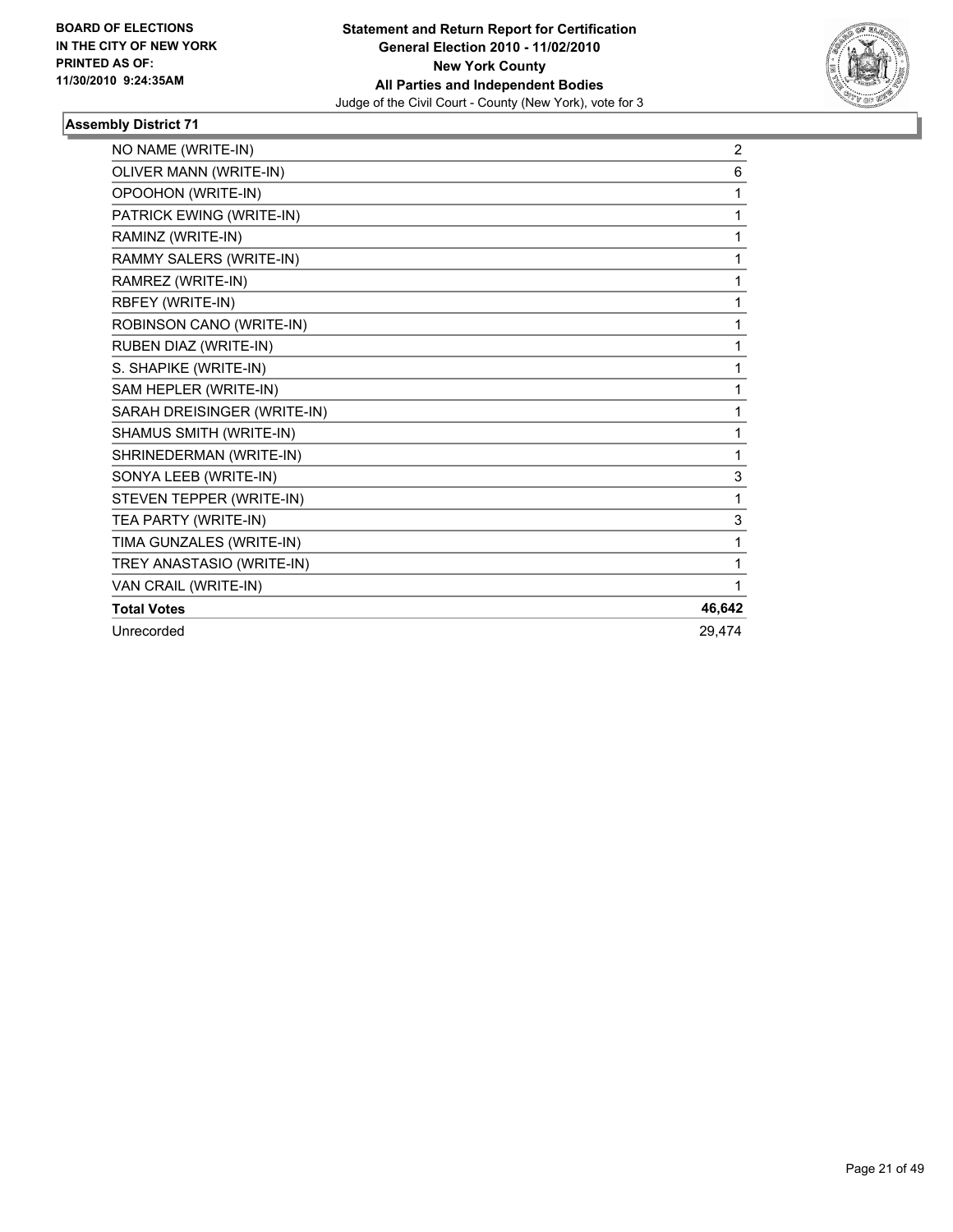

| <b>PUBLIC COUNTER</b>              | 17,354           |
|------------------------------------|------------------|
| <b>EMERGENCY</b>                   | 0                |
| ABSENTEE/MILITARY                  | 155              |
| <b>AFFIDAVIT</b>                   | 393              |
| <b>Total Ballots</b>               | 18,028           |
| MICHAEL L KATZ (DEMOCRATIC)        | 9,733            |
| DAVID B COHEN (DEMOCRATIC)         | 9,931            |
| LETICIA M RAMIREZ (DEMOCRATIC)     | 11,414           |
| ANNE HOLTWICK (WRITE-IN)           | 1                |
| AQUINAS MACKEY (WRITE-IN)          | 1                |
| BEELZABUD (WRITE-IN)               | 1                |
| CHANAH BICKEL (WRITE-IN)           | $\mathbf{1}$     |
| CHARLE AMRHEIN (WRITE-IN)          | 1                |
| CHRISTINA MARIE DIAMOND (WRITE-IN) | $\overline{2}$   |
| CY VANDE JR (WRITE-IN)             | 1                |
| DONALD DUCK (WRITE-IN)             | 2                |
| FRED FLINSTONE (WRITE-IN)          | $\mathbf{1}$     |
| GINNY OWENS (WRITE-IN)             | 1                |
| <b>GROVER (WRITE-IN)</b>           | $\overline{c}$   |
| JESUS CHRIST (WRITE-IN)            | 1                |
| KAREN DIXON (WRITE-IN)             | $\mathbf{1}$     |
| MICKEY MOUSE (WRITE-IN)            | $\boldsymbol{2}$ |
| MIKE HUKABEE (WRITE-IN)            | $\mathbf 1$      |
| NO NAME (WRITE-IN)                 | 1                |
| NONE (WRITE-IN)                    | 2                |
| PAUL ZONVIE (WRITE-IN)             | 1                |
| ROBERT GEORGE HANSEN (WRITE-IN)    | $\mathbf{1}$     |
| STEVE PENROD (WRITE-IN)            | 1                |
| VOID (WRITE-IN)                    | 2                |
| <b>Total Votes</b>                 | 31,105           |
| Unrecorded                         | 22,979           |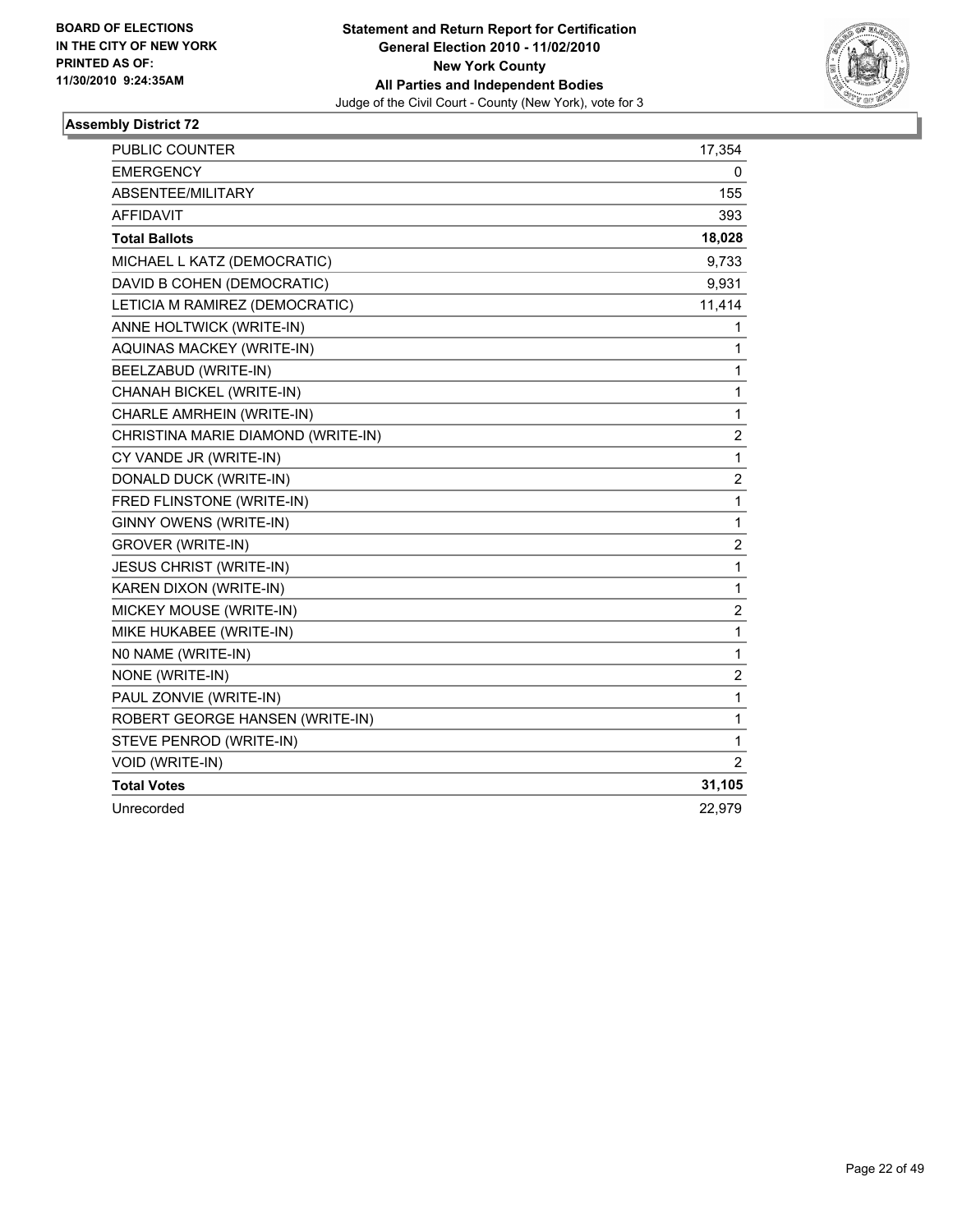

| PUBLIC COUNTER                        | 35,643         |
|---------------------------------------|----------------|
| <b>EMERGENCY</b>                      | 0              |
| ABSENTEE/MILITARY                     | 1,456          |
| AFFIDAVIT                             | 750            |
| <b>Total Ballots</b>                  | 38,516         |
| MICHAEL L KATZ (DEMOCRATIC)           | 21,976         |
| DAVID B COHEN (DEMOCRATIC)            | 22,654         |
| LETICIA M RAMIREZ (DEMOCRATIC)        | 21,944         |
| ADRIANE MEISSELS (WRITE-IN)           | 2              |
| ALEX RODRIGUEZ (WRITE-IN)             | 1              |
| ALEX RODRIQUEZ (WRITE-IN)             | 1              |
| ANDREW NAPOLITANO (WRITE-IN)          | 2              |
| ANDREW ROBERTSON (WRITE-IN)           | 1              |
| ANN GOLDWEBER (WRITE-IN)              | 2              |
| ANYONE ELSE (WRITE-IN)                | 3              |
| <b>ARTHER MILLER (WRITE-IN)</b>       | 1              |
| ASHOK CHANDRA (WRITE-IN)              | 1              |
| BEELZEBUB (WRITE-IN)                  | 2              |
| BEN DOVER (WRITE-IN)                  | 1              |
| <b>BOB MAGEE (WRITE-IN)</b>           | 1              |
| BOYDANGRAY (WRITE-IN)                 | 2              |
| CHARLES M. BURNS (WRITE-IN)           | 3              |
| CLAUS MOLLER (WRITE-IN)               | 1              |
| COLIA CLARK (WRITE-IN)                | 1              |
| <b>COLIN BRIESS (WRITE-IN)</b>        | 2              |
| CRAIG C. BRIESS (WRITE-IN)            | 2              |
| DAVID RYAN BRUMBERG (WRITE-IN)        | 1              |
| DAVID SANTRY (WRITE-IN)               | 1              |
| DEAN LOREN (WRITE-IN)                 | 1              |
| DENNIS RUSH (WRITE-IN)                | 1              |
| DEREK JETER (WRITE-IN)                | 2              |
| DR. PROF. QUENTIN PREGNANT (WRITE-IN) | $\overline{2}$ |
| ED KOCH (WRITE-IN)                    | 2              |
| ELAYNA PHAM (WRITE-IN)                | 2              |
| FRANK MARTONI (WRITE-IN)              | 1              |
| FROHLINGH (WRITE-IN)                  | 1              |
| <b>GEORGE H. BUSH (WRITE-IN)</b>      | 1              |
| HELEN FULLER (WRITE-IN)               | 1              |
| HELEN LUTIARO (WRITE-IN)              | 2              |
| HERMAN BADILLO (WRITE-IN)             | 1              |
| HOWIE HAWKINS (WRITE-IN)              | 1              |
| HUGH FRATER (WRITE-IN)                | 1              |
| ILIR TOPALLI (WRITE-IN)               | 1              |
| JAMES JOHNSON (WRITE-IN)              | 1              |
| JANE DOE (WRITE-IN)                   | 2              |
| JASON AUERBACH (WRITE-IN)             | 1              |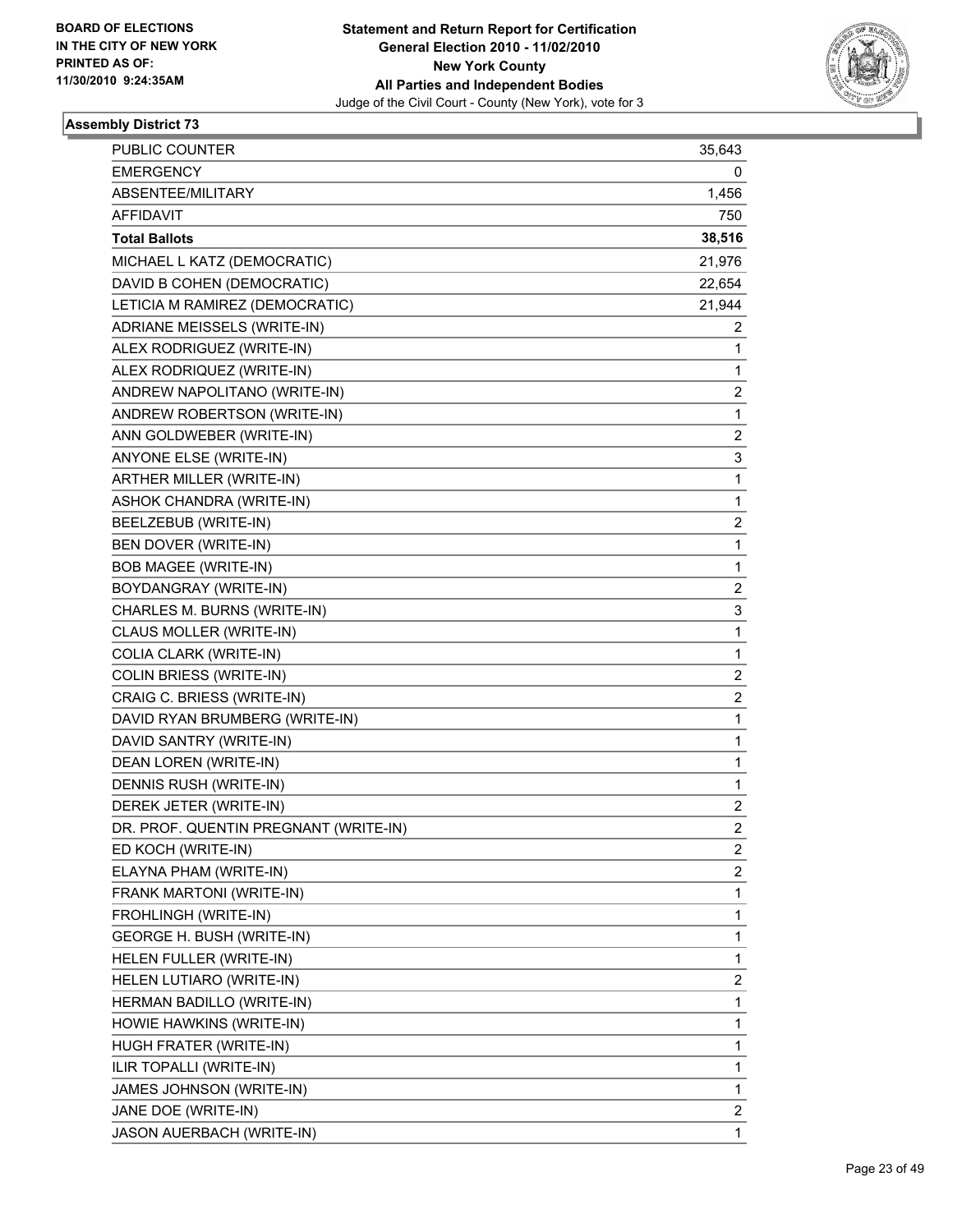

| JIMMY MCMILLAN (WRITE-IN)     | 3              |
|-------------------------------|----------------|
| JOE FRIENDLY (WRITE-IN)       | 1              |
| JOHN CASTELLANO (WRITE-IN)    | $\overline{c}$ |
| JOHN DOE (WRITE-IN)           | 4              |
| JOHN MARK POTTER (WRITE-IN)   | 2              |
| JOHN OLIVER (WRITE-IN)        | 1              |
| JON STEWART (WRITE-IN)        | 1              |
| JOSH BRUEGMAN (WRITE-IN)      | 3              |
| JOSHUA FERRO (WRITE-IN)       | 8              |
| JUDY D' AGASTINO (WRITE-IN)   | 1              |
| JUDY D'AGASTINO (WRITE-IN)    | 1              |
| KATY (WRITE-IN)               | 1              |
| <b>KEN BIALKIN (WRITE-IN)</b> | 1              |
| KRISTEN M DAVIS (WRITE-IN)    | 1              |
| LARRY ROSENSTOCK (WRITE-IN)   | 2              |
| LAUREN SALVATI (WRITE-IN)     | 1              |
| LEGION (WRITE-IN)             | 2              |
| LIZARD PEOPLE (WRITE-IN)      | 2              |
| MARIE BIAGGI (WRITE-IN)       | 1              |
| MARINO RIVERA (WRITE-IN)      | 2              |
| MARK H LYON (WRITE-IN)        | 1              |
| MICHAEL JERMYN (WRITE-IN)     | 1              |
| MICKEY MOUSE (WRITE-IN)       | 6              |
|                               |                |
| NO NAME (WRITE-IN)            | 60             |
| NOEL JEFFERSON (WRITE-IN)     | 1              |
| PAULA MAGEE (WRITE-IN)        | 1              |
| PETER SIGGINS (WRITE-IN)      | 1              |
| RACHEL CARRIE (WRITE-IN)      | 2              |
| RAND PAUL (WRITE-IN)          | 2              |
| ROBERT BORZARSILLI (WRITE-IN) | 1              |
| RONALD REAGAN (WRITE-IN)      | 1              |
| RUDOLPH GIULIANI (WRITE-IN)   | 3              |
| RYAN E. HOFFMAN (WRITE-IN)    | 3              |
| SATAN (WRITE-IN)              | 2              |
| SCOTT M MILORO (WRITE-IN)     | 1              |
| SHANNON TAYLOR (WRITE-IN)     | 2              |
| STARLA K. SCHFEW (WRITE-IN)   | 2              |
| STARLIN LEITNER (WRITE-IN)    | 12             |
| STEPHEN MAC DONALD (WRITE-IN) | 2              |
| STEVEN CRANE (WRITE-IN)       | 2              |
| STEVEN WINDLE (WRITE-IN)      | 1              |
| SUSAN SHEPPARD (WRITE-IN)     | 1              |
| TANYA YOUNG (WRITE-IN)        | 1              |
| TARA GIELMAN (WRITE-IN)       | 2              |
| TERRY SOUSEK (WRITE-IN)       | 2              |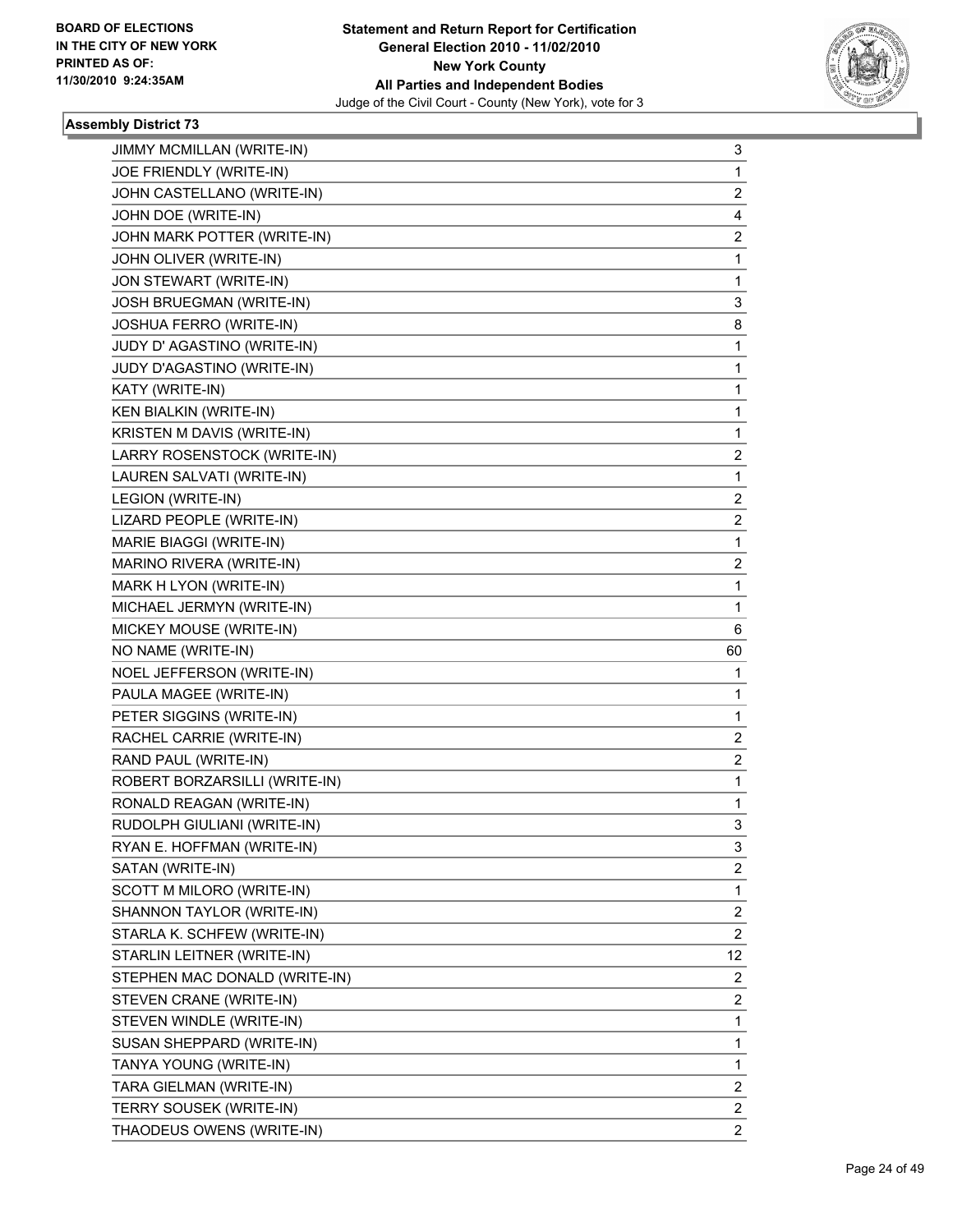

| THUHAI PUTILAI (WRITE-IN) |        |
|---------------------------|--------|
| YASSER ARAFAT (WRITE-IN)  |        |
| <b>Total Votes</b>        | 66.787 |
| Unrecorded                | 48.761 |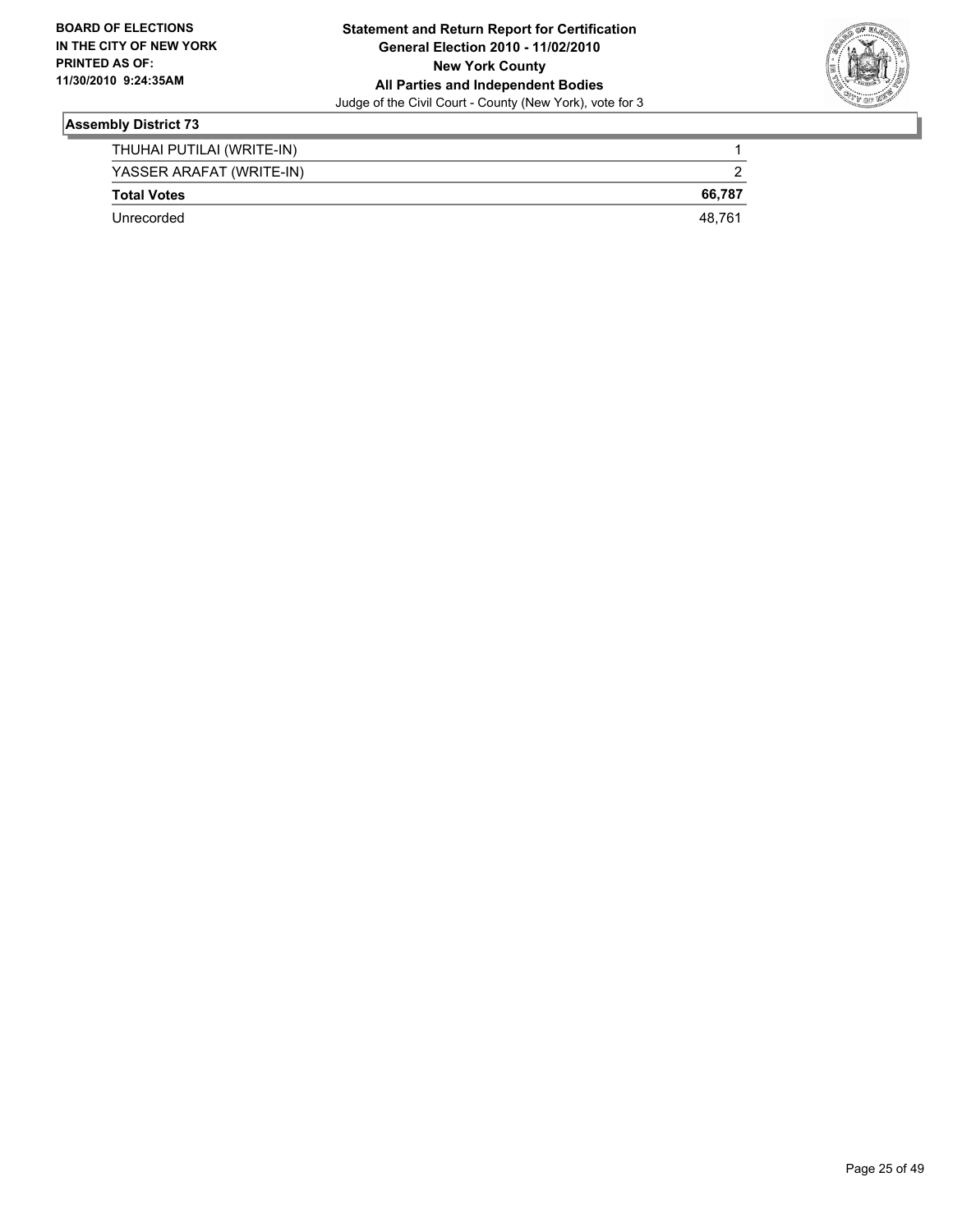

| PUBLIC COUNTER                   | 29,080 |
|----------------------------------|--------|
| <b>EMERGENCY</b>                 | 0      |
| ABSENTEE/MILITARY                | 709    |
| AFFIDAVIT                        | 772    |
| <b>Total Ballots</b>             | 30,918 |
| MICHAEL L KATZ (DEMOCRATIC)      | 19,407 |
| DAVID B COHEN (DEMOCRATIC)       | 19,553 |
| LETICIA M RAMIREZ (DEMOCRATIC)   | 20,029 |
| (EXPLETIVE) CHANDRA (WRITE-IN)   | 1      |
| (UNRECOGNIZABLE NAME) (WRITE-IN) | 1      |
| ALAN FLACKS (WRITE-IN)           | 1      |
| ALEX MUI LIV (WRITE-IN)          | 1      |
| ALEXANDER HENDERSON (WRITE-IN)   | 1      |
| ANGELA DAVIS (WRITE-IN)          | 2      |
| ARTHUR ROBINSON (WRITE-IN)       | 1      |
| BARRY MALLIN (WRITE-IN)          | 1      |
| BARRY YOUNGER MEN (WRITE-IN)     | 1      |
| <b>BLUE KAUFMAN (WRITE-IN)</b>   | 1      |
| <b>BOBBY KOLIN (WRITE-IN)</b>    | 1      |
| <b>BRUCE WAYNE (WRITE-IN)</b>    | 1      |
| CAROLYN CONABOY (WRITE-IN)       | 3      |
| CHLOE MEAD (WRITE-IN)            | 1      |
| CLINTON GREINOR (WRITE-IN)       | 6      |
| DAN FRIEDMAN (WRITE-IN)          | 1      |
| DAN MORAN (WRITE-IN)             | 1      |
| DAVID KAPNER ESQ. (WRITE-IN)     | 1      |
| DONALD DUCK (WRITE-IN)           | 2      |
| ED KOCH (WRITE-IN)               | 2      |
| ELDRIDGE CLEAVER (WRITE-IN)      | 2      |
| FELIX THE CAT (WRITE-IN)         | 2      |
| GOOFY (WRITE-IN)                 | 1      |
| HUBERT PIGG (WRITE-IN)           | 1      |
| J EMMET MURPHY (WRITE-IN)        | 1      |
| JAMES EVERETT (WRITE-IN)         | 3      |
| JAMES GARHRIG (WRITE-IN)         | 1      |
| JANE BURKE (WRITE-IN)            | 1      |
| <b>JASON KOSSON (WRITE-IN)</b>   | 1      |
| JOHN RYAN (WRITE-IN)             | 3      |
| JORDAN MARKS (YAF) (WRITE-IN)    | 1      |
| JUDGE CRADER (WRITE-IN)          | 1      |
| JUDGE CRATER (WRITE-IN)          | 1      |
| JUDGE JUDY (WRITE-IN)            | 2      |
| JUDGE WAPNER (WRITE-IN)          | 1      |
| JURGEOS L. SCHILARI (WRITE-IN)   | 1      |
| <b>JUSTIN BIEBER (WRITE-IN)</b>  | 1      |
| KRISTIN M DAVIS (WRITE-IN)       | 3      |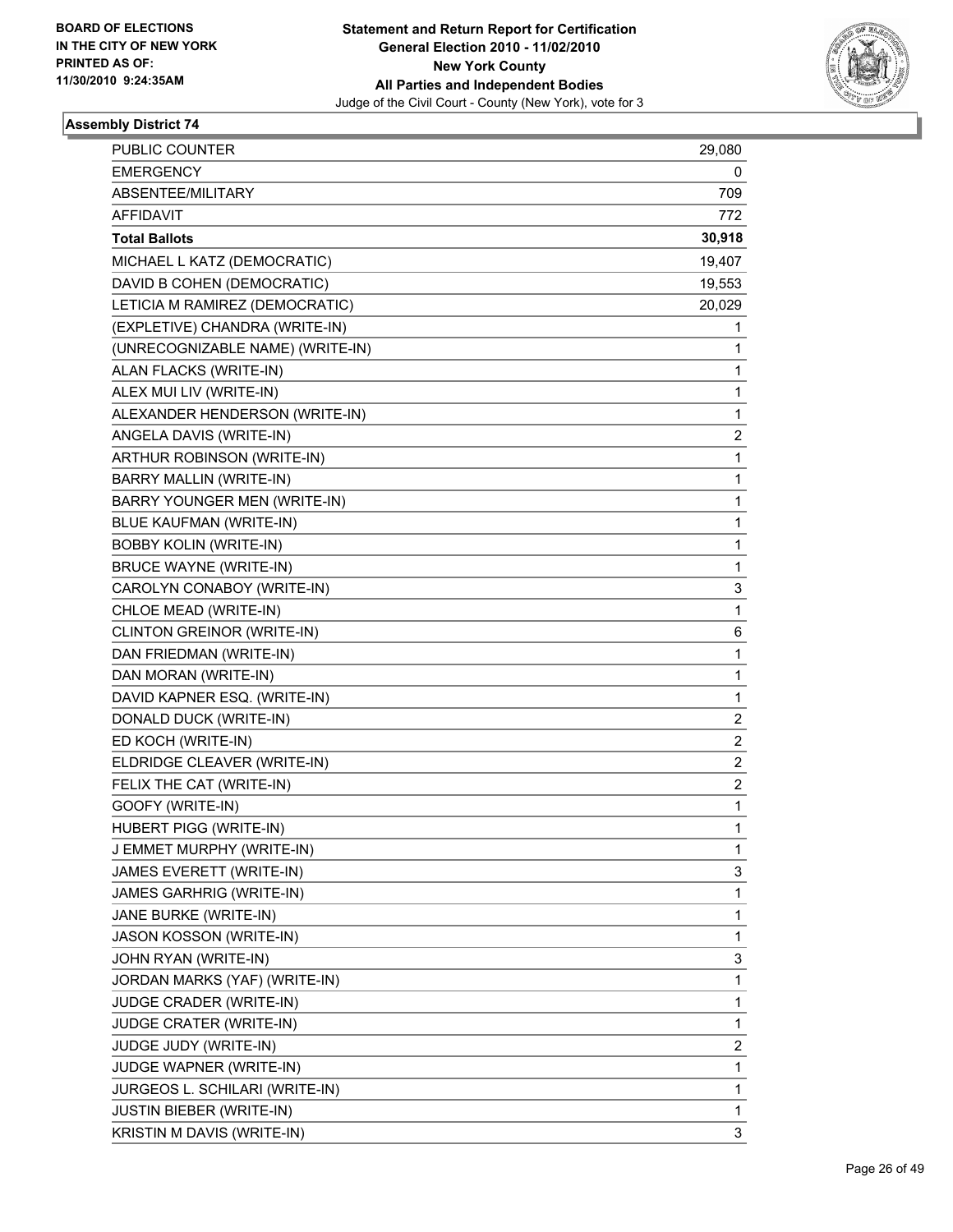

| LEONARD VAISMAN (WRITE-IN)      | 3      |
|---------------------------------|--------|
| LISA LINDER (WRITE-IN)          | 3      |
| LUCY BILLINGS (WRITE-IN)        | 1      |
| LYNN NUNES (WRITE-IN)           | 1      |
| MATTHEW BYRNE (WRITE-IN)        | 1      |
| MAX SCHLEUSNER (WRITE-IN)       | 1      |
| MEIJER MARKS (WRITE-IN)         | 1      |
| MICHAEL BLOOMBERG (WRITE-IN)    | 1      |
| MICHAEL KATZ (WRITE-IN)         | 2      |
| MICKEY MOUSE (WRITE-IN)         | 1      |
| MIKE HUKKABEE (WRITE-IN)        | 1      |
| MIROSLAO LIPINSKI (WRITE-IN)    | 1      |
| MITCHEL SKLAR (WRITE-IN)        | 1      |
| MITCHELL PRESSER (WRITE-IN)     | 1      |
| NO (WRITE-IN)                   | 3      |
| NO CHOICE! (WRITE-IN)           | 1      |
| NO LAWYERS (WRITE-IN)           | 3      |
| NO NAME (WRITE-IN)              | 40     |
| NO ONE (WRITE-IN)               | 1      |
| NOAH SHIMER DUVAL (WRITE-IN)    | 3      |
| NONE (WRITE-IN)                 | 1      |
| NONE OF THE ABOVE (WRITE-IN)    | 6      |
| OPRAH WINFREY (WRITE-IN)        | 1      |
| PATRICE MOTT (WRITE-IN)         | 1      |
| PENELOPE POLLACK (WRITE-IN)     | 1      |
| PETER SULLIVAN (WRITE-IN)       | 1      |
| RICHARD BRODSKY (WRITE-IN)      | 1      |
| ROBERT TORRETTI (WRITE-IN)      | 1      |
| ROGER BLANK (WRITE-IN)          | 2      |
| RON PAUL (WRITE-IN)             | 1      |
| RUTH MORAN (WRITE-IN)           | 1      |
| RYAN BLUMBERG (WRITE-IN)        | 2      |
| SARAH DONAHUE (WRITE-IN)        | 1      |
| SCOTT SESKIN ESQ. (WRITE-IN)    | 1      |
| SIOBHAN K NEVILLE (WRITE-IN)    | 1      |
| TARPIEM MOTT (WRITE-IN)         | 1      |
| VINCENT ROMANO ESQ. (WRITE-IN)  | 1      |
| VOID (WRITE-IN)                 | 2      |
| WARREN REDLICK (WRITE-IN)       | 1      |
| WILLIAM LYONS JR. (WRITE-IN)    | 1      |
| WILLIAM SHATNER (WRITE-IN)      | 2      |
| YETTA KURLAND (WRITE-IN)        | 1      |
| Z.CLIFTON DAMERON IV (WRITE-IN) | 1      |
| <b>Total Votes</b>              | 59,148 |
| Unrecorded                      | 33,606 |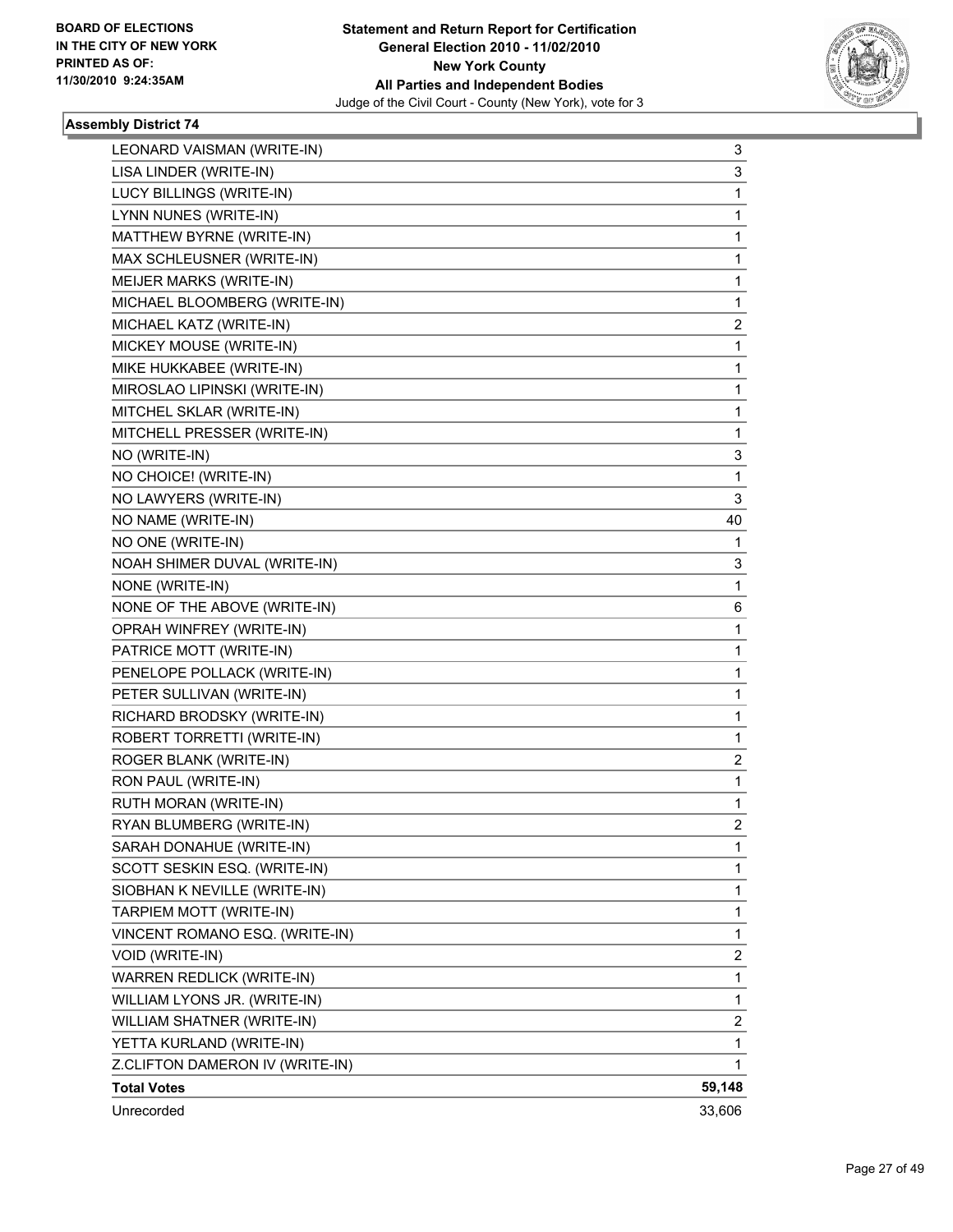

| PUBLIC COUNTER                   | 32,976 |
|----------------------------------|--------|
| <b>EMERGENCY</b>                 | 75     |
| ABSENTEE/MILITARY                | 1,066  |
| <b>AFFIDAVIT</b>                 | 911    |
| <b>Total Ballots</b>             | 35,590 |
| MICHAEL L KATZ (DEMOCRATIC)      | 22,443 |
| DAVID B COHEN (DEMOCRATIC)       | 23,024 |
| LETICIA M RAMIREZ (DEMOCRATIC)   | 23,278 |
| (N/A) (WRITE-IN)                 | 3      |
| 2 NONE (WRITE-IN)                | 1      |
| ADAM CAROLLA (WRITE-IN)          | 1      |
| AMARE STOUDEMIRE (WRITE-IN)      | 1      |
| AMELIA EARHART (WRITE-IN)        | 1      |
| ANDREW MCCARTHY (WRITE-IN)       | 1      |
| ANDY PETTITTE (WRITE-IN)         | 1      |
| <b>BARACK OBAMA (WRITE-IN)</b>   | 1      |
| BENJY BIG BALLS (WRITE-IN)       | 1      |
| BESSON (WRITE-IN)                | 1      |
| <b>BIG BIRD (WRITE-IN)</b>       | 1      |
| BILL O'REILY (WRITE-IN)          | 1      |
| CATHERINE RECHE (WRITE-IN)       | 1      |
| CHELSEA CLINTON (WRITE-IN)       | 1      |
| CHUCK ZLATKIN (WRITE-IN)         | 2      |
| DAVID COHEN (WRITE-IN)           | 1      |
| DAVID THOMAS (WRITE-IN)          | 6      |
| DON GLORACHI (WRITE-IN)          | 1      |
| DOUGLAS W WYATT (WRITE-IN)       | 1      |
| EDWARD DULATT (WRITE-IN)         | 1      |
| EDWARD J. KOOF (WRITE-IN)        | 1      |
| ELI MANNING (WRITE-IN)           | 1      |
| ELLIOT SPITZER (WRITE-IN)        | 2      |
| ERIC EICHENRAZ (WRITE-IN)        | 1      |
| EUGENE D STEIN (WRITE-IN)        | 1      |
| FORD JOACHIM (WRITE-IN)          | 3      |
| FRANK AMBROSINO (WRITE-IN)       | 1      |
| GAIL M COOK (WRITE-IN)           | 1      |
| <b>GEORGE JAMIS (WRITE-IN)</b>   | 2      |
| <b>GEORGE SANDERS (WRITE-IN)</b> | 1      |
| <b>GLENN BECK (WRITE-IN)</b>     | 1      |
| HELEN SEILER (WRITE-IN)          | 1      |
| JAMES BROOK (WRITE-IN)           | 1      |
| JAMES GEORGE (WRITE-IN)          | 1      |
| JASON DAVIS (WRITE-IN)           | 3      |
| JAY CLEARY (WRITE-IN)            | 1      |
| JESUS CHRIST (WRITE-IN)          | 3      |
| JIMMY MCMILLAN (WRITE-IN)        | 1      |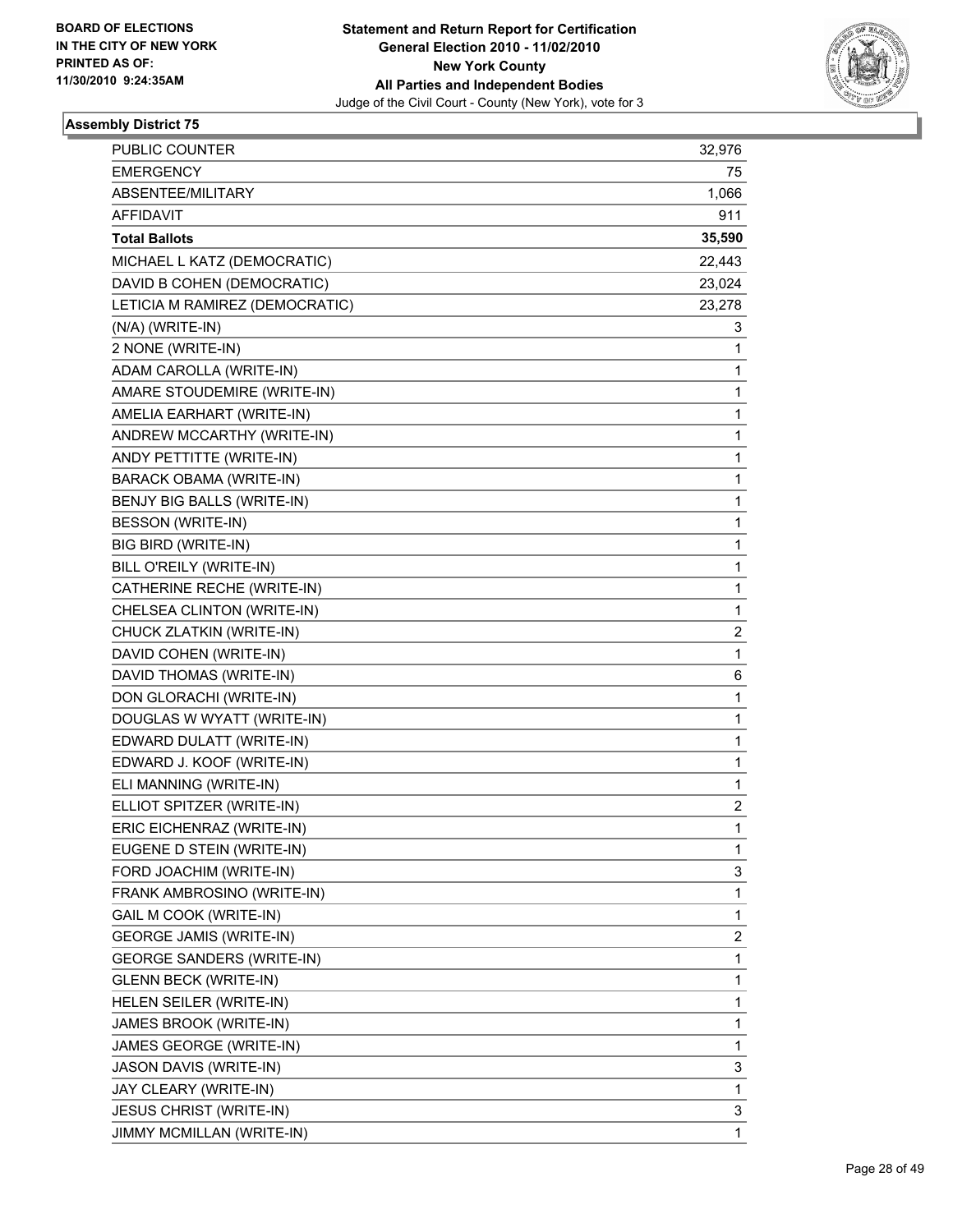

| JODI MOSIELLO (WRITE-IN)          | $\mathbf 1$             |
|-----------------------------------|-------------------------|
| JODIE MOSIELLO (WRITE-IN)         | 1                       |
| JOE BIDEN (WRITE-IN)              | $\mathbf 1$             |
| JOHN BELFORD (WRITE-IN)           | 1                       |
| JOHN CANONI (WRITE-IN)            | 1                       |
| JOHN P JOHNSON (WRITE-IN)         | 1                       |
| JOHN SHIELDS (WRITE-IN)           | 1                       |
| JONAH GOLDBERG (WRITE-IN)         | 1                       |
| JUAN DENALOSA (WRITE-IN)          | 1                       |
| JUDY SCHEINDLIN (WRITE-IN)        | 3                       |
| JULIA WILLEBRAND (WRITE-IN)       | $\mathbf{1}$            |
| KAREN ACAMPRA (WRITE-IN)          | 1                       |
| KAREN BURKE (WRITE-IN)            | 1                       |
| KEITH ROSENBLAUM (WRITE-IN)       | 1                       |
| KEVIN RICHARDS (WRITE-IN)         | 1                       |
| LARRY MONTY (WRITE-IN)            | 1                       |
| LILI K. (WRITE-IN)                | $\mathbf{1}$            |
| LISA TANKOOS (WRITE-IN)           | 1                       |
| LOVES (WRITE-IN)                  | 1                       |
| MAJRY D MCLAUGHLIN (WRITE-IN)     | 1                       |
| MARGARITA LOPEZ TORRES (WRITE-IN) | 2                       |
| MARK GRASSI (WRITE-IN)            | 1                       |
| MARK LEVIN (WRITE-IN)             | 1                       |
| MARY L. DUNN (WRITE-IN)           | 2                       |
| MATT NEURINGER (WRITE-IN)         | 1                       |
| MCMILLAN JIMMY (WRITE-IN)         | 3                       |
| ME (WRITE-IN)                     | 1                       |
| MELEENA BOWERS (WRITE-IN)         | 1                       |
| MICHAEL STANLY (WRITE-IN)         | $\mathbf{1}$            |
| MICHAEL STRAHAN (WRITE-IN)        | 1                       |
| MICKEY MOUSE (WRITE-IN)           | 1                       |
| NEVER HEARD (WRITE-IN)            | 3                       |
| NITESH YA DAU (WRITE-IN)          | 2                       |
| NO NAME (WRITE-IN)                | 20                      |
| NONE (WRITE-IN)                   | 10                      |
| NONE OF THE ABOVE (WRITE-IN)      | 1                       |
| NORMA HART (WRITE-IN)             | 1                       |
| NORMAN SIEGAL (WRITE-IN)          | $\overline{\mathbf{c}}$ |
| NOTT NEVINGER (WRITE-IN)          | 1                       |
| PAUL NIEHAUS (WRITE-IN)           | $\mathbf 1$             |
| PAUL RUDDER (WRITE-IN)            | $\mathbf 1$             |
| PETER KOSTANT (WRITE-IN)          | 2                       |
| PHILIP SANOSTROM (WRITE-IN)       | 1                       |
| POPEYE THE SAILOR (WRITE-IN)      | $\mathbf{1}$            |
| RAMESH PONNURU (WRITE-IN)         | 1                       |
| RANDY MASTRO (WRITE-IN)           | 1                       |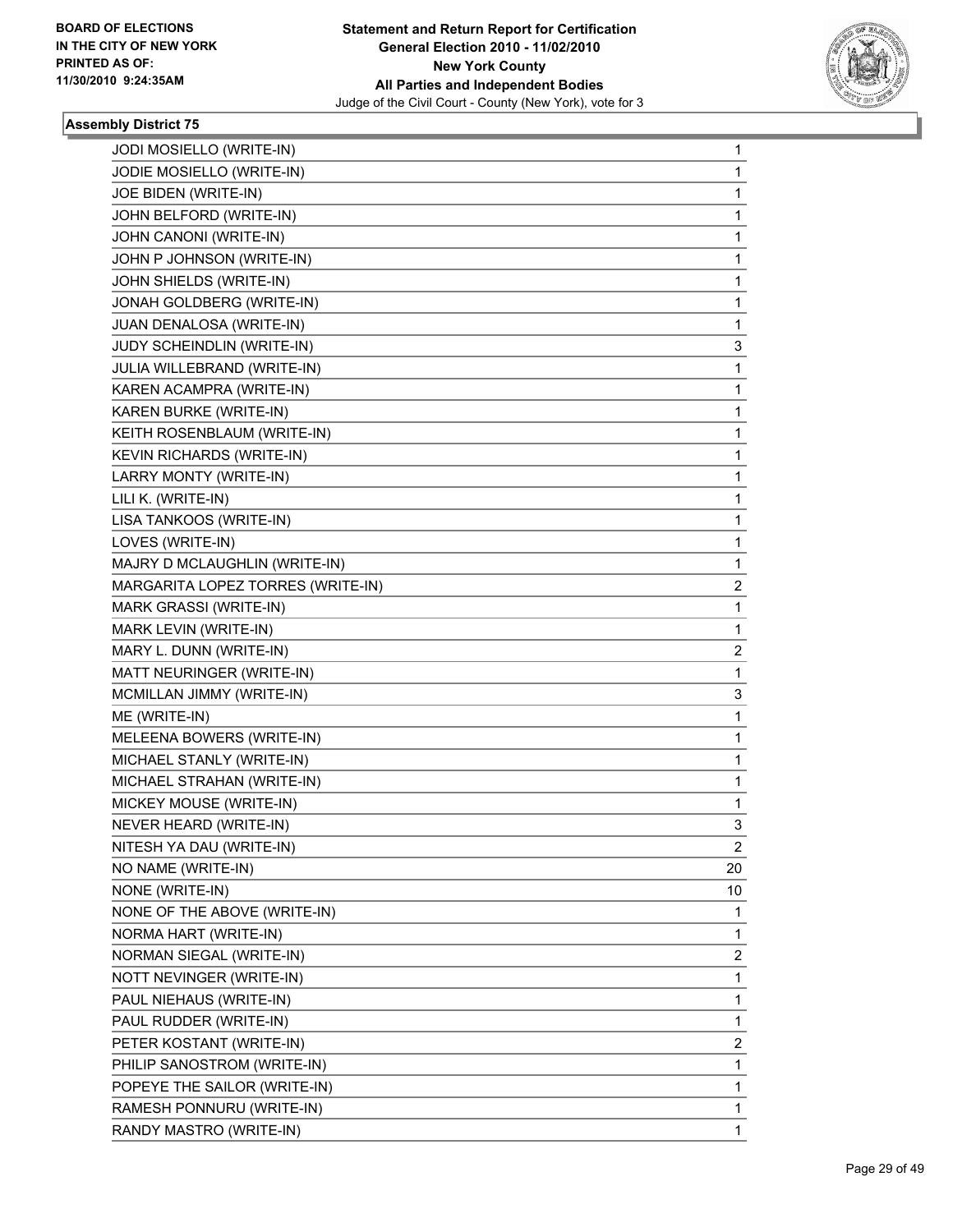

| RENT IS TO DAMN HIGH (WRITE-IN) | 1              |
|---------------------------------|----------------|
| RICHARD DINN (WRITE-IN)         | 1              |
| ROBERT MORGAN (WRITE-IN)        | 1              |
| ROBERTO RODGRIGUEZ (WRITE-IN)   | 1              |
| RUDY GIULIANI (WRITE-IN)        | 1              |
| RUIJH COMBAUGH (WRITE-IN)       | 1              |
| RUSS FORD (WRITE-IN)            | 3              |
| RYAN CRONIN ESG. (WRITE-IN)     | $\overline{2}$ |
| SCOOBY-DOO (WRITE-IN)           | 1              |
| SEAN HAMALTY (WRITE-IN)         | 1              |
| SEAN HAMITZ (WRITE-IN)          | 1              |
| SEAN MCDERMOTT (WRITE-IN)       | 3              |
| SELF (WRITE-IN)                 | 3              |
| SITTING BULL (WRITE-IN)         | 1              |
| SONNY ROLLINS (WRITE-IN)        | 1              |
| TAFFY BENJAMIN (WRITE-IN)       | 1              |
| THICK COCK (WRITE-IN)           | 1              |
| THOMAS HANNA (WRITE-IN)         | 3              |
| TROY T HART (WRITE-IN)          | 1              |
| VOID (WRITE-IN)                 | 11             |
| WILLIAM OTTE (WRITE-IN)         | 1              |
| <b>Total Votes</b>              | 68,924         |
| Unrecorded                      | 37.846         |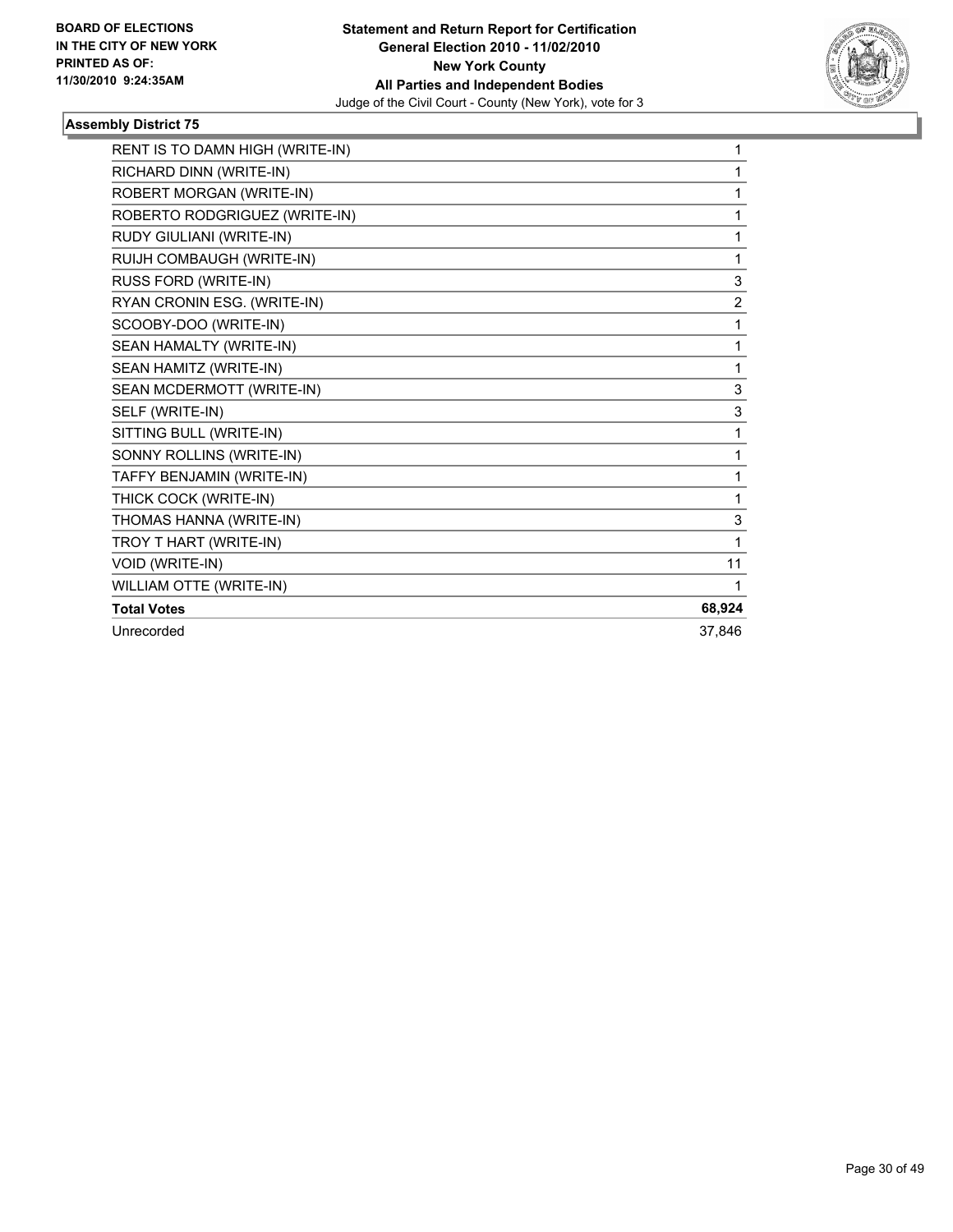

| <b>EMERGENCY</b><br>120<br>ABSENTEE/MILITARY<br>AFFIDAVIT<br><b>Total Ballots</b><br>MICHAEL L KATZ (DEMOCRATIC)<br>DAVID B COHEN (DEMOCRATIC)<br>LETICIA M RAMIREZ (DEMOCRATIC)<br>(EXPLETIVE) (WRITE-IN)<br>(EXPLETIVE) CHANDRA (WRITE-IN)<br>1<br>(N/A) (WRITE-IN)<br>3<br>(UNRECOGNIZABLE NAME) (WRITE-IN)<br>1<br>2 NONE (WRITE-IN)<br>1<br>A (WRITE-IN)<br>$\mathbf{1}$<br>A J DIEDERICK (WRITE-IN)<br>1<br>ABSTAIN (WRITE-IN)<br>4<br>ADAM BRUHK (WRITE-IN)<br>1<br>ADAM CAROLLA (WRITE-IN)<br>1<br>ADAM DISILVESTRA (WRITE-IN)<br>1<br>ADAM JOHNSON (WRITE-IN)<br>$\mathbf{1}$<br>ADRIA LINDSAY (WRITE-IN)<br>1<br>ADRIANE MEISSELS (WRITE-IN)<br>AL FERRER (WRITE-IN)<br>1<br>ALAN FLACKS (WRITE-IN)<br>3<br>ALAN GERSON (WRITE-IN)<br>1<br>ALAN SASH (WRITE-IN)<br>$\mathbf{1}$<br>ALEX BARRY (WRITE-IN)<br>1<br>ALEX KOGOFF (WRITE-IN)<br>1<br>ALEX MUI LIV (WRITE-IN)<br>$\mathbf{1}$<br>ALEX RODRIGUEZ (WRITE-IN)<br>$\mathbf 1$<br>ALEX RODRIQUEZ (WRITE-IN)<br>1<br>ALEXANDER HENDERSON (WRITE-IN)<br>$\mathbf 1$<br>1<br>ALFERO PACKER (WRITE-IN)<br>ALFRED LITMAN (WRITE-IN)<br>1<br>1<br>ALI LIFSCHITZ (WRITE-IN)<br>1<br>ALTON H MADDOX (WRITE-IN)<br>ALTON MADDOX (WRITE-IN)<br>4<br>AMANDA DENARO (WRITE-IN)<br>2<br>1<br>AMANDA MARCOTTE (WRITE-IN)<br>AMARE STOUDEMIRE (WRITE-IN)<br>1<br>1<br>AMELIA EARHART (WRITE-IN)<br>1<br>AMITA MANGHRANI (WRITE-IN)<br>AMITAI SCHLAIR (WRITE-IN)<br>2<br>AMLAIKA KAPUR (WRITE-IN)<br>1<br>$\mathbf 1$<br>AMY LEWIS (WRITE-IN)<br>ANDREW KANDEL (WRITE-IN)<br>1 | <b>PUBLIC COUNTER</b> | 341,235        |
|-------------------------------------------------------------------------------------------------------------------------------------------------------------------------------------------------------------------------------------------------------------------------------------------------------------------------------------------------------------------------------------------------------------------------------------------------------------------------------------------------------------------------------------------------------------------------------------------------------------------------------------------------------------------------------------------------------------------------------------------------------------------------------------------------------------------------------------------------------------------------------------------------------------------------------------------------------------------------------------------------------------------------------------------------------------------------------------------------------------------------------------------------------------------------------------------------------------------------------------------------------------------------------------------------------------------------------------------------------------------------------------------------------------------------------------------------------------------------------------------------------------------------------|-----------------------|----------------|
|                                                                                                                                                                                                                                                                                                                                                                                                                                                                                                                                                                                                                                                                                                                                                                                                                                                                                                                                                                                                                                                                                                                                                                                                                                                                                                                                                                                                                                                                                                                               |                       |                |
|                                                                                                                                                                                                                                                                                                                                                                                                                                                                                                                                                                                                                                                                                                                                                                                                                                                                                                                                                                                                                                                                                                                                                                                                                                                                                                                                                                                                                                                                                                                               |                       | 9,115          |
|                                                                                                                                                                                                                                                                                                                                                                                                                                                                                                                                                                                                                                                                                                                                                                                                                                                                                                                                                                                                                                                                                                                                                                                                                                                                                                                                                                                                                                                                                                                               |                       | 9,607          |
|                                                                                                                                                                                                                                                                                                                                                                                                                                                                                                                                                                                                                                                                                                                                                                                                                                                                                                                                                                                                                                                                                                                                                                                                                                                                                                                                                                                                                                                                                                                               |                       | 364,619        |
|                                                                                                                                                                                                                                                                                                                                                                                                                                                                                                                                                                                                                                                                                                                                                                                                                                                                                                                                                                                                                                                                                                                                                                                                                                                                                                                                                                                                                                                                                                                               |                       | 223,622        |
|                                                                                                                                                                                                                                                                                                                                                                                                                                                                                                                                                                                                                                                                                                                                                                                                                                                                                                                                                                                                                                                                                                                                                                                                                                                                                                                                                                                                                                                                                                                               |                       | 227,848        |
|                                                                                                                                                                                                                                                                                                                                                                                                                                                                                                                                                                                                                                                                                                                                                                                                                                                                                                                                                                                                                                                                                                                                                                                                                                                                                                                                                                                                                                                                                                                               |                       | 232,246        |
|                                                                                                                                                                                                                                                                                                                                                                                                                                                                                                                                                                                                                                                                                                                                                                                                                                                                                                                                                                                                                                                                                                                                                                                                                                                                                                                                                                                                                                                                                                                               |                       | 2              |
|                                                                                                                                                                                                                                                                                                                                                                                                                                                                                                                                                                                                                                                                                                                                                                                                                                                                                                                                                                                                                                                                                                                                                                                                                                                                                                                                                                                                                                                                                                                               |                       |                |
|                                                                                                                                                                                                                                                                                                                                                                                                                                                                                                                                                                                                                                                                                                                                                                                                                                                                                                                                                                                                                                                                                                                                                                                                                                                                                                                                                                                                                                                                                                                               |                       |                |
|                                                                                                                                                                                                                                                                                                                                                                                                                                                                                                                                                                                                                                                                                                                                                                                                                                                                                                                                                                                                                                                                                                                                                                                                                                                                                                                                                                                                                                                                                                                               |                       |                |
|                                                                                                                                                                                                                                                                                                                                                                                                                                                                                                                                                                                                                                                                                                                                                                                                                                                                                                                                                                                                                                                                                                                                                                                                                                                                                                                                                                                                                                                                                                                               |                       |                |
|                                                                                                                                                                                                                                                                                                                                                                                                                                                                                                                                                                                                                                                                                                                                                                                                                                                                                                                                                                                                                                                                                                                                                                                                                                                                                                                                                                                                                                                                                                                               |                       |                |
|                                                                                                                                                                                                                                                                                                                                                                                                                                                                                                                                                                                                                                                                                                                                                                                                                                                                                                                                                                                                                                                                                                                                                                                                                                                                                                                                                                                                                                                                                                                               |                       |                |
|                                                                                                                                                                                                                                                                                                                                                                                                                                                                                                                                                                                                                                                                                                                                                                                                                                                                                                                                                                                                                                                                                                                                                                                                                                                                                                                                                                                                                                                                                                                               |                       |                |
|                                                                                                                                                                                                                                                                                                                                                                                                                                                                                                                                                                                                                                                                                                                                                                                                                                                                                                                                                                                                                                                                                                                                                                                                                                                                                                                                                                                                                                                                                                                               |                       |                |
|                                                                                                                                                                                                                                                                                                                                                                                                                                                                                                                                                                                                                                                                                                                                                                                                                                                                                                                                                                                                                                                                                                                                                                                                                                                                                                                                                                                                                                                                                                                               |                       |                |
|                                                                                                                                                                                                                                                                                                                                                                                                                                                                                                                                                                                                                                                                                                                                                                                                                                                                                                                                                                                                                                                                                                                                                                                                                                                                                                                                                                                                                                                                                                                               |                       |                |
|                                                                                                                                                                                                                                                                                                                                                                                                                                                                                                                                                                                                                                                                                                                                                                                                                                                                                                                                                                                                                                                                                                                                                                                                                                                                                                                                                                                                                                                                                                                               |                       |                |
|                                                                                                                                                                                                                                                                                                                                                                                                                                                                                                                                                                                                                                                                                                                                                                                                                                                                                                                                                                                                                                                                                                                                                                                                                                                                                                                                                                                                                                                                                                                               |                       |                |
|                                                                                                                                                                                                                                                                                                                                                                                                                                                                                                                                                                                                                                                                                                                                                                                                                                                                                                                                                                                                                                                                                                                                                                                                                                                                                                                                                                                                                                                                                                                               |                       | $\overline{2}$ |
|                                                                                                                                                                                                                                                                                                                                                                                                                                                                                                                                                                                                                                                                                                                                                                                                                                                                                                                                                                                                                                                                                                                                                                                                                                                                                                                                                                                                                                                                                                                               |                       |                |
|                                                                                                                                                                                                                                                                                                                                                                                                                                                                                                                                                                                                                                                                                                                                                                                                                                                                                                                                                                                                                                                                                                                                                                                                                                                                                                                                                                                                                                                                                                                               |                       |                |
|                                                                                                                                                                                                                                                                                                                                                                                                                                                                                                                                                                                                                                                                                                                                                                                                                                                                                                                                                                                                                                                                                                                                                                                                                                                                                                                                                                                                                                                                                                                               |                       |                |
|                                                                                                                                                                                                                                                                                                                                                                                                                                                                                                                                                                                                                                                                                                                                                                                                                                                                                                                                                                                                                                                                                                                                                                                                                                                                                                                                                                                                                                                                                                                               |                       |                |
|                                                                                                                                                                                                                                                                                                                                                                                                                                                                                                                                                                                                                                                                                                                                                                                                                                                                                                                                                                                                                                                                                                                                                                                                                                                                                                                                                                                                                                                                                                                               |                       |                |
|                                                                                                                                                                                                                                                                                                                                                                                                                                                                                                                                                                                                                                                                                                                                                                                                                                                                                                                                                                                                                                                                                                                                                                                                                                                                                                                                                                                                                                                                                                                               |                       |                |
|                                                                                                                                                                                                                                                                                                                                                                                                                                                                                                                                                                                                                                                                                                                                                                                                                                                                                                                                                                                                                                                                                                                                                                                                                                                                                                                                                                                                                                                                                                                               |                       |                |
|                                                                                                                                                                                                                                                                                                                                                                                                                                                                                                                                                                                                                                                                                                                                                                                                                                                                                                                                                                                                                                                                                                                                                                                                                                                                                                                                                                                                                                                                                                                               |                       |                |
|                                                                                                                                                                                                                                                                                                                                                                                                                                                                                                                                                                                                                                                                                                                                                                                                                                                                                                                                                                                                                                                                                                                                                                                                                                                                                                                                                                                                                                                                                                                               |                       |                |
|                                                                                                                                                                                                                                                                                                                                                                                                                                                                                                                                                                                                                                                                                                                                                                                                                                                                                                                                                                                                                                                                                                                                                                                                                                                                                                                                                                                                                                                                                                                               |                       |                |
|                                                                                                                                                                                                                                                                                                                                                                                                                                                                                                                                                                                                                                                                                                                                                                                                                                                                                                                                                                                                                                                                                                                                                                                                                                                                                                                                                                                                                                                                                                                               |                       |                |
|                                                                                                                                                                                                                                                                                                                                                                                                                                                                                                                                                                                                                                                                                                                                                                                                                                                                                                                                                                                                                                                                                                                                                                                                                                                                                                                                                                                                                                                                                                                               |                       |                |
|                                                                                                                                                                                                                                                                                                                                                                                                                                                                                                                                                                                                                                                                                                                                                                                                                                                                                                                                                                                                                                                                                                                                                                                                                                                                                                                                                                                                                                                                                                                               |                       |                |
|                                                                                                                                                                                                                                                                                                                                                                                                                                                                                                                                                                                                                                                                                                                                                                                                                                                                                                                                                                                                                                                                                                                                                                                                                                                                                                                                                                                                                                                                                                                               |                       |                |
|                                                                                                                                                                                                                                                                                                                                                                                                                                                                                                                                                                                                                                                                                                                                                                                                                                                                                                                                                                                                                                                                                                                                                                                                                                                                                                                                                                                                                                                                                                                               |                       |                |
|                                                                                                                                                                                                                                                                                                                                                                                                                                                                                                                                                                                                                                                                                                                                                                                                                                                                                                                                                                                                                                                                                                                                                                                                                                                                                                                                                                                                                                                                                                                               |                       |                |
|                                                                                                                                                                                                                                                                                                                                                                                                                                                                                                                                                                                                                                                                                                                                                                                                                                                                                                                                                                                                                                                                                                                                                                                                                                                                                                                                                                                                                                                                                                                               |                       |                |
|                                                                                                                                                                                                                                                                                                                                                                                                                                                                                                                                                                                                                                                                                                                                                                                                                                                                                                                                                                                                                                                                                                                                                                                                                                                                                                                                                                                                                                                                                                                               |                       |                |
|                                                                                                                                                                                                                                                                                                                                                                                                                                                                                                                                                                                                                                                                                                                                                                                                                                                                                                                                                                                                                                                                                                                                                                                                                                                                                                                                                                                                                                                                                                                               |                       |                |
|                                                                                                                                                                                                                                                                                                                                                                                                                                                                                                                                                                                                                                                                                                                                                                                                                                                                                                                                                                                                                                                                                                                                                                                                                                                                                                                                                                                                                                                                                                                               |                       |                |
|                                                                                                                                                                                                                                                                                                                                                                                                                                                                                                                                                                                                                                                                                                                                                                                                                                                                                                                                                                                                                                                                                                                                                                                                                                                                                                                                                                                                                                                                                                                               |                       |                |
|                                                                                                                                                                                                                                                                                                                                                                                                                                                                                                                                                                                                                                                                                                                                                                                                                                                                                                                                                                                                                                                                                                                                                                                                                                                                                                                                                                                                                                                                                                                               |                       |                |
|                                                                                                                                                                                                                                                                                                                                                                                                                                                                                                                                                                                                                                                                                                                                                                                                                                                                                                                                                                                                                                                                                                                                                                                                                                                                                                                                                                                                                                                                                                                               |                       |                |
|                                                                                                                                                                                                                                                                                                                                                                                                                                                                                                                                                                                                                                                                                                                                                                                                                                                                                                                                                                                                                                                                                                                                                                                                                                                                                                                                                                                                                                                                                                                               |                       |                |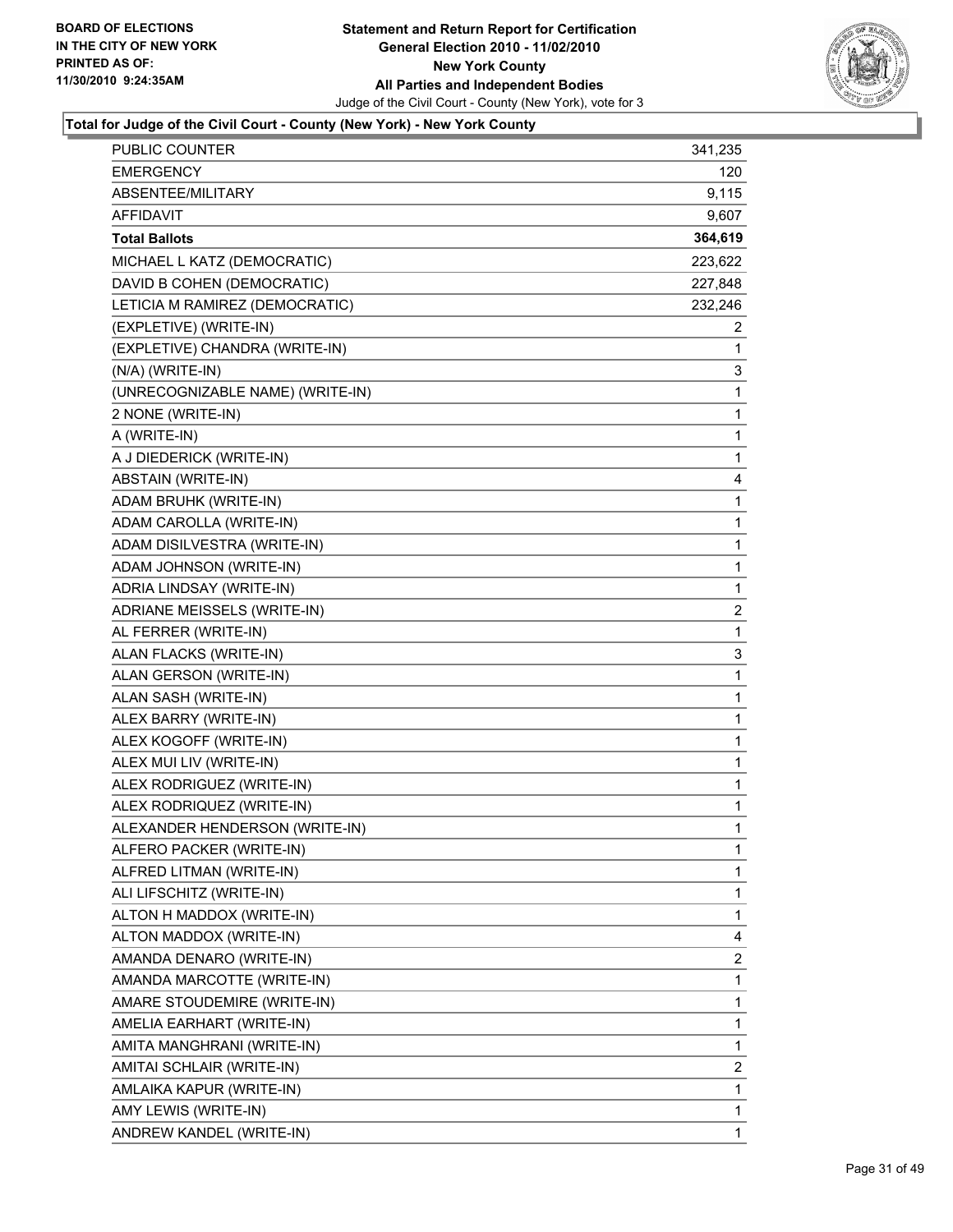

| ANDREW MARKUS BELL (WRITE-IN)  | $\mathbf{1}$   |
|--------------------------------|----------------|
| ANDREW MCCARTHY (WRITE-IN)     | $\mathbf{1}$   |
| ANDREW NAPOLITANO (WRITE-IN)   | 4              |
| ANDREW ROBERTSON (WRITE-IN)    | 1              |
| ANDREW SINN (WRITE-IN)         | 3              |
| ANDY PETTITTE (WRITE-IN)       | 1              |
| ANGELA DAVIS (WRITE-IN)        | 2              |
| ANN GOLDWEBER (WRITE-IN)       | 2              |
| ANN HICKEY (WRITE-IN)          | 1              |
| ANN MARIE BUERKLE (WRITE-IN)   | $\mathbf{1}$   |
| ANN SUTTON (WRITE-IN)          | 1              |
| ANNE HOLTWICK (WRITE-IN)       | 1              |
| ANNETTE JIMENEZ (WRITE-IN)     | 1              |
| ANTHONY HILL (WRITE-IN)        | 1              |
| ANTI DRUG WAR (WRITE-IN)       | 3              |
| ANY REPUBLICAN (WRITE-IN)      | 1              |
| ANYBODY ELSE (WRITE-IN)        | 1              |
| ANYONE ELSE (WRITE-IN)         | 19             |
| AQUINAS MACKEY (WRITE-IN)      | 1              |
| ARA PEHLIVARIAN (WRITE-IN)     | 3              |
| ARIEL GILDER (WRITE-IN)        | 1              |
| ARTHER MILLER (WRITE-IN)       | $\mathbf{1}$   |
| ARTHUR CAMBURIS (WRITE-IN)     | 1              |
| ARTHUR ROBINSON (WRITE-IN)     | 1              |
| ASHNOK CHANDRA (WRITE-IN)      | 1              |
| ASHOK CHANDRA (WRITE-IN)       | 1              |
| ATTICS FINCH (WRITE-IN)        | 1              |
| AURCHAM GELMAN (WRITE-IN)      | $\mathbf{1}$   |
| AUSTIN MARTIMAN (WRITE-IN)     | 1              |
| AVI FLOMBAUM (WRITE-IN)        | 1              |
| AYELET KAMINEZ (WRITE-IN)      | 1              |
| <b>BARACK OBAMA (WRITE-IN)</b> | $\overline{2}$ |
| BARBARA (WRITE-IN)             | 1              |
| BARRY MALLIN (WRITE-IN)        | 1              |
| BARRY YOUNGER MEN (WRITE-IN)   | 1              |
| BEELZABUD (WRITE-IN)           | 1              |
| BEELZEBUB (WRITE-IN)           | 2              |
| BEN DOVER (WRITE-IN)           | 1              |
| BEN GREEN (WRITE-IN)           | 1              |
| BENGANN MILLS (WRITE-IN)       | $\mathbf{2}$   |
| BENJAMIN SHAY (WRITE-IN)       | 1              |
| BENJY BIG BALLS (WRITE-IN)     | 1              |
| BENNY BRONX (WRITE-IN)         | 2              |
| BERNADETT A SMITH (WRITE-IN)   | 3              |
| BESSON (WRITE-IN)              | 1              |
| BETTY JANE JACOBS (WRITE-IN)   | $\mathbf{1}$   |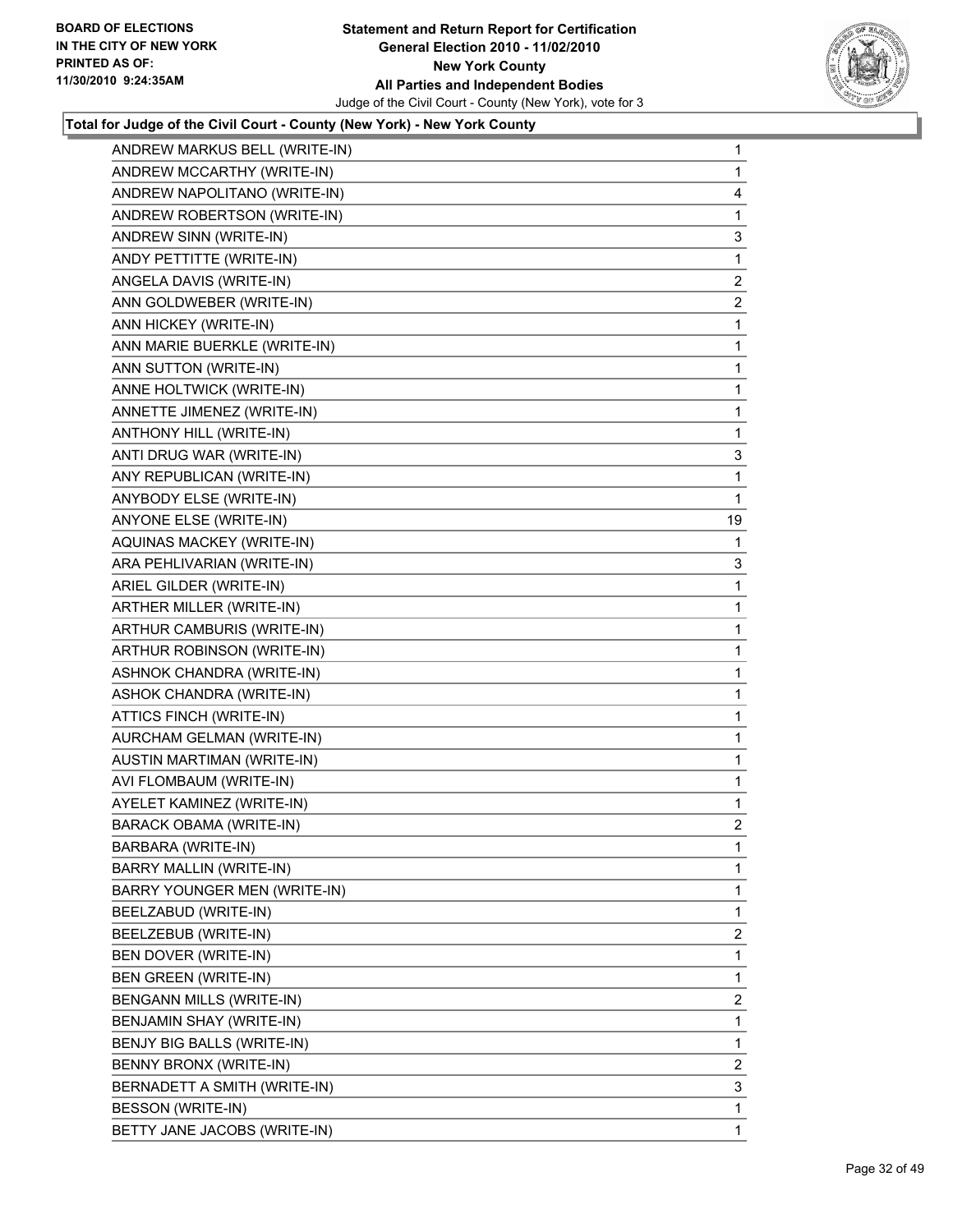

| BIG BIRD (WRITE-IN)              | 1              |
|----------------------------------|----------------|
| BIJU MATTHEW (WRITE-IN)          | 1              |
| BILL CLINTON (WRITE-IN)          | 2              |
| BILL DOE (WRITE-IN)              | 1              |
| BILL DONAHUE (WRITE-IN)          | 1              |
| BILL MALONEY (WRITE-IN)          | 3              |
| BILL MCNALLY (WRITE-IN)          | 1              |
| BILL O'REILY (WRITE-IN)          | 1              |
| BLAIR GREBER RAINES (WRITE-IN)   | 1              |
| <b>BLANK (WRITE-IN)</b>          | 6              |
| BLUE KAUFMAN (WRITE-IN)          | 1              |
| <b>BOB BARCLAY (WRITE-IN)</b>    | 1              |
| BOB GOCLHALY (WRITE-IN)          | 1              |
| <b>BOB MAGEE (WRITE-IN)</b>      | 1              |
| <b>BOB SPIRA (WRITE-IN)</b>      | 2              |
| <b>BOBBY KOLIN (WRITE-IN)</b>    | 1              |
| BOYDANGRAY (WRITE-IN)            | $\overline{2}$ |
| <b>BRAD GELLER (WRITE-IN)</b>    | 2              |
| BRADFORD JEALOUS 3RD. (WRITE-IN) | 1              |
| BRIAN GRIFFITH BOYCE (WRITE-IN)  | 1              |
| BRITT HAMRE (WRITE-IN)           | 1              |
| <b>BRUCE WAYNE (WRITE-IN)</b>    | 1              |
| BRYANT ROUSEAU (WRITE-IN)        | 1              |
| BRYANT ROUSSEAU (WRITE-IN)       | 1              |
| <b>BUGS BUNNY (WRITE-IN)</b>     | 1              |
| CAITLIN GAVER LEVY (WRITE-IN)    | 1              |
| CALLARD GELLER (WRITE-IN)        | $\overline{2}$ |
| CAREY HOROWITZ (WRITE-IN)        | 3              |
| CARL BUSH (WRITE-IN)             | 1              |
| CARL FISHER (WRITE-IN)           | 1              |
| CARL PALADINO (WRITE-IN)         | 2              |
| CAROL DECASTRO (WRITE-IN)        | 1              |
| CAROL SHERMAN (WRITE-IN)         | 1              |
| CAROLYN CONABOY (WRITE-IN)       | 3              |
| CAROLYN PERLMUTH (WRITE-IN)      | 1              |
| CARY S. GUNTHER (WRITE-IN)       | 1              |
| CATHERINE RECHE (WRITE-IN)       | 1              |
| CATHY GRAD (WRITE-IN)            | 1              |
| CHAD HOPKOVITZ (WRITE-IN)        | 3              |
| CHANAH BICKEL (WRITE-IN)         | 1              |
| CHANCE WORDAN (WRITE-IN)         | 3              |
| CHARLE AMRHEIN (WRITE-IN)        | 1              |
| CHARLES BARRON (WRITE-IN)        | 3              |
| CHARLES M. BURNS (WRITE-IN)      | 3              |
| CHARLES PEET (WRITE-IN)          | 1              |
| CHARLES ROEDEL (WRITE-IN)        | 1              |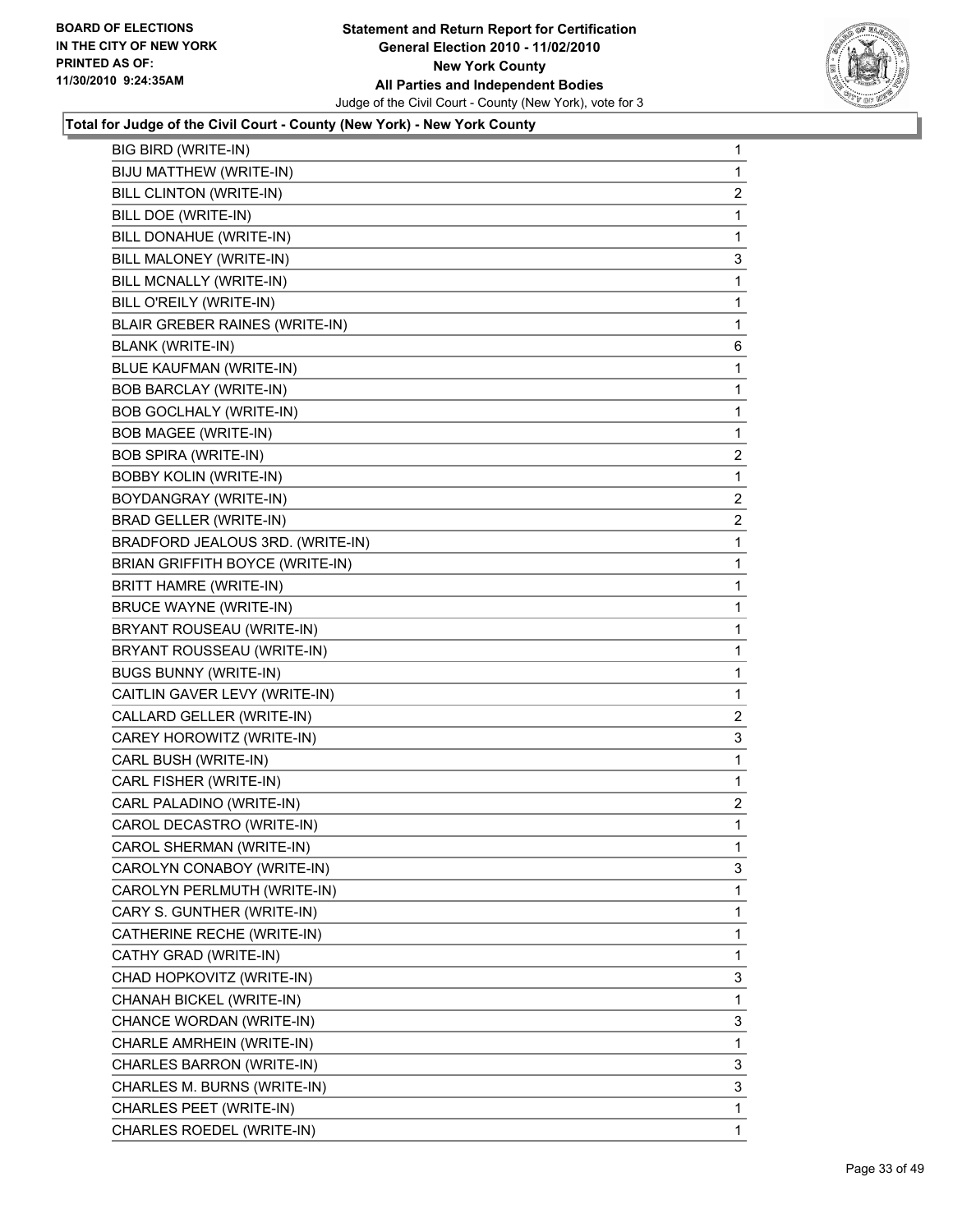#### **Statement and Return Report for Certification General Election 2010 - 11/02/2010 New York County All Parties and Independent Bodies** Judge of the Civil Court - County (New York), vote for 3



| CHARNA CHANG BRACHA GELMAN (WRITE-IN) | 1              |
|---------------------------------------|----------------|
| CHAY T LAM (WRITE-IN)                 | $\mathbf{1}$   |
| CHELSEA CLINTON (WRITE-IN)            | 1              |
| CHERYL SCHWARTZ (WRITE-IN)            | 1              |
| CHLOE MEAD (WRITE-IN)                 | 1              |
| CHOICE (WRITE-IN)                     | 1              |
| CHRIS ANGELOSANTO (WRITE-IN)          | 2              |
| CHRIS FRAHME (WRITE-IN)               | 1              |
| CHRIS REISMAN (WRITE-IN)              | 1              |
| CHRISTINA MARIE DIAMOND (WRITE-IN)    | 2              |
| CHRISTOPHER KIBLER (WRITE-IN)         | 1              |
| CHUCK ZLATKIN (WRITE-IN)              | $\mathbf{2}$   |
| CLARENCE THOMAS (WRITE-IN)            | 1              |
| CLAUS MOLLER (WRITE-IN)               | 1              |
| CLINTON GREINOR (WRITE-IN)            | 6              |
| COLIA CLARK (WRITE-IN)                | 1              |
| COLIN BRIESS (WRITE-IN)               | 2              |
| CRAIG C. BRIESS (WRITE-IN)            | $\overline{c}$ |
| CRAIG CEPLER (WRITE-IN)               | 1              |
| CXB (WRITE-IN)                        | 1              |
| CY VANDE JR (WRITE-IN)                | 1              |
| D. CAMPBELL (WRITE-IN)                | 1              |
| DAFFY DUCK (WRITE-IN)                 | 1              |
| DALLAS CHANG (WRITE-IN)               | 5              |
| DAN BOYLEN (WRITE-IN)                 | 3              |
| DAN DONOVAN (WRITE-IN)                | 1              |
| DAN FRIEDMAN (WRITE-IN)               | 1              |
| DAN HOLZER (WRITE-IN)                 | 1              |
| DAN MORAN (WRITE-IN)                  | 1              |
| DANIEL KAMENSKY (WRITE-IN)            | 1              |
| DANIEL O'DONELL (WRITE-IN)            | 1              |
| DANIEL RAKOWITZ (WRITE-IN)            | $\mathbf{1}$   |
| DAVID BERSTEIN (WRITE-IN)             | 1              |
| DAVID CARLISIC (WRITE-IN)             | 1              |
| DAVID COHEN (WRITE-IN)                | 1              |
| DAVID E JACOBY (WRITE-IN)             | 1              |
| DAVID GARCIA (WRITE-IN)               | 1              |
| DAVID GERARD BRUDER (WRITE-IN)        | 4              |
| DAVID KAPNER ESQ. (WRITE-IN)          | 1              |
| DAVID P MCGILL (WRITE-IN)             | 1              |
| DAVID RYAN BRUMBERG (WRITE-IN)        | 1              |
| DAVID SACK (WRITE-IN)                 | $\overline{2}$ |
| DAVID SANTRY (WRITE-IN)               | 1              |
| DAVID THOMAS (WRITE-IN)               | 6              |
| DAVID WAYNAN (WRITE-IN)               | $\overline{2}$ |
| DAVID WRIGHT (WRITE-IN)               | 2              |
|                                       |                |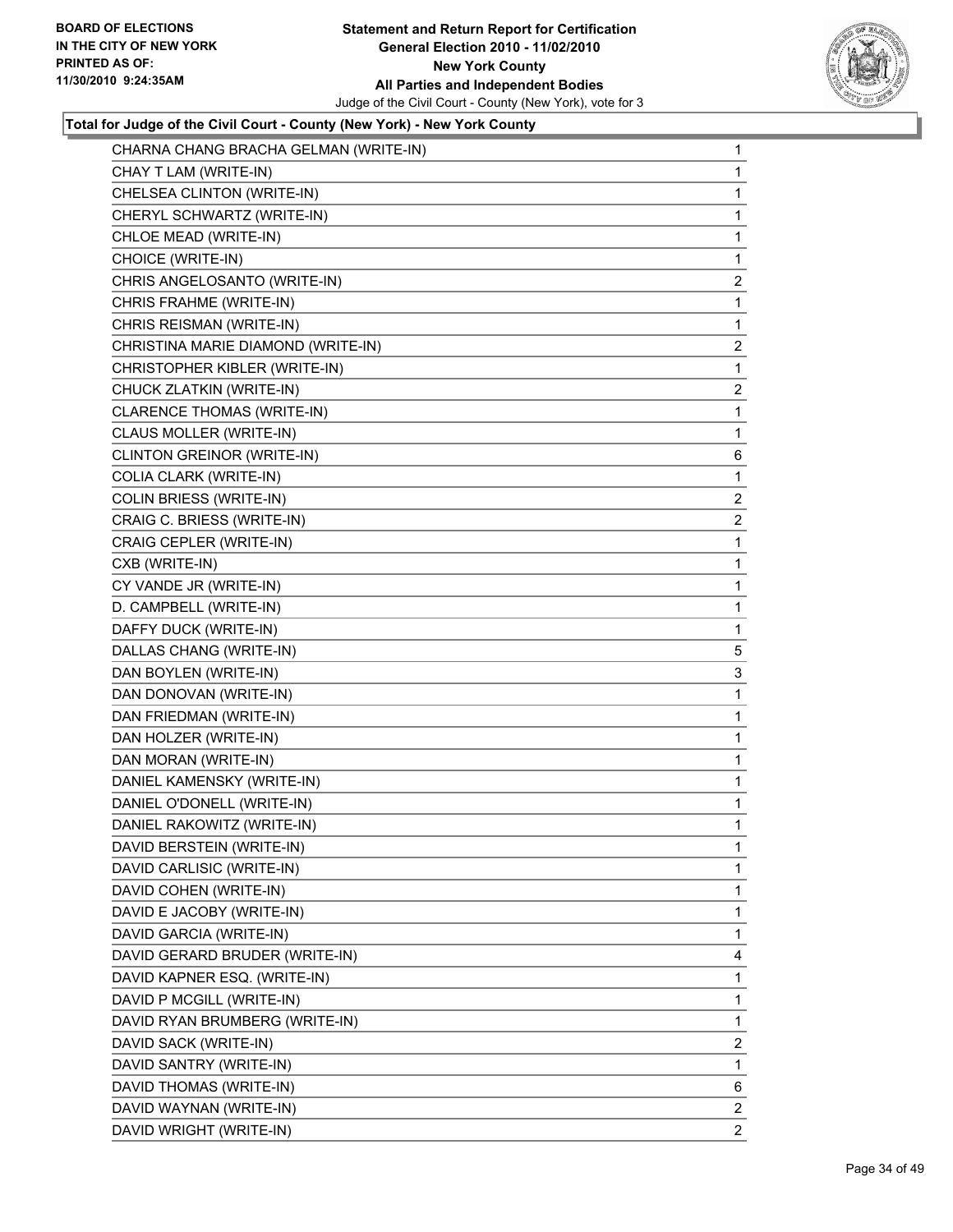

| DAWN FOX (WRITE-IN)                   | 2              |
|---------------------------------------|----------------|
| DEALAN GALE (WRITE-IN)                | 1              |
| DEAN LOREN (WRITE-IN)                 | $\overline{c}$ |
| DEBORAH MANGRAN (WRITE-IN)            | 1              |
| DENIS HAYWARD (WRITE-IN)              | 1              |
| DENNIS MALGREW (WRITE-IN)             | 3              |
| DENNIS RUSH (WRITE-IN)                | 1              |
| DEREK JETER (WRITE-IN)                | 6              |
| DIANA BUDZANOSKI (WRITE-IN)           | 1              |
| DIANA ERBSEN (WRITE-IN)               | 1              |
| DIANE KOLATCH (WRITE-IN)              | 1              |
| DOG AUDREY (WRITE-IN)                 | 1              |
| DON GLORACHI (WRITE-IN)               | 1              |
| DONALD DUCK (WRITE-IN)                | 6              |
| DONALD TRUMP (WRITE-IN)               | 1              |
| DONATHAN SALKALN (WRITE-IN)           | 2              |
| DOPPY (WRITE-IN)                      | 1              |
| DORIS LINDBERGH (WRITE-IN)            | 1              |
| DOROTHY ZITTEL (WRITE-IN)             | 1              |
| DOUGLAS COX (WRITE-IN)                | 1              |
| DOUGLAS W WYATT (WRITE-IN)            | 1              |
| DR. PROF. QUENTIN PREGNANT (WRITE-IN) | 2              |
| DYLAN VANCE PAIGE (WRITE-IN)          | 1              |
| ED KOCH (WRITE-IN)                    | 8              |
| EDDIE MCDUSKY (WRITE-IN)              | 4              |
| EDWARD DULATT (WRITE-IN)              | 1              |
| EDWARD J. KOOF (WRITE-IN)             | 1              |
| EDWARD SIMON (WRITE-IN)               | 2              |
| EDWARD W FLOYD (WRITE-IN)             | 5              |
| EDWARD W. FLOYD (WRITE-IN)            | 1              |
| EDWIN BRUM (WRITE-IN)                 | $\overline{2}$ |
| EDWINA HAYWARD (WRITE-IN)             | $\mathbf{2}$   |
| EILEEN GONG ESQ. (WRITE-IN)           | 3              |
| ELAYNA PHAM (WRITE-IN)                | $\overline{2}$ |
| ELDRIDGE CLEAVER (WRITE-IN)           | $\overline{2}$ |
| ELI MANNING (WRITE-IN)                | 1              |
| ELI YAHU KAPLOU (WRITE-IN)            | 1              |
| ELI ZABAR (WRITE-IN)                  | 1              |
| ELIE GOLD (WRITE-IN)                  | 2              |
| ELIOT LOSHAK (WRITE-IN)               | 1              |
| ELISABETH ZECHE (WRITE-IN)            | 1              |
| ELLIOT SPITZER (WRITE-IN)             | $\overline{2}$ |
| ELMO (WRITE-IN)                       | 5              |
| EMILY BACKOWSKI (WRITE-IN)            | 3              |
| EMILY MEYER (WRITE-IN)                | 1              |
| ERIC EICHENRAZ (WRITE-IN)             | 1              |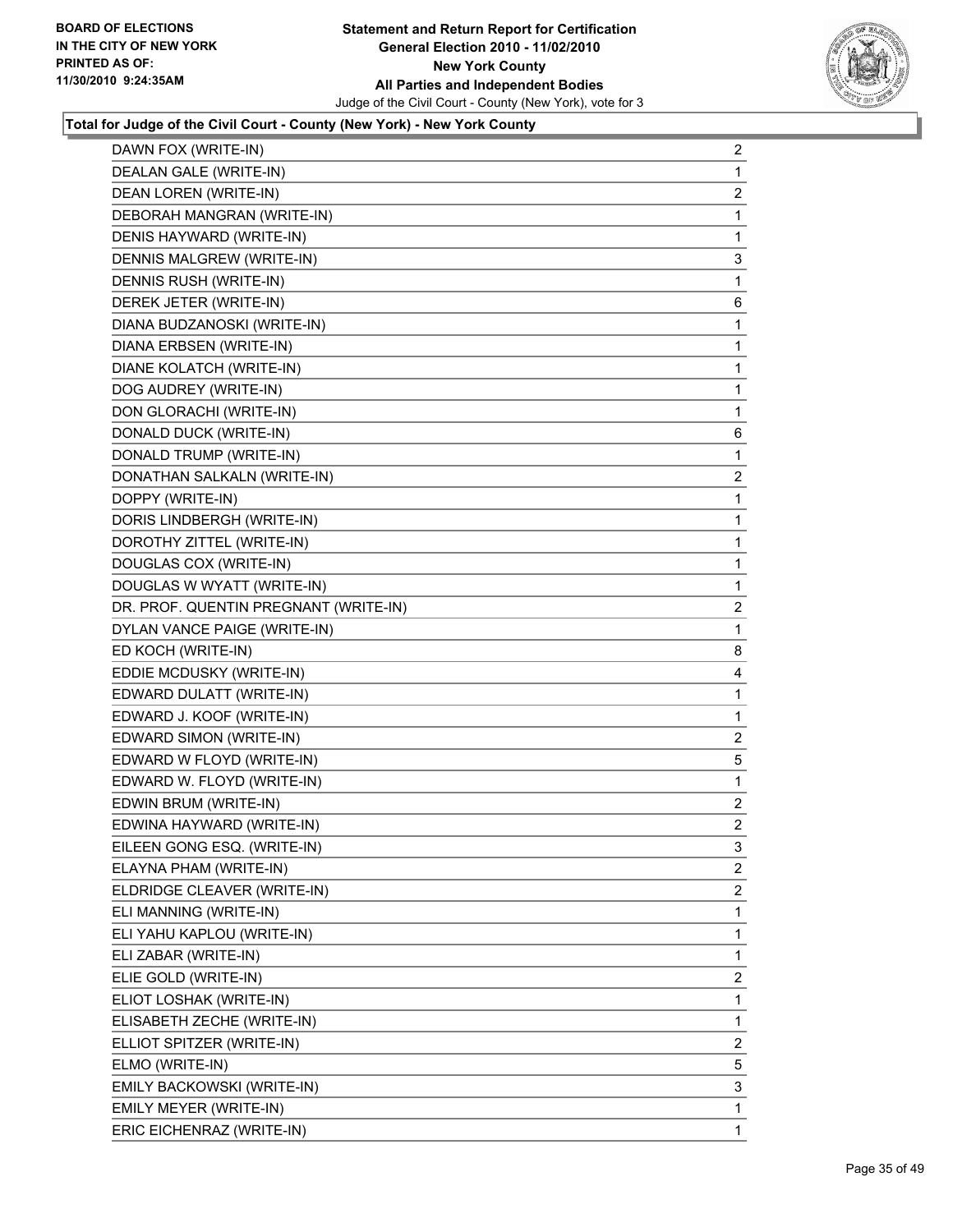

| ERIC JORDAN (WRITE-IN)            | 2              |
|-----------------------------------|----------------|
| ERIC SKYLITIZ (WRITE-IN)          | 1              |
| ERIC STIGLITZ (WRITE-IN)          | 1              |
| ERNIE (WRITE-IN)                  | $\overline{2}$ |
| EUGENE D STEIN (WRITE-IN)         | 1              |
| EVAN S. THOMAS (WRITE-IN)         | 1              |
| FEILI JOANNE ESQ (WRITE-IN)       | 1              |
| FELIX THE CAT (WRITE-IN)          | $\overline{2}$ |
| FIRE KELLY (WRITE-IN)             | 1              |
| FORD JOACHIM (WRITE-IN)           | 3              |
| FRANK AMBROSINO (WRITE-IN)        | 1              |
| FRANK MARTONI (WRITE-IN)          | 1              |
| FRANK WOOD (WRITE-IN)             | 1              |
| FRANKLIN RODRIGUES (WRITE-IN)     | $\overline{2}$ |
| FRED FLINSTONE (WRITE-IN)         | $\mathbf{2}$   |
| FRED HERRMANN (WRITE-IN)          | 1              |
| FRED UMANE (WRITE-IN)             | 1              |
| FREDDY I DONE (WRITE-IN)          | 1              |
| FROHLINGH (WRITE-IN)              | 1              |
| <b>GAIL KIBHER (WRITE-IN)</b>     | 1              |
| GAIL M COOK (WRITE-IN)            | 1              |
| <b>GARY BUSEY (WRITE-IN)</b>      | $\overline{2}$ |
| <b>GECKO PEOPLE (WRITE-IN)</b>    | 1              |
| <b>GENE STITH (WRITE-IN)</b>      | 3              |
| GEORGE H. BUSH (WRITE-IN)         | 1              |
| <b>GEORGE JAMIS (WRITE-IN)</b>    | $\mathbf{2}$   |
| <b>GEORGE JANIS (WRITE-IN)</b>    | 3              |
| <b>GEORGE JAVIS (WRITE-IN)</b>    | 1              |
| <b>GEORGE LOPEZ (WRITE-IN)</b>    | 1              |
| <b>GEORGE MEZEI (WRITE-IN)</b>    | 1              |
| <b>GEORGE SANDERS (WRITE-IN)</b>  | 1              |
| <b>GEORGE W BUSH (WRITE-IN)</b>   | 3              |
| <b>GEORGIA WINSTON (WRITE-IN)</b> | 1              |
| GEORGIANA VIEST (WRITE-IN)        | 1              |
| GERALD EISNER (WRITE-IN)          | 1              |
| GERALD LEZOTIV (WRITE-IN)         | 1              |
| <b>GERRY OBRIEN (WRITE-IN)</b>    | 1              |
| GIDEON ASHERIE (WRITE-IN)         | 1              |
| GIDON KAMINEZ (WRITE-IN)          | 1              |
| GINNY OWENS (WRITE-IN)            | 1              |
| GIZMO (WRITE-IN)                  | 1              |
| <b>GLEN BECK (WRITE-IN)</b>       | 1              |
| <b>GLEN BOCK (WRITE-IN)</b>       | $\overline{2}$ |
| <b>GLENN BECK (WRITE-IN)</b>      | 1              |
| <b>GLENN JOHNSTON (WRITE-IN)</b>  | 1              |
| GOOFY (WRITE-IN)                  | 2              |
|                                   |                |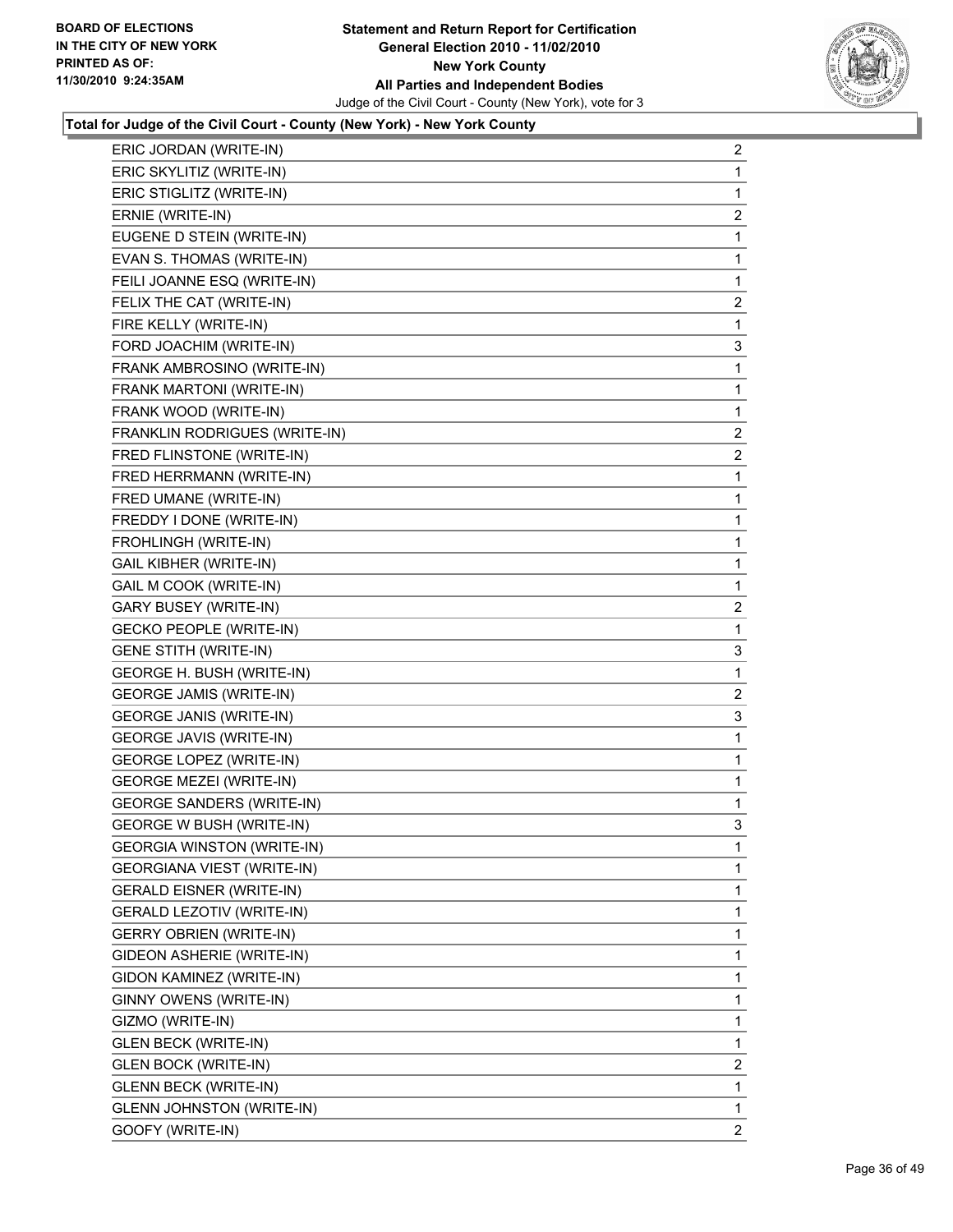

| <b>GREG BLATTO (WRITE-IN)</b> | 8              |
|-------------------------------|----------------|
| <b>GREG STARR (WRITE-IN)</b>  | $\mathbf{1}$   |
| <b>GREGG ROTH (WRITE-IN)</b>  | $\mathbf{2}$   |
| GROOVY KARMA (WRITE-IN)       | 1              |
| GROVER (WRITE-IN)             | 2              |
| GRZOND BOOR (WRITE-IN)        | $\mathbf{2}$   |
| <b>GWEN NEWTON (WRITE-IN)</b> | 1              |
| HANA DUNSON (WRITE-IN)        | $\mathbf{2}$   |
| HAROLD ARANOFF (WRITE-IN)     | 3              |
| HAROLD SUTTON (WRITE-IN)      | 1              |
| HARRY ANDERSON (WRITE-IN)     | 1              |
| HARRY POTTER (WRITE-IN)       | 1              |
| HARRY WILSON (WRITE-IN)       | 2              |
| HEATH M. SHERMAN (WRITE-IN)   | 1              |
| HEELA CAPELL (WRITE-IN)       | 1              |
| HELEN FULLER (WRITE-IN)       | 1              |
| HELEN LUTIARO (WRITE-IN)      | 2              |
| HELEN SEILER (WRITE-IN)       | 1              |
| HERB ZOOTA (WRITE-IN)         | 1              |
| HERMAN BADILLO (WRITE-IN)     | 1              |
| HERMAN CAHN (WRITE-IN)        | $\mathbf{2}$   |
| HILARY PLATT NESS (WRITE-IN)  | 1              |
| HOWARD KRULEWITZ (WRITE-IN)   | 1              |
| HOWIE HAWKINS (WRITE-IN)      | $\mathbf{2}$   |
| HUBERT PIGG (WRITE-IN)        | 1              |
| HUGH FRATER (WRITE-IN)        | 1              |
| HYRON SILVERSTAL (WRITE-IN)   | 1              |
| I DO NOT KNOW (WRITE-IN)      | 4              |
| ILIR TOPALLI (WRITE-IN)       | 1              |
| IRVIN COREY (WRITE-IN)        | 1              |
| ISAIH PROPLEY (WRITE-IN)      | 1              |
| J EMMET MURPHY (WRITE-IN)     | 1              |
| J.T. MCAVERY (WRITE-IN)       | 3              |
| JABE DUDE (WRITE-IN)          | 1              |
| JACOBS MAERUFF (WRITE-IN)     | 3              |
| JAMES BROOK (WRITE-IN)        | 1              |
| JAMES CALISTER (WRITE-IN)     | $\overline{2}$ |
| JAMES EVERETT (WRITE-IN)      | 3              |
| JAMES GARHRIG (WRITE-IN)      | 1              |
| JAMES GEORGE (WRITE-IN)       | 1              |
| JAMES JOHNSON (WRITE-IN)      | 1              |
| JAMES KENNEDY (WRITE-IN)      | 1              |
| JAMES KENT (WRITE-IN)         | 1              |
| JAMES L. MILLER (WRITE-IN)    | 1              |
| JANE BURKE (WRITE-IN)         | 1              |
| JANE DOE (WRITE-IN)           | $\overline{2}$ |
|                               |                |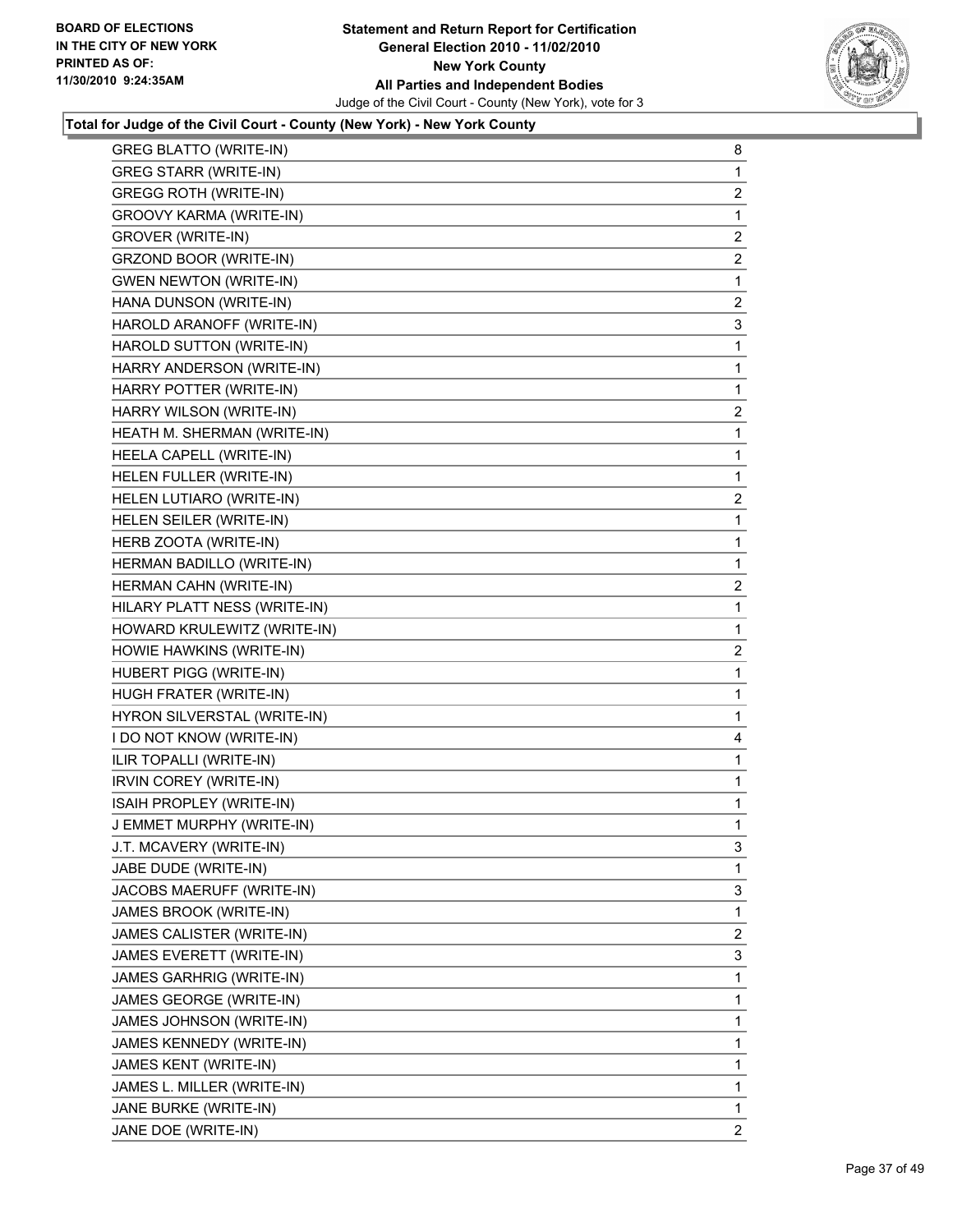

| JANELLE MATHEWS (WRITE-IN)       | 1              |
|----------------------------------|----------------|
| JANET SACHS (WRITE-IN)           | $\mathbf 1$    |
| <b>JASON ANTON (WRITE-IN)</b>    | 2              |
| JASON AUERBACH (WRITE-IN)        | 1              |
| JASON DAVIS (WRITE-IN)           | 3              |
| <b>JASON FRIEDMAN (WRITE-IN)</b> | 1              |
| <b>JASON KOSSON (WRITE-IN)</b>   | 1              |
| JAY CLEARY (WRITE-IN)            | 1              |
| JAY TOWNSEND (WRITE-IN)          | 1              |
| JEAN LUC PICARD (WRITE-IN)       | 2              |
| JEFF MORNEAU (WRITE-IN)          | 1              |
| JEFFERY GELLER (WRITE-IN)        | $\overline{2}$ |
| JENIFER MEYERS (WRITE-IN)        | 1              |
| JEREMY KNAPP (WRITE-IN)          | 1              |
| JERRY SEINFELD (WRITE-IN)        | 1              |
| JESSICA CRAFTON (WRITE-IN)       | 1              |
| <b>JESUS CHRIST (WRITE-IN)</b>   | 4              |
| JESUS OF NAZARETH (WRITE-IN)     | 1              |
| JEWELL MERCER (WRITE-IN)         | 2              |
| JIM LECZYNSKI (WRITE-IN)         | 4              |
| <b>JIMMY MCMILLAN (WRITE-IN)</b> | 17             |
| JIMMY MCMILLIAN (WRITE-IN)       | 3              |
| JOAN LARSOW (WRITE-IN)           | 1              |
| JOAN RIVERS (WRITE-IN)           | 1              |
| JODI MOSIELLO (WRITE-IN)         | 1              |
| JODIE MOSIELLO (WRITE-IN)        | 1              |
| JOE BIDEN (WRITE-IN)             | 1              |
| JOE BROWN (WRITE-IN)             | 3              |
| JOE FRIENDLY (WRITE-IN)          | 1              |
| JOE NUGENT (WRITE-IN)            | 1              |
| JOE SMITH (WRITE-IN)             | 1              |
| JOHN BELFORD (WRITE-IN)          | 1              |
| JOHN CANONI (WRITE-IN)           | 1              |
| JOHN CASTELLANO (WRITE-IN)       | $\overline{2}$ |
| JOHN CROSBY (WRITE-IN)           | 1              |
| JOHN DELANEY (WRITE-IN)          | 1              |
| JOHN DOE (WRITE-IN)              | 5              |
| JOHN JONES (WRITE-IN)            | 1              |
| JOHN MARK POTTER (WRITE-IN)      | $\overline{c}$ |
| JOHN MASS (WRITE-IN)             | 6              |
| JOHN OLIVER (WRITE-IN)           | 1              |
| JOHN P JOHNSON (WRITE-IN)        | 1              |
| JOHN RYAN (WRITE-IN)             | 3              |
| JOHN SHIELDS (WRITE-IN)          | $\mathbf{1}$   |
| JOHN SHROPSHIRE (WRITE-IN)       | 1              |
| JOHN SMITH (WRITE-IN)            | $\overline{2}$ |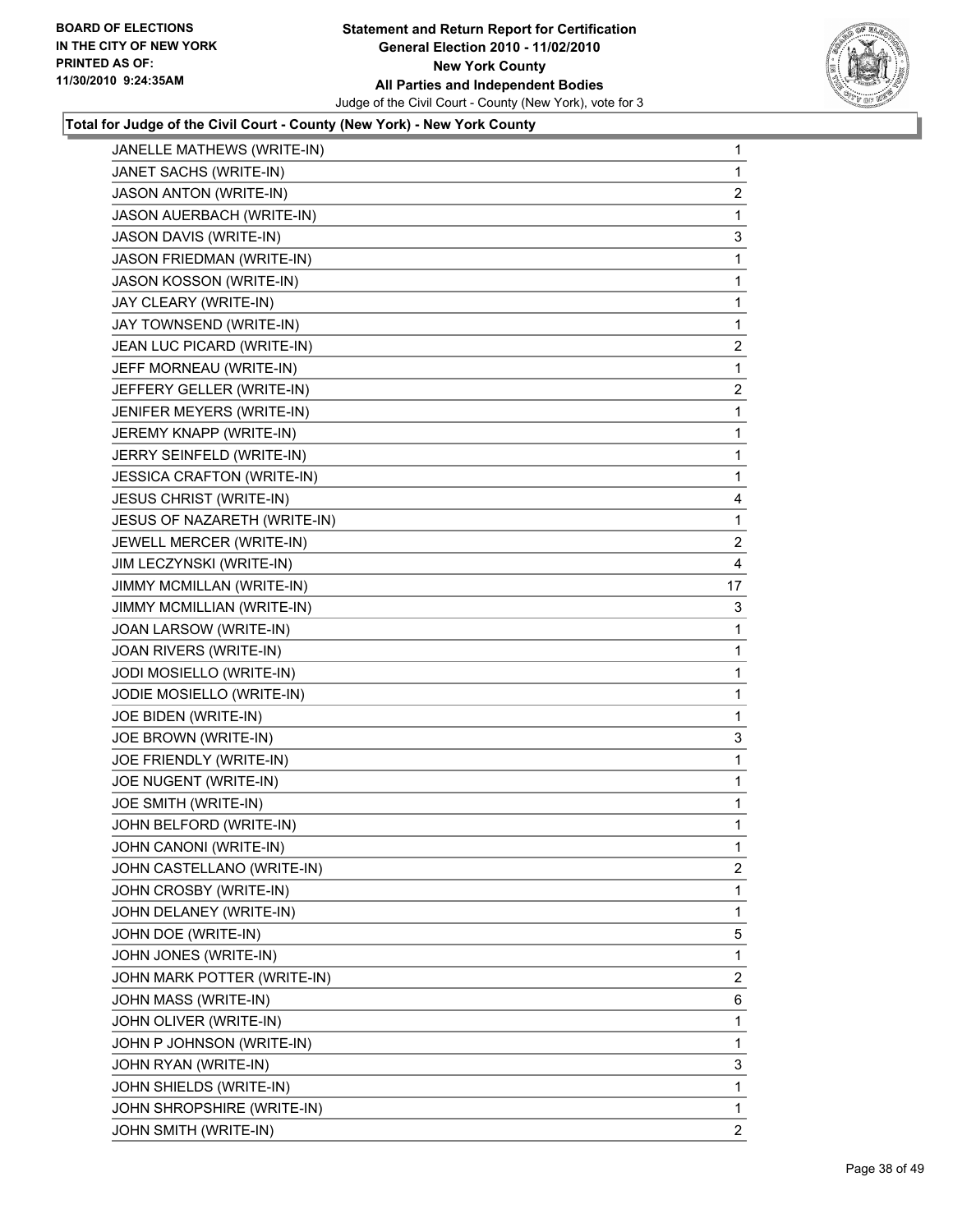

| JOHN TRIANGLE (WRITE-IN)        | $\overline{c}$ |
|---------------------------------|----------------|
| JOHN WYNN (WRITE-IN)            | 1              |
| JOHN YOUNG (WRITE-IN)           | 2              |
| JON SLONIM (WRITE-IN)           | 1              |
| JON STEWART (WRITE-IN)          | 3              |
| JONAH GOLDBERG (WRITE-IN)       | 1              |
| JORDAN MARKS (YAF) (WRITE-IN)   | 1              |
| JOSEPH E VAUGLAN JR (WRITE-IN)  | 1              |
| JOSEPH FEMENIA (WRITE-IN)       | 1              |
| JOSEPH L MCELVEE (WRITE-IN)     | 1              |
| JOSEPH RUTA (WRITE-IN)          | 1              |
| JOSEPH WLODY (WRITE-IN)         | 1              |
| JOSH BRUEGMAN (WRITE-IN)        | 3              |
| <b>JOSH URBIN (WRITE-IN)</b>    | 1              |
| JOSHUA FERRO (WRITE-IN)         | 8              |
| JOSHUA MEYERS (WRITE-IN)        | 1              |
| JOY MAREAN (WRITE-IN)           | 1              |
| JOYCE JOHNSON (WRITE-IN)        | 1              |
| JUAN DENALOSA (WRITE-IN)        | 1              |
| JUDGE CRADER (WRITE-IN)         | 1              |
| JUDGE CRATER (WRITE-IN)         | 1              |
| JUDGE DREDD (WRITE-IN)          | 1              |
| JUDGE JUDY (WRITE-IN)           | 6              |
| JUDGE MATTIE (WRITE-IN)         | 1              |
| JUDGE MIKE (WRITE-IN)           | 1              |
| JUDGE REINHOLD (WRITE-IN)       | 1              |
| JUDGE WAPNER (WRITE-IN)         | 1              |
| JUDITH SCHEINDLIN (WRITE-IN)    | 1              |
| JUDY (WRITE-IN)                 | $\overline{a}$ |
| JUDY D' AGASTINO (WRITE-IN)     | 1              |
| JUDY D'AGASTINO (WRITE-IN)      | 1              |
| JUDY SCHEINDLIN (WRITE-IN)      | 3              |
| JUDY TRAZINO (WRITE-IN)         | 1              |
| JUKE DELE (WRITE-IN)            | 1              |
| JULIA WILLEBRAND (WRITE-IN)     | 1              |
| <b>JULIE KLEIN (WRITE-IN)</b>   | 1              |
| JULIE THIBAULT (WRITE-IN)       | 1              |
| JUN STEWART (WRITE-IN)          | 1              |
| JURGEOS L. SCHILARI (WRITE-IN)  | 1              |
| <b>JUSTIN BIEBER (WRITE-IN)</b> | 1              |
| <b>JUSTIN YI (WRITE-IN)</b>     | 1              |
| KAREN ACAMPRA (WRITE-IN)        | 1              |
| KAREN BURKE (WRITE-IN)          | 1              |
| KAREN DIXON (WRITE-IN)          | 1              |
| KARL MARX (WRITE-IN)            | $\overline{2}$ |
| KATHI PIESNER (WRITE-IN)        | 1              |
|                                 |                |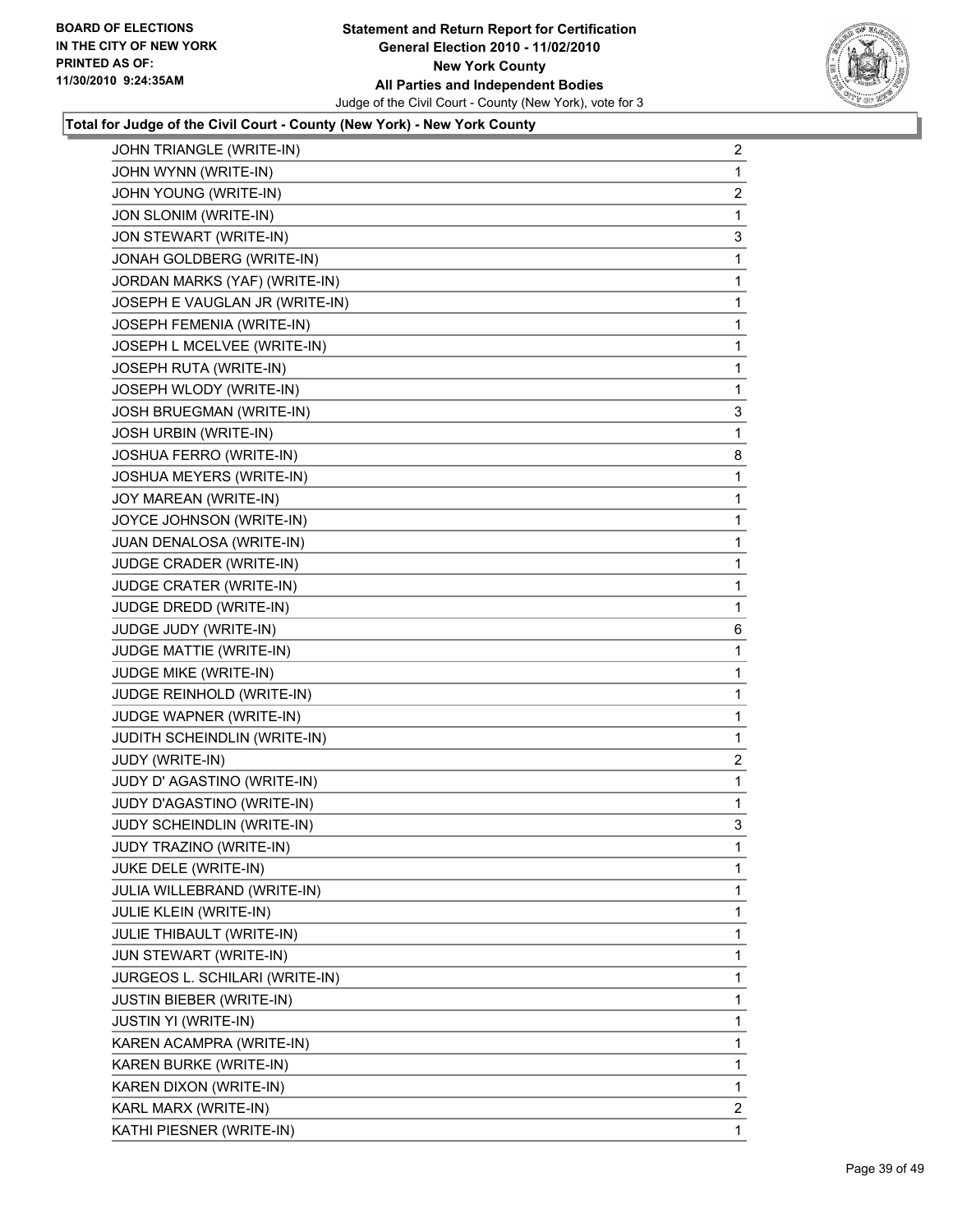

| KATIE DIVAS (WRITE-IN)           | 1              |
|----------------------------------|----------------|
| KATIE SCOTT (WRITE-IN)           | 1              |
| KATY (WRITE-IN)                  | 1              |
| KATZ (WRITE-IN)                  | 1              |
| KEITH ANKLY (WRITE-IN)           | 1              |
| KEITH ROSENBLAUM (WRITE-IN)      | 1              |
| <b>KEN BIALKIN (WRITE-IN)</b>    | 1              |
| KEN FISHER (WRITE-IN)            | 1              |
| KEN FRIEDRICH (WRITE-IN)         | 1              |
| KENNETH GRAHAM (WRITE-IN)        | 1              |
| KENNY KRAMER (WRITE-IN)          | 1              |
| <b>KERMIT FROG (WRITE-IN)</b>    | 1              |
| KEVIN HEIN (WRITE-IN)            | 1              |
| KEVIN KIELY (WRITE-IN)           | 1              |
| <b>KEVIN RICHARDS (WRITE-IN)</b> | 1              |
| KIMI PUNTILLO (WRITE-IN)         | $\overline{c}$ |
| KOKO BWORE (WRITE-IN)            | 1              |
| KRISTEN DAVIS (WRITE-IN)         | 2              |
| KRISTEN M DAVIS (WRITE-IN)       | 1              |
| KRISTIN DAVIS (WRITE-IN)         | 1              |
| KRISTIN M DAVIS (WRITE-IN)       | 3              |
| LARRY GOLDBERG (WRITE-IN)        | 1              |
| LARRY MONTY (WRITE-IN)           | 1              |
| LARRY ROSENSTOCK (WRITE-IN)      | 2              |
| LAURA SACK (WRITE-IN)            | 1              |
| LAUREN JANAY (WRITE-IN)          | 1              |
| LAUREN SALVATI (WRITE-IN)        | 1              |
| LAURENE BUSCHING (WRITE-IN)      | 1              |
| LAURENE ORHUCH (WRITE-IN)        | 1              |
| LAWRENCE BUSHING (WRITE-IN)      | 1              |
| LEGION (WRITE-IN)                | $\mathbf{2}$   |
| LEN DANIELS (WRITE-IN)           | 3              |
| LEON TROTSKY (WRITE-IN)          | 1              |
| LEONARD VAISMAN (WRITE-IN)       | 3              |
| LEWIS KNOX (WRITE-IN)            | 3              |
| LEWIS LEPHOM (WRITE-IN)          | 1              |
| LEWIS TAISKOFF (WRITE-IN)        | 1              |
| LI FUCHS (WRITE-IN)              | 1              |
| LIBBY HALL (WRITE-IN)            | 1              |
| LIE SHEYRE (WRITE-IN)            | 1              |
| LILI K. (WRITE-IN)               | 1              |
| LIND ROSENTHAL (WRITE-IN)        | 1              |
| LINDA WEINMAN (WRITE-IN)         | 1              |
| LINDSAY HENAN (WRITE-IN)         | 1              |
| LINDSEY BETHEA (WRITE-IN)        | 1              |
| LINE 1 KEN ROSE (WRITE-IN)       | 1              |
|                                  |                |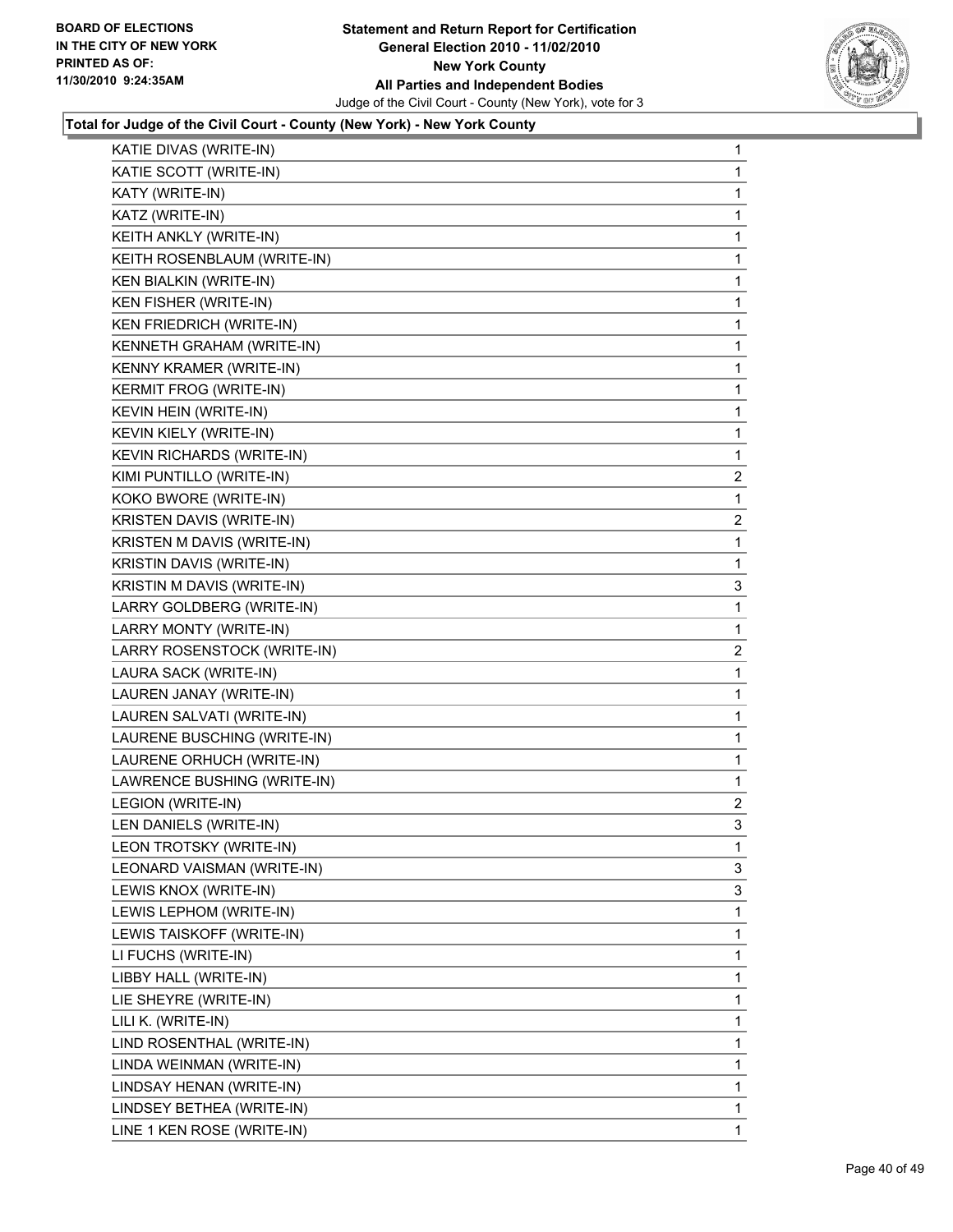

| LINE 1 NA (WRITE-IN)                        | 1            |
|---------------------------------------------|--------------|
| LINE 1. FICUS (WRITE-IN)                    | 1            |
| LINE 2 GEORGE LUNDEN (WRITE-IN)             | 1            |
| LINE 2 NA (WRITE-IN)                        | 1            |
| LINE 2. FICUS (WRITE-IN)                    | 1            |
| LINE 3 NA (WRITE-IN)                        | 1            |
| LINE 3. FICUS (WRITE-IN)                    | 1            |
| LION TORRES (WRITE-IN)                      | 2            |
| LISA LINDER (WRITE-IN)                      | 3            |
| LISA TANKOOS (WRITE-IN)                     | 1            |
| LIZARD PEOPLE (WRITE-IN)                    | 3            |
| LLLLLLP.FESRR (WRITE-IN)                    | 1            |
| LORD JESUS CHRIST THE SON OF GOD (WRITE-IN) | 3            |
| LORRAINE JONES (WRITE-IN)                   | 1            |
| LORRINES JONES (WRITE-IN)                   | 1            |
| LOUIS BALRIOS (WRITE-IN)                    | 1            |
| LOUIS TRAZIO (WRITE-IN)                     | 1            |
| LOVES (WRITE-IN)                            | 1            |
| LUCILLE KIBHER (WRITE-IN)                   | 1            |
| LUCY BILLINGS (WRITE-IN)                    | 1            |
| LUKE FLECTER (WRITE-IN)                     | 1            |
| LYNN KELLY (WRITE-IN)                       | 1            |
| LYNN NUNES (WRITE-IN)                       | 1            |
| M L KLEINBART (WRITE-IN)                    | 1            |
| MABEL LAU (WRITE-IN)                        | 1            |
| MAJRY D MCLAUGHLIN (WRITE-IN)               | 1            |
| MARC LANDIS (WRITE-IN)                      | 1            |
| MARC LEVICK (WRITE-IN)                      | 1            |
| MAREEM (WRITE-IN)                           | 1            |
| MARGARITA LOPEZ TORRES (WRITE-IN)           | $\mathbf{2}$ |
| MARIE BIAGGI (WRITE-IN)                     | 1            |
| MARINO RIVERA (WRITE-IN)                    | 2            |
| MARISOL GRAHAM (WRITE-IN)                   | 1            |
| MARJORIA LIBURD (WRITE-IN)                  | 1            |
| MARK A WORKSMAN (WRITE-IN)                  | 1            |
| MARK AXINN (WRITE-IN)                       | 2            |
| MARK GRASSI (WRITE-IN)                      | 1            |
| MARK GREEN (WRITE-IN)                       | 1            |
| MARK H LYON (WRITE-IN)                      | 1            |
| MARK LEVIN (WRITE-IN)                       | 1            |
| MARK SEIDEN (WRITE-IN)                      | 1            |
| MARLENE TOLLON (WRITE-IN)                   | 1            |
| MARRIE L KLEINBART (WRITE-IN)               | 5            |
| MART FALCONE (WRITE-IN)                     | 1            |
| MARTA VARELA (WRITE-IN)                     | 1            |
| MARTHA COAKLEY (WRITE-IN)                   | 1            |
|                                             |              |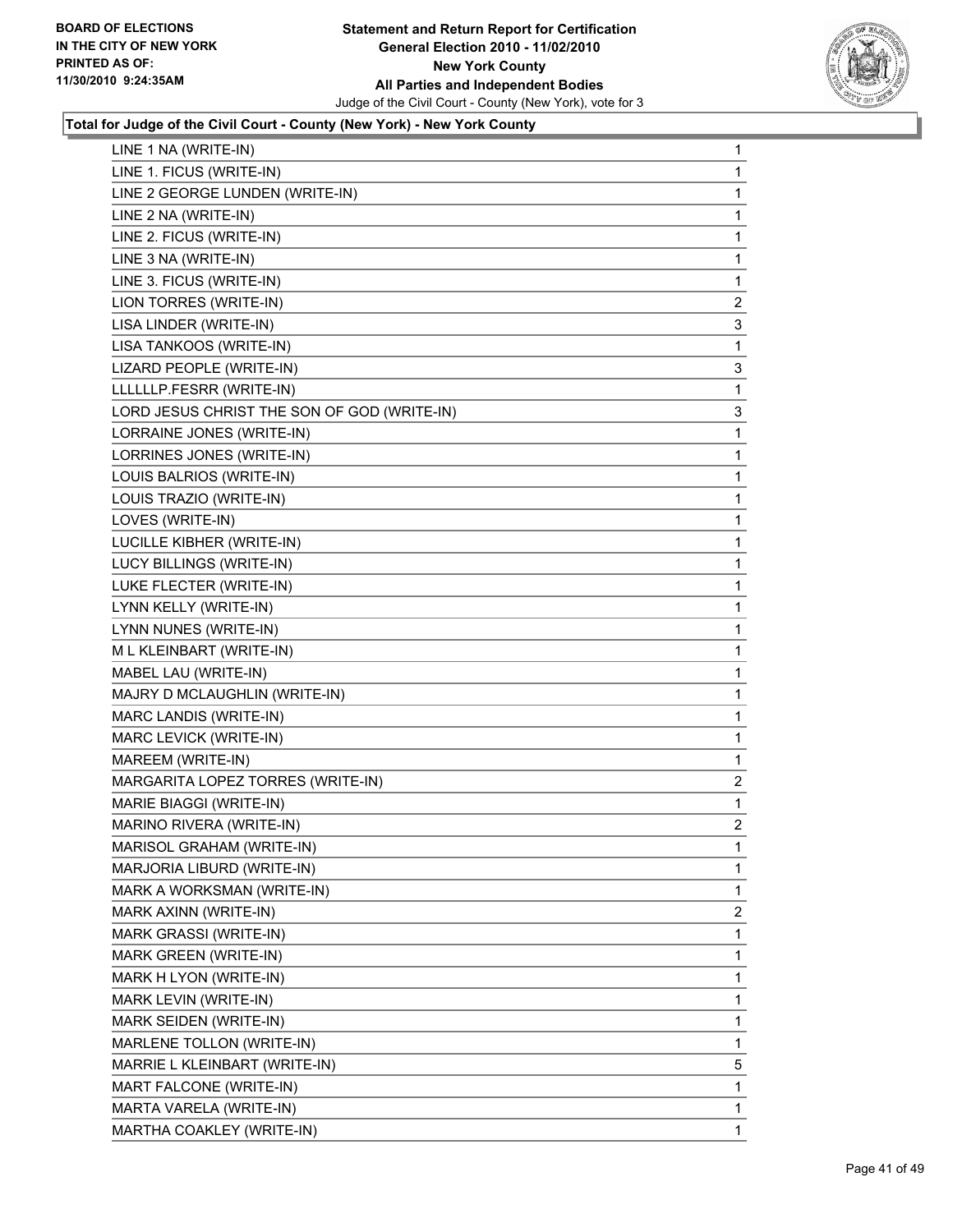

| MARTIN BLAKE (WRITE-IN)           | 1            |
|-----------------------------------|--------------|
| MARTON STEINBERG (WRITE-IN)       | 1            |
| MARY C KAPARIC (WRITE-IN)         | 1            |
| MARY L. DUNN (WRITE-IN)           | 2            |
| MARYLIN SCHAFER (WRITE-IN)        | 1            |
| MATHEW S.CARNCO (WRITE-IN)        | 1            |
| MATHEW SCHUTHER (WRITE-IN)        | 1            |
| MATT DAMON (WRITE-IN)             | 1            |
| MATT NECKO (WRITE-IN)             | 1            |
| MATT NELKO (WRITE-IN)             | 2            |
| MATT NEURINGER (WRITE-IN)         | 1            |
| MATTHEW BARR (WRITE-IN)           | 2            |
| MATTHEW BYRNE (WRITE-IN)          | 1            |
| MATTHEW J. KENNEDY JR. (WRITE-IN) | 3            |
| MATTHEW NEALSON (WRITE-IN)        | 1            |
| MATTIS (WRITE-IN)                 | 1            |
| MATTSON TOMLIN (WRITE-IN)         | 1            |
| MAURICIO GONZALEZ (WRITE-IN)      | 1            |
| MAX SCHLEUSNER (WRITE-IN)         | 1            |
| MCMILLAN JIMMY (WRITE-IN)         | 3            |
| ME (WRITE-IN)                     | 7            |
| MEIJER MARKS (WRITE-IN)           | 1            |
| MELEENA BOWERS (WRITE-IN)         | 1            |
| MERCEDES (WRITE-IN)               | 1            |
| MEREYC DWORKIN (WRITE-IN)         | 1            |
| MEYER C DWORKIN (WRITE-IN)        | $\mathbf 1$  |
| MICHAEL BLOOMBERG (WRITE-IN)      | 7            |
| MICHAEL BROWN (WRITE-IN)          | 1            |
| MICHAEL DAY (WRITE-IN)            | 1            |
| MICHAEL GOLDSTEIN (WRITE-IN)      | 1            |
| MICHAEL JERMYN (WRITE-IN)         | 1            |
| MICHAEL JORDAN (WRITE-IN)         | 3            |
| MICHAEL KATZ (WRITE-IN)           | 3            |
| MICHAEL KITZ (WRITE-IN)           | 1            |
| MICHAEL LANDSMAN (WRITE-IN)       | 1            |
| MICHAEL STANLY (WRITE-IN)         | 1            |
| MICHAEL STRAHAN (WRITE-IN)        | 1            |
| MICHAEL THALER (WRITE-IN)         | 1            |
| MICHALE GOLDSTEIN (WRITE-IN)      | 1            |
| MICHEAL PINE (WRITE-IN)           | 1            |
| MICHEL FAULKNER (WRITE-IN)        | 3            |
| MICHELLE ZITTEL (WRITE-IN)        | 1            |
| MICHEN SILLER (WRITE-IN)          | 1            |
| MICKEY MOUSE (WRITE-IN)           | 14           |
| MIKE HUKABEE (WRITE-IN)           | 1            |
| MIKE HUKKABEE (WRITE-IN)          | $\mathbf{1}$ |
|                                   |              |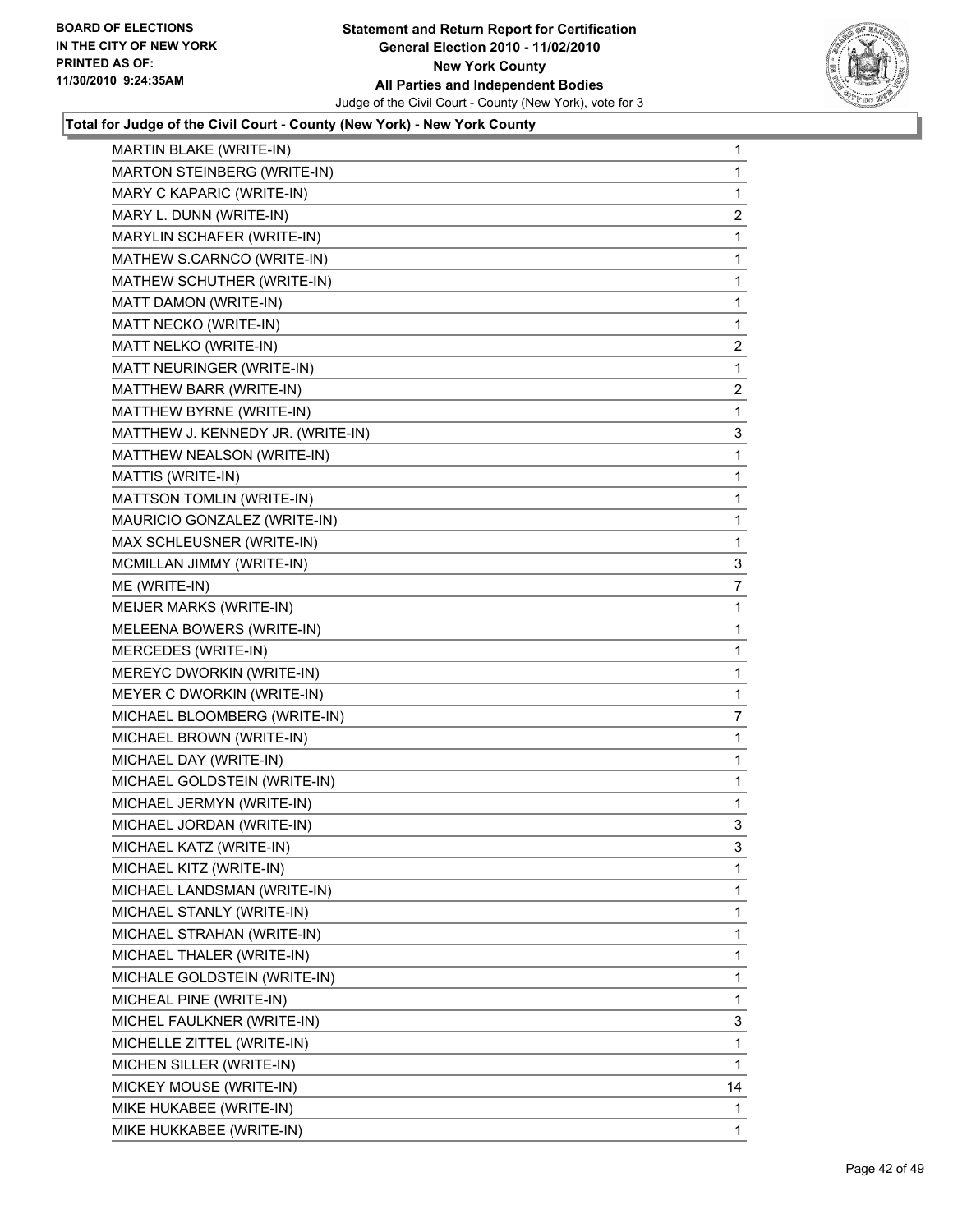

| MIKE TYSON (WRITE-IN)        | 1              |
|------------------------------|----------------|
| MILTON P STERN (WRITE-IN)    | 2              |
| MIRIAM STEINBERG (WRITE-IN)  | 1              |
| MIROSLAO LIPINSKI (WRITE-IN) | 2              |
| MITCHEL SKLAR (WRITE-IN)     | 1              |
| MITCHELL PRESSER (WRITE-IN)  | 1              |
| MITT ROMNEY (WRITE-IN)       | 1              |
| MITT ROMNI (WRITE-IN)        | 3              |
| MONDIP SEU (WRITE-IN)        | 3              |
| MONICA SHABTAI (WRITE-IN)    | 1              |
| MORSJA SIMON (WRITE-IN)      | 1              |
| MOSES MALONE (WRITE-IN)      | 3              |
| MR. (EXPLETIVE) (WRITE-IN)   | 1              |
| MR. ROOSTER (WRITE-IN)       | 1              |
| MUDDY WATERS (WRITE-IN)      | 1              |
| MURRAY ORHUCH (WRITE-IN)     | 1              |
| MURRAY ZURHE (WRITE-IN)      | 1              |
| MY DOG KARMA (WRITE-IN)      | $\overline{a}$ |
| N.O.T.A. (WRITE-IN)          | 1              |
| NO NAME (WRITE-IN)           | 1              |
| NABANITA PAL (WRITE-IN)      | 1              |
| NABAVI OLIVER (WRITE-IN)     | 2              |
| NADIA IZAHN (WRITE-IN)       | 1              |
| NANCY LIPTON (WRITE-IN)      | 1              |
| NEAL ROSESTEIN (WRITE-IN)    | 1              |
| NEED MORE INFO (WRITE-IN)    | $\overline{2}$ |
| NEER ASHERIE (WRITE-IN)      | 1              |
| NEVER HEARD (WRITE-IN)       | 3              |
| NILI ASHERIE (WRITE-IN)      | 1              |
| NITESH YA DAU (WRITE-IN)     | 2              |
| NO (WRITE-IN)                | 6              |
| NO CHOICE (WRITE-IN)         | 1              |
| NO CHOICE! (WRITE-IN)        | 1              |
| NO LAWYERS (WRITE-IN)        | 3              |
| NO NAME (WRITE-IN)           | 298            |
| NO ONE (WRITE-IN)            | 10             |
| NO SMOKING (WRITE-IN)        | 4              |
| NOAH SHIMER DUVAL (WRITE-IN) | 3              |
| NOBODY (WRITE-IN)            | 7              |
| NOEL JEFFERSON (WRITE-IN)    | 2              |
| NONE (WRITE-IN)              | 32             |
| NONE OF THE ABOVE (WRITE-IN) | 16             |
| NORMA HART (WRITE-IN)        | 1              |
| NORMAN OSTROVE (WRITE-IN)    | 3              |
| NORMAN SIEGAL (WRITE-IN)     | 2              |
| NOT HER (WRITE-IN)           | 1              |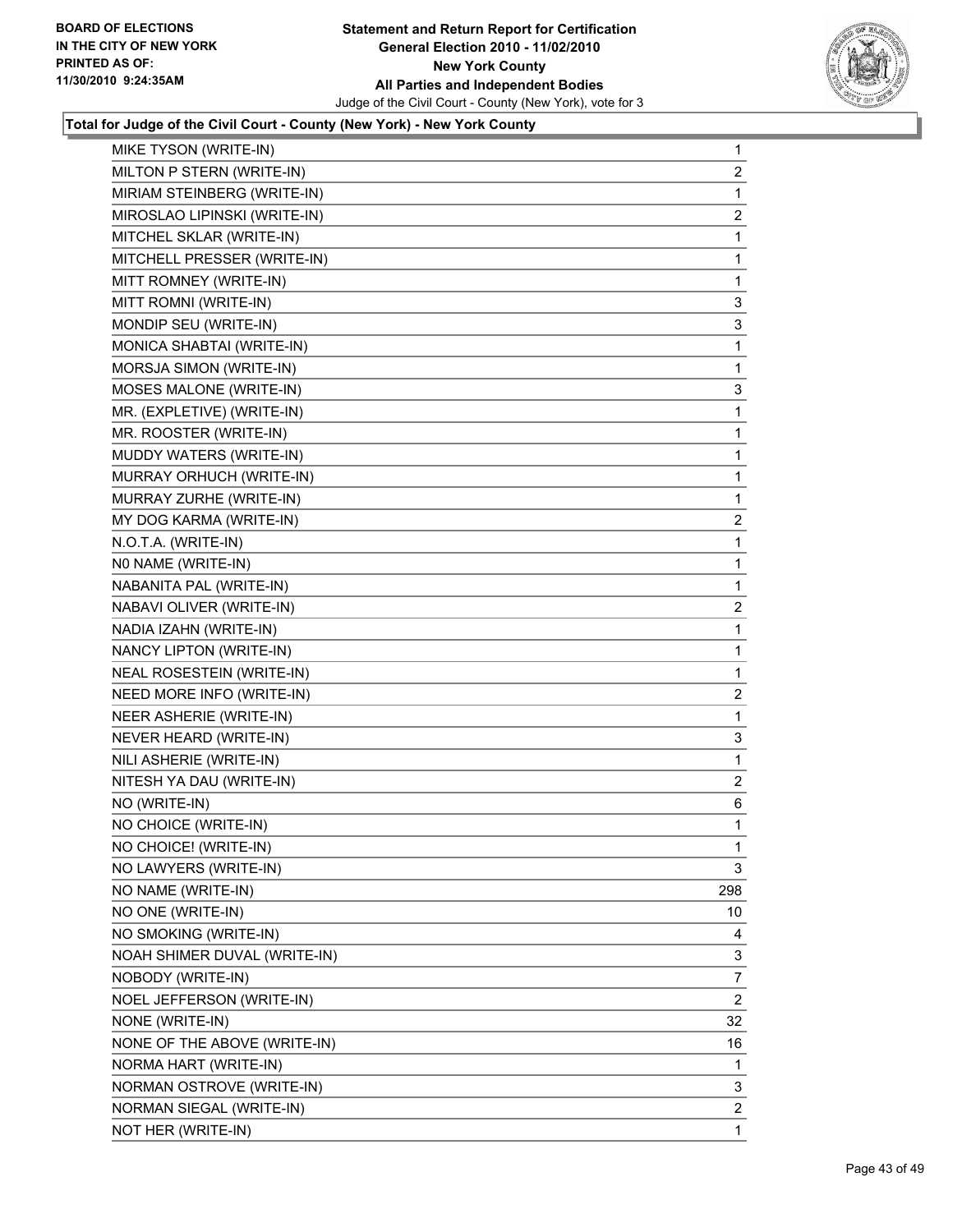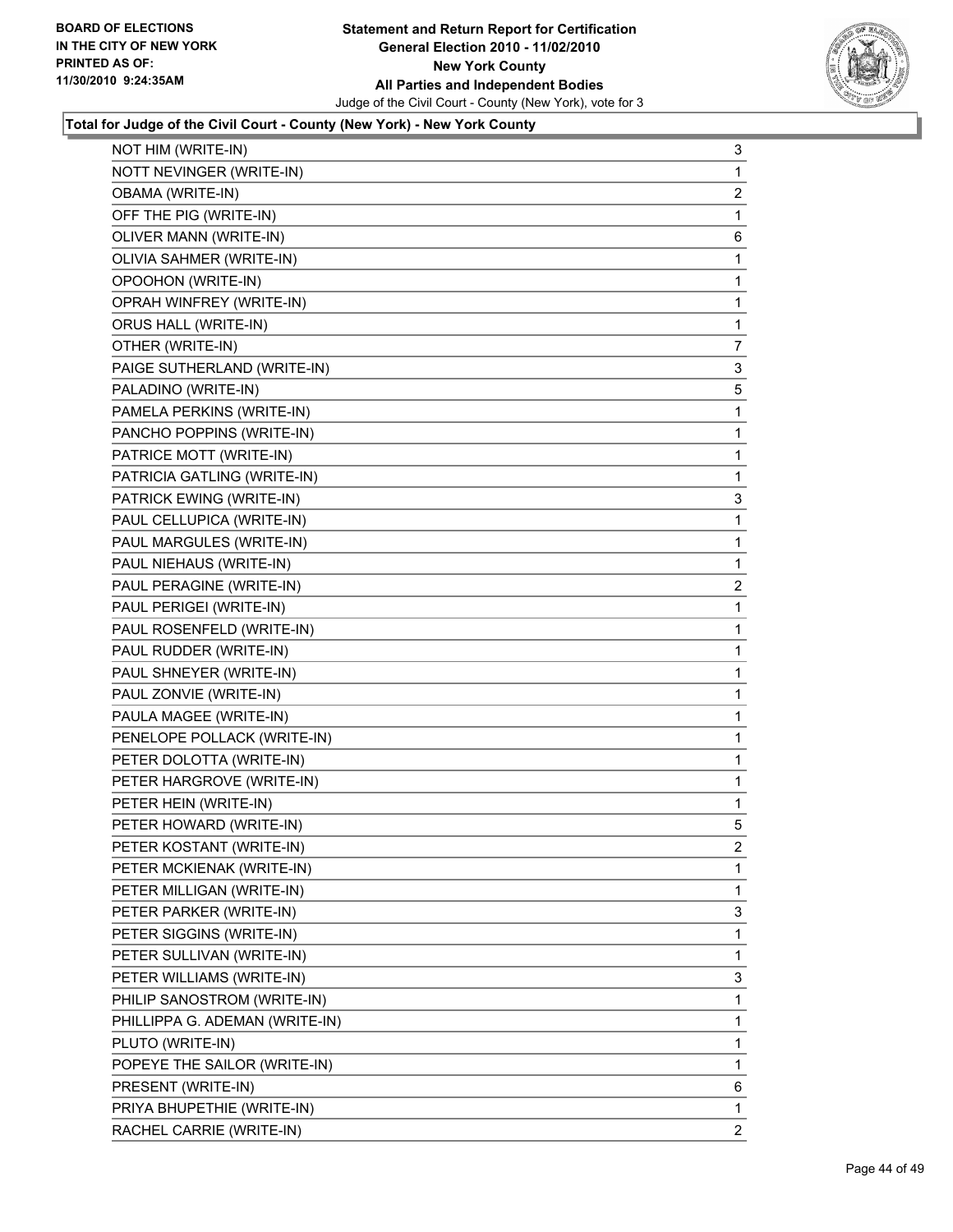

| RACHEL MADDOW (WRITE-IN)            | 1              |
|-------------------------------------|----------------|
| RAFAEL URFUIA (WRITE-IN)            | $\mathbf{1}$   |
| RAFAEL URGUIA (WRITE-IN)            | 1              |
| RAMESH PONNURU (WRITE-IN)           | 1              |
| RAMINZ (WRITE-IN)                   | 1              |
| RAMMY SALERS (WRITE-IN)             | 1              |
| RAMON J JIMENEZ (WRITE-IN)          | 2              |
| RAMON JIMENEZ (WRITE-IN)            | $\overline{2}$ |
| RAMREZ (WRITE-IN)                   | 1              |
| RAND PAUL (WRITE-IN)                | 2              |
| RANDI HARRISON (WRITE-IN)           | 1              |
| RANDY ALTSCHULER (WRITE-IN)         | 1              |
| RANDY MASTRO (WRITE-IN)             | 1              |
| RAY DOE (WRITE-IN)                  | 1              |
| RBFEY (WRITE-IN)                    | 1              |
| REAL (WRITE-IN)                     | 1              |
| REBECCA MARRIOTT (WRITE-IN)         | 2              |
| REBECCA SACK (WRITE-IN)             | 3              |
| REGINA LAPELLA (WRITE-IN)           | 3              |
| REMEMBER AFRICA (WRITE-IN)          | 1              |
| RENT IS (2) DAM HIGH (WRITE-IN)     | 1              |
| RENT IS TO DAMN HIGH (WRITE-IN)     | 1              |
| REPUBLICAN AMBILITE (WRITE-IN)      | 3              |
| REVOLUTION (WRITE-IN)               | 6              |
| RHONDA JUNG (WRITE-IN)              | 2              |
| RICARDO MESTRIS (WRITE-IN)          | $\overline{2}$ |
| RICH MCANGER (WRITE-IN)             | 1              |
| RICHARD ALLEN (WRITE-IN)            | 3              |
| RICHARD BRODSKY (WRITE-IN)          | 1              |
| RICHARD CAMPO (WRITE-IN)            | 1              |
| RICHARD DINN (WRITE-IN)             | 1              |
| RICHARD NAHAS (WRITE-IN)            | $\overline{2}$ |
| RICK LAZIO (WRITE-IN)               | 4              |
| RICKY KAFT (WRITE-IN)               | 1              |
| RILEY MARTIN (WRITE-IN)             | $\overline{2}$ |
| ROBERT BORZARSILLI (WRITE-IN)       | 1              |
| ROBERT C GUMBS (WRITE-IN)           | 1              |
| ROBERT DAVIS (WRITE-IN)             | 1              |
| ROBERT DROP THE STUDENTS (WRITE-IN) | 1              |
| ROBERT GART (WRITE-IN)              | 1              |
| ROBERT GEORGE HANSEN (WRITE-IN)     | 1              |
| ROBERT GOETHALS (WRITE-IN)          | $\overline{2}$ |
| ROBERT M BRILL (WRITE-IN)           | 1              |
| ROBERT MORGAN (WRITE-IN)            | 1              |
| ROBERT MORGANTHAU (WRITE-IN)        | 1              |
| ROBERT RODRIGUEZ (WRITE-IN)         | $\mathbf{1}$   |
|                                     |                |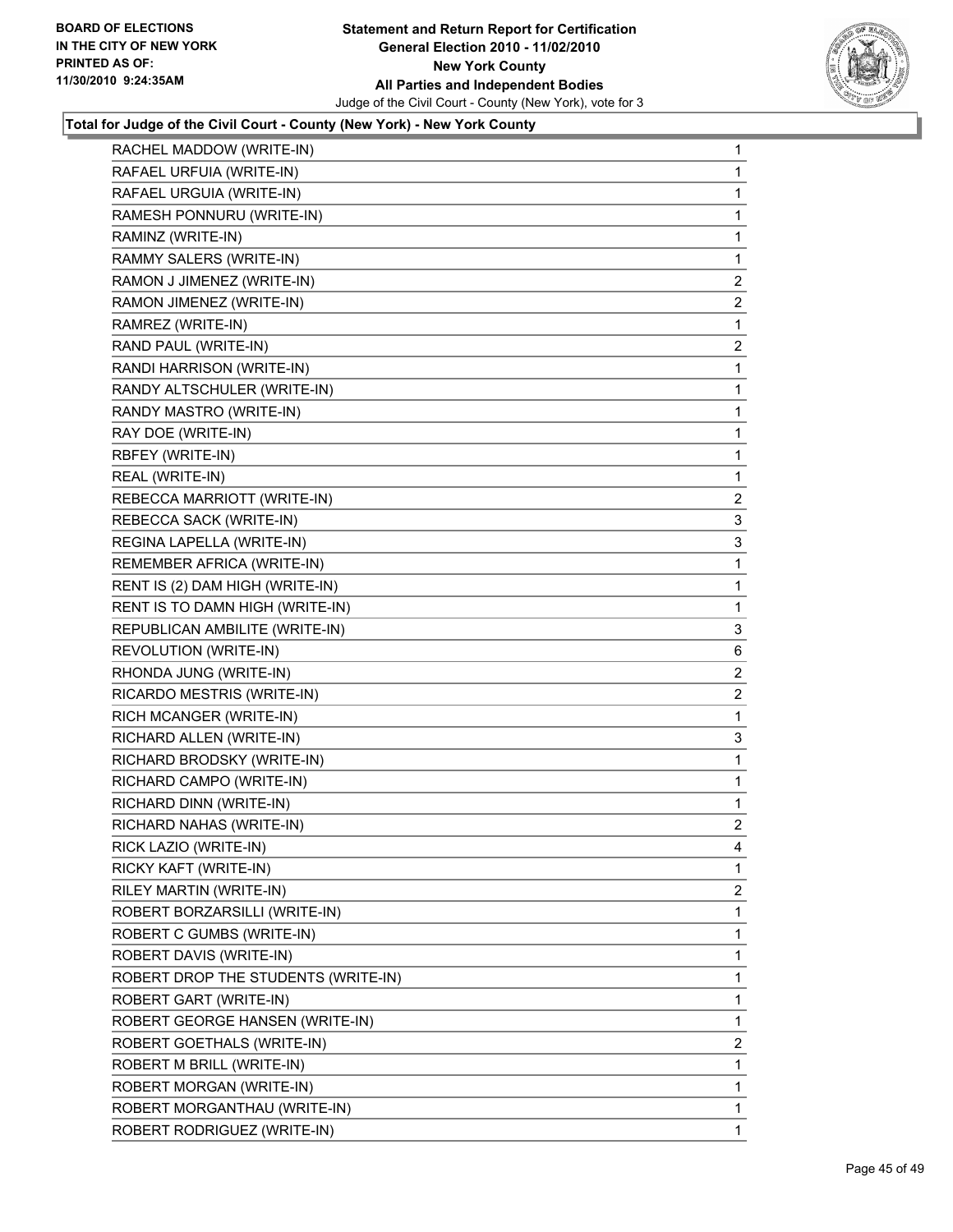

| ROBERT TORRETTI (WRITE-IN)      | 1              |
|---------------------------------|----------------|
| ROBERTA BRILL (WRITE-IN)        | 1              |
| ROBERTO RODGRIGUEZ (WRITE-IN)   | 1              |
| ROBINSON CANO (WRITE-IN)        | 2              |
| ROGER BLANK (WRITE-IN)          | $\overline{2}$ |
| RON MILLER (WRITE-IN)           | 1              |
| RON MOORE (WRITE-IN)            | $\mathbf{2}$   |
| RON PAUL (WRITE-IN)             | 1              |
| RONALD REAGAN (WRITE-IN)        | 1              |
| RONNETTE RILEY (WRITE-IN)       | 1              |
| ROSA COLON (WRITE-IN)           | 1              |
| ROY MILLER (WRITE-IN)           | 2              |
| RUBEN DIAZ (WRITE-IN)           | 1              |
| RUDOLPH GIULIANI (WRITE-IN)     | 4              |
| RUDY GIULIANI (WRITE-IN)        | 3              |
| RUDY GUILIANI (WRITE-IN)        | 1              |
| RUIJH COMBAUGH (WRITE-IN)       | 1              |
| RUSH LIMBAUCH (WRITE-IN)        | 1              |
| RUSS FORD (WRITE-IN)            | 3              |
| RUTH MORAN (WRITE-IN)           | 1              |
| RX (WRITE-IN)                   | 3              |
| RYAN BLUMBERG (WRITE-IN)        | 2              |
| RYAN CRONIN ESG. (WRITE-IN)     | $\overline{2}$ |
| RYAN E. HOFFMAN (WRITE-IN)      | 3              |
| S. SHAPIKE (WRITE-IN)           | 1              |
| SAM DOE (WRITE-IN)              | 1              |
| SAM HEPLER (WRITE-IN)           | 1              |
| SANDRA MAID (WRITE-IN)          | 1              |
| SANDRA RIVERS (WRITE-IN)        | 1              |
| SANTA (WRITE-IN)                | 1              |
| SARAH DONAHUE (WRITE-IN)        | 1              |
| SARAH DREISINGER (WRITE-IN)     | 1              |
| SARAH DUNPHY (WRITE-IN)         | 1              |
| SARAH KATZ (WRITE-IN)           | 1              |
| SARAH PALIN (WRITE-IN)          | 1              |
| SARIT KAMINEZ (WRITE-IN)        | 1              |
| SASHA HERLIM (WRITE-IN)         | 1              |
| SATAN (WRITE-IN)                | $\overline{2}$ |
| SCHUYLER COLFAX (WRITE-IN)      | 1              |
| SCOOBY DOO (WRITE-IN)           | 1              |
| SCOOBY-DOO (WRITE-IN)           | 1              |
| SCOTT M MILORO (WRITE-IN)       | 1              |
| SCOTT MICHAEL SINGER (WRITE-IN) | 3              |
| SCOTT SESKIN ESQ. (WRITE-IN)    | 1              |
| SEAN HAMALTY (WRITE-IN)         | 1              |
| SEAN HAMITZ (WRITE-IN)          | $\mathbf{1}$   |
|                                 |                |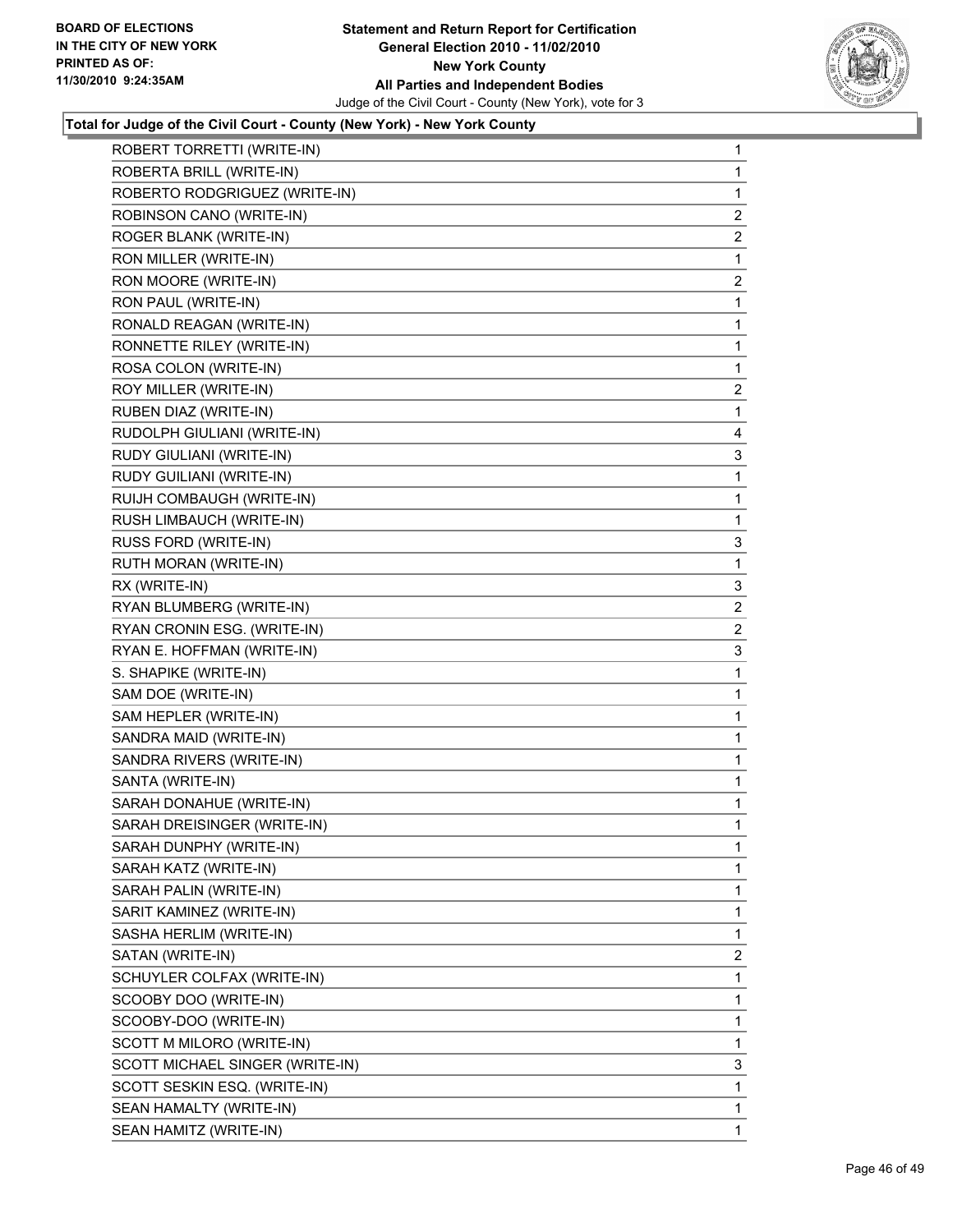

| SEAN MCDERMOTT (WRITE-IN)      | 3              |
|--------------------------------|----------------|
| SECONDA DON ESQ (WRITE-IN)     | 2              |
| SELF (WRITE-IN)                | 3              |
| SERGEI GIVOTOVSKY (WRITE-IN)   | 1              |
| SHAMUS SMITH (WRITE-IN)        | $\mathbf{1}$   |
| SHANE SHEEHR (WRITE-IN)        | 1              |
| SHANNON TAYLOR (WRITE-IN)      | 2              |
| SHARI ZABLE (WRITE-IN)         | 1              |
| SHAWN KELLY (WRITE-IN)         | 1              |
| SHELDON LIEBENSTERN (WRITE-IN) | 1              |
| SHERRY LEIWANT (WRITE-IN)      | 1              |
| SHERRY LIENANT (WRITE-IN)      | 2              |
| SHIRLEY SPIRA (WRITE-IN)       | 2              |
| SHRINEDERMAN (WRITE-IN)        | 1              |
| SHULSMITH SHINNAR (WRITE-IN)   | 1              |
| SINGLE PAYER (WRITE-IN)        | 6              |
| SIOBHAN K NEVILLE (WRITE-IN)   | $\mathbf{1}$   |
| SITI HAJOR (WRITE-IN)          | 1              |
| SITTING BULL (WRITE-IN)        | 1              |
| SNAKE PEOPLE (WRITE-IN)        | 1              |
| SOL HANDLER (WRITE-IN)         | 1              |
| SONNY ROLLINS (WRITE-IN)       | $\mathbf{2}$   |
| SONYA LEEB (WRITE-IN)          | 3              |
| SOPHIA TORRES (WRITE-IN)       | 2              |
| STANLEY EDELMAN (WRITE-IN)     | 1              |
| STARLA K. SCHFEW (WRITE-IN)    | $\overline{2}$ |
| STARLIN LEITNER (WRITE-IN)     | 12             |
| STEPHEN HOLDEN (WRITE-IN)      | 1              |
| STEPHEN MAC DONALD (WRITE-IN)  | 2              |
| STEVE COLBERT (WRITE-IN)       | 2              |
| STEVE M WARSHAWSKY (WRITE-IN)  | 6              |
| STEVE MCGARRY (WRITE-IN)       | $\mathbf{1}$   |
| STEVE PENROD (WRITE-IN)        | 1              |
| STEVE SIVER (WRITE-IN)         | 1              |
| STEVEN CRANE (WRITE-IN)        | 2              |
| STEVEN SILVER (WRITE-IN)       | 1              |
| STEVEN TEPPER (WRITE-IN)       | 1              |
| STEVEN WINDLE (WRITE-IN)       | 1              |
| SUE ANN NIVENS (WRITE-IN)      | 1              |
| SUSAN KANE (WRITE-IN)          | 1              |
| SUSAN KONE (WRITE-IN)          | 1              |
| SUSAN RUSSACK (WRITE-IN)       | 1              |
| SUSAN SHEPPARD (WRITE-IN)      | 1              |
| TAFFY BENJAMIN (WRITE-IN)      | 1              |
| TAMI ALBERT (WRITE-IN)         | $\overline{2}$ |
| TANYA YOUNG (WRITE-IN)         | $\mathbf{2}$   |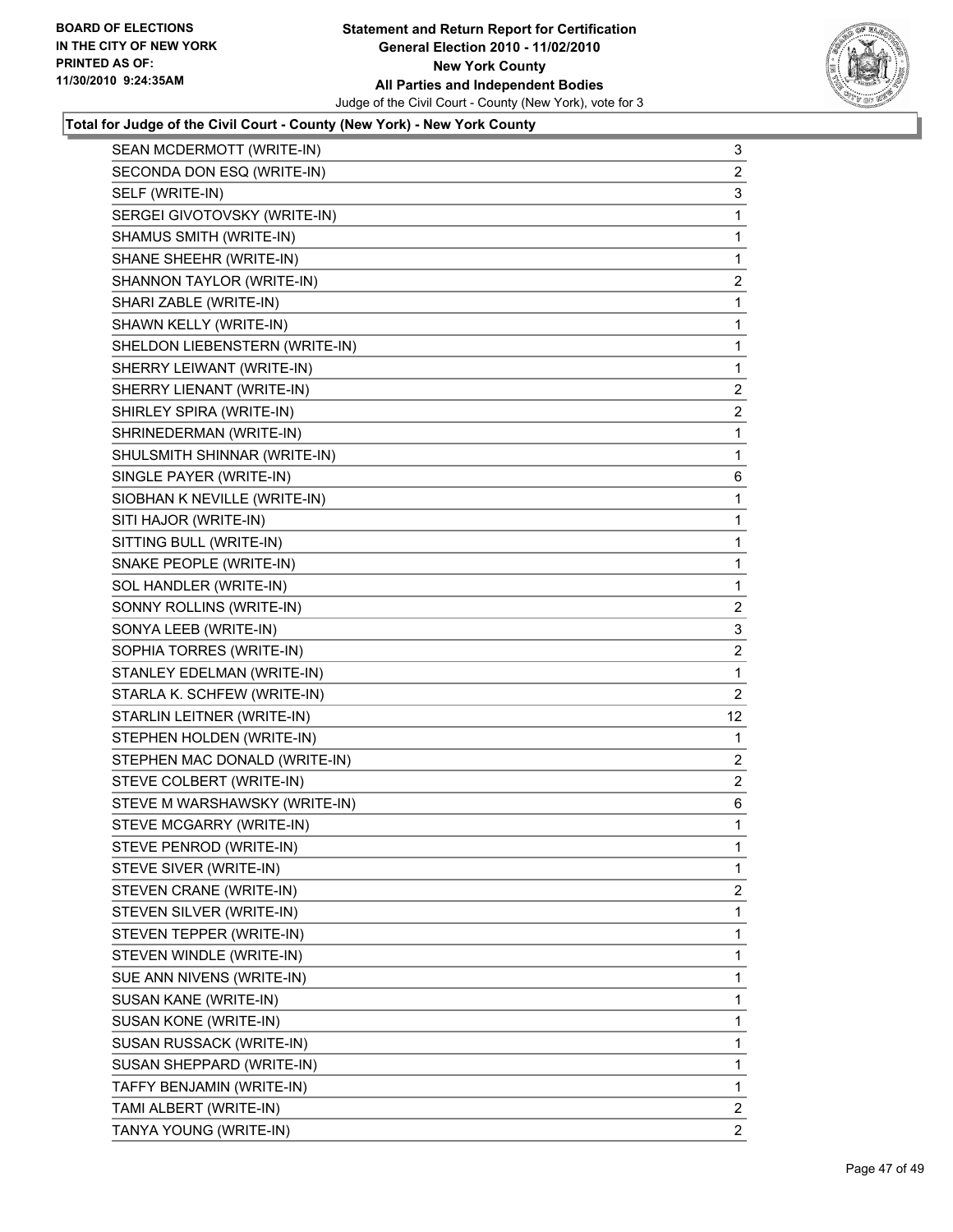

| TARA GIELMAN (WRITE-IN)            | 2              |
|------------------------------------|----------------|
| TARPIEM MOTT (WRITE-IN)            | 1              |
| TEA PARTY (WRITE-IN)               | 3              |
| TEDDY (WRITE-IN)                   | 1              |
| TERRI ASH (WRITE-IN)               | 1              |
| TERRI DRAKE (WRITE-IN)             | 1              |
| TERRY SOUSEK (WRITE-IN)            | $\overline{2}$ |
| THADDEUS HACKWORTH (WRITE-IN)      | 1              |
| THAODEUS OWENS (WRITE-IN)          | 2              |
| THICK COCK (WRITE-IN)              | 1              |
| THOMAS AQUINAS (WRITE-IN)          | 1              |
| THOMAS HANNA (WRITE-IN)            | 3              |
| THUHAI PUTILAI (WRITE-IN)          | 1              |
| TIM COAKLEY (WRITE-IN)             | 3              |
| TIMA GUNZALES (WRITE-IN)           | 1              |
| TIMOTHY FORTEAU (WRITE-IN)         | 1              |
| TIMOTHY MCMILLIAN (WRITE-IN)       | 1              |
| TINA FEY (WRITE-IN)                | 1              |
| TOM DOE (WRITE-IN)                 | 1              |
| TOM PACE (WRITE-IN)                | 1              |
| TOM RUSSACK (WRITE-IN)             | 1              |
| TOM STEWART (WRITE-IN)             | 1              |
| TONY DREPP (WRITE-IN)              | 1              |
| TOUD KODZ (WRITE-IN)               | 1              |
| TRACY LARY (WRITE-IN)              | 1              |
| TREY ANASTASIO (WRITE-IN)          | 1              |
| TROY T HART (WRITE-IN)             | 1              |
| TYLER JUSTUS PAIGE (WRITE-IN)      | $\overline{2}$ |
| <b>TYTUS CYTOWSKI (WRITE-IN)</b>   | 1              |
| TZIPPOROT RACHEL GELMAN (WRITE-IN) | 1              |
| TZIPPY SLONIM (WRITE-IN)           | 1              |
| VALERIE MASON (WRITE-IN)           | 1              |
| VAN CRAIL (WRITE-IN)               | 1              |
| VAN DANIEL (WRITE-IN)              | 1              |
| VICTOR COHEN (WRITE-IN)            | 1              |
| VINCENT ROMANO ESQ. (WRITE-IN)     | 1              |
| VINCENT VANN (WRITE-IN)            | 1              |
| VOID (WRITE-IN)                    | 35             |
| <b>VOLDEMOR (WRITE-IN)</b>         | 1              |
| VX (WRITE-IN)                      | 3              |
| WARREN REDLICK (WRITE-IN)          | 1              |
| WILL MANUEL (WRITE-IN)             | 2              |
| WILLIAM BRODSKY (WRITE-IN)         | 2              |
| WILLIAM CLINTON (WRITE-IN)         | 1              |
| WILLIAM DOYLE (WRITE-IN)           | 1              |
| WILLIAM F. RIKER (WRITE-IN)        | $\mathbf{2}$   |
|                                    |                |